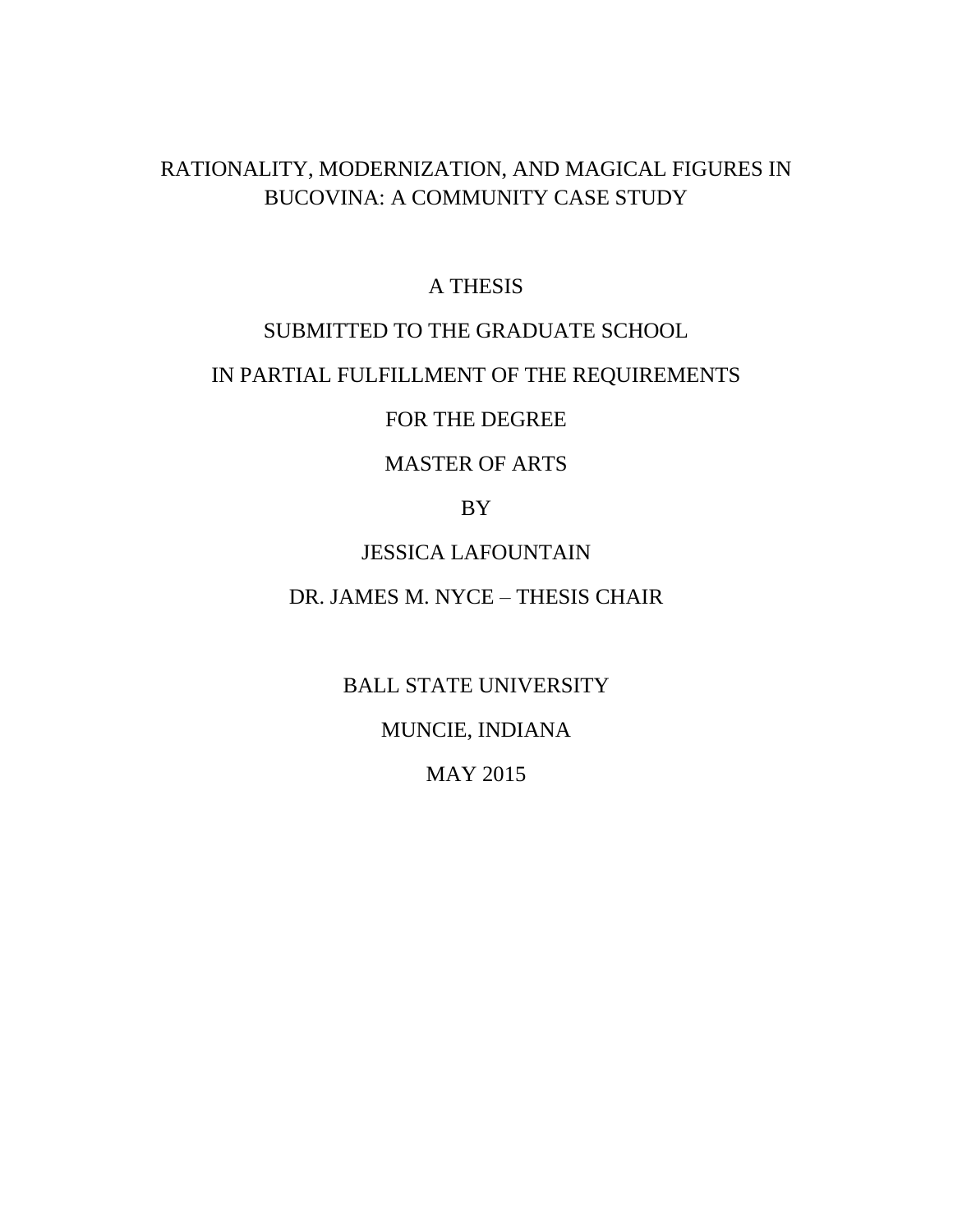#### **ABSTRACT**

**THESIS:** Rationality, Modernization, and Magical Figures in Bucovina: A Community Case Study

**STUDENT:** Jessica LaFountain

**DEGREE:** Master of Arts

**COLLEGE:** Science and Humanities

**DATE:** May 2015

## **PAGES:** 64

In September 2010 Romania proposed a law that would make witchcraft a taxable profession. Romania, who joined the European Union in 2007, is undergoing a process of modernization. According to the literature with the onset of modernization, comes a decrease of traditional beliefs, such as witchcraft and magic for example. If Romania is modernizing why would lawmakers propose a tax on witchcraft? This question was explored during ethnographic in Bucovina, a north eastern rural province of Romania, during the summer of 2011. Throughout this fieldwork informants stated that this tax only concerned the Roma, an ethnic minority in Romania, whose practices were thought to be illegitimate. Informants went on to say that this law would never be passed and that there are more legitimate magical figures practicing in rural areas in Romania.

This thesis describes my encounters with a number of magical figures in Bucovina, in particular in Costna, a village where I talked to Ana, a magical figure practicing divination. I talked to members of her community who knew her well. This thesis describes the different views community members have of this magical figure and magic in general, as well as looks at how these views relate to the modernization of Romania.

In Bucovina, despite modernization, magic and witchcraft do not seem to have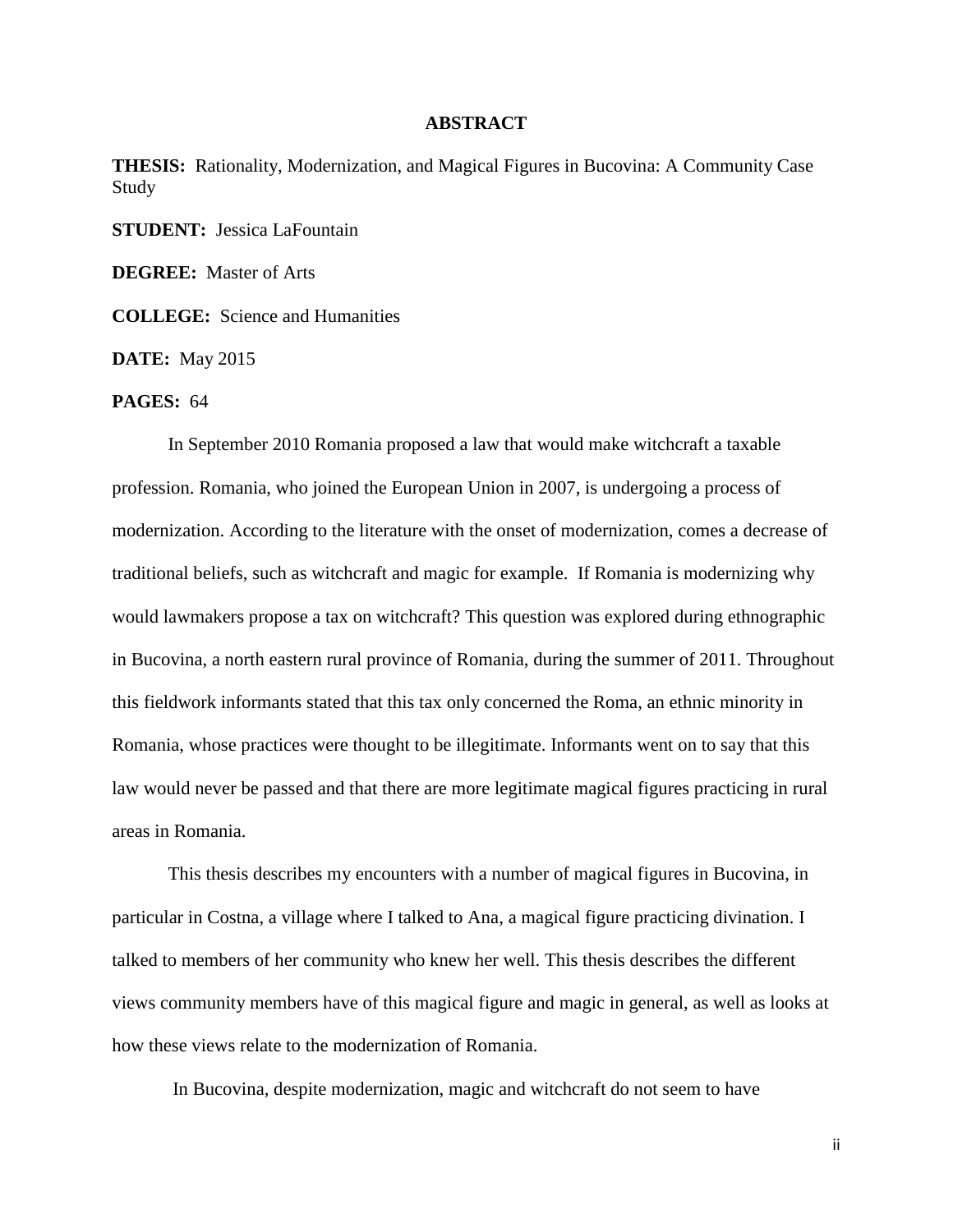disappeared or to be replaced with more so called "rational" beliefs. Not only have these beliefs not disappeared, but rather they may be used more and in fact play an important part, somewhat paradoxically, in how Romania has modernized. In effect, Romanians have used magic and witchcraft with remarkable success to make sense out of and to "operate in" the modern world.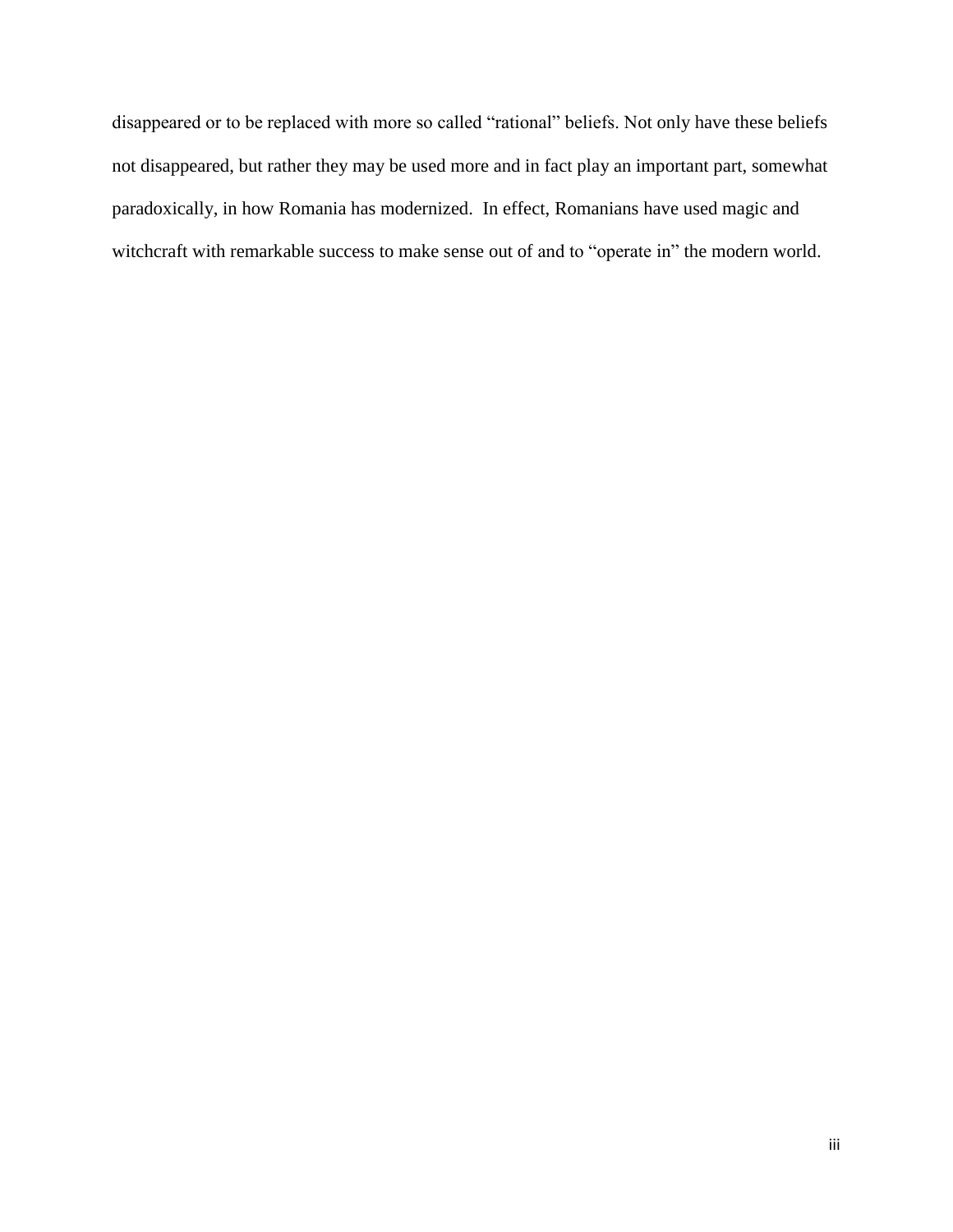## **Acknowledgements**

First and foremost, I would like to express gratitude to my thesis chair, Dr. James M. Nyce, who has continually supported me throughout my research. Thank you for teaching me new ways to look at the world and to believe in myself, in the field and in my writing. I would like to thank my other committee members, Dr. Gail Bader and Dr. Evelyn Bowers. Dr. Bader, you have taught me how to ask questions in the field and you always explain things to me most clear when I am having trouble with my writing. Dr. Bowers, I am forever grateful for your support, interest, and suggestions concerning this topic.

This thesis is dedicated to Alexandra Cotofana. Without your help and friendship, this research would not have been possible.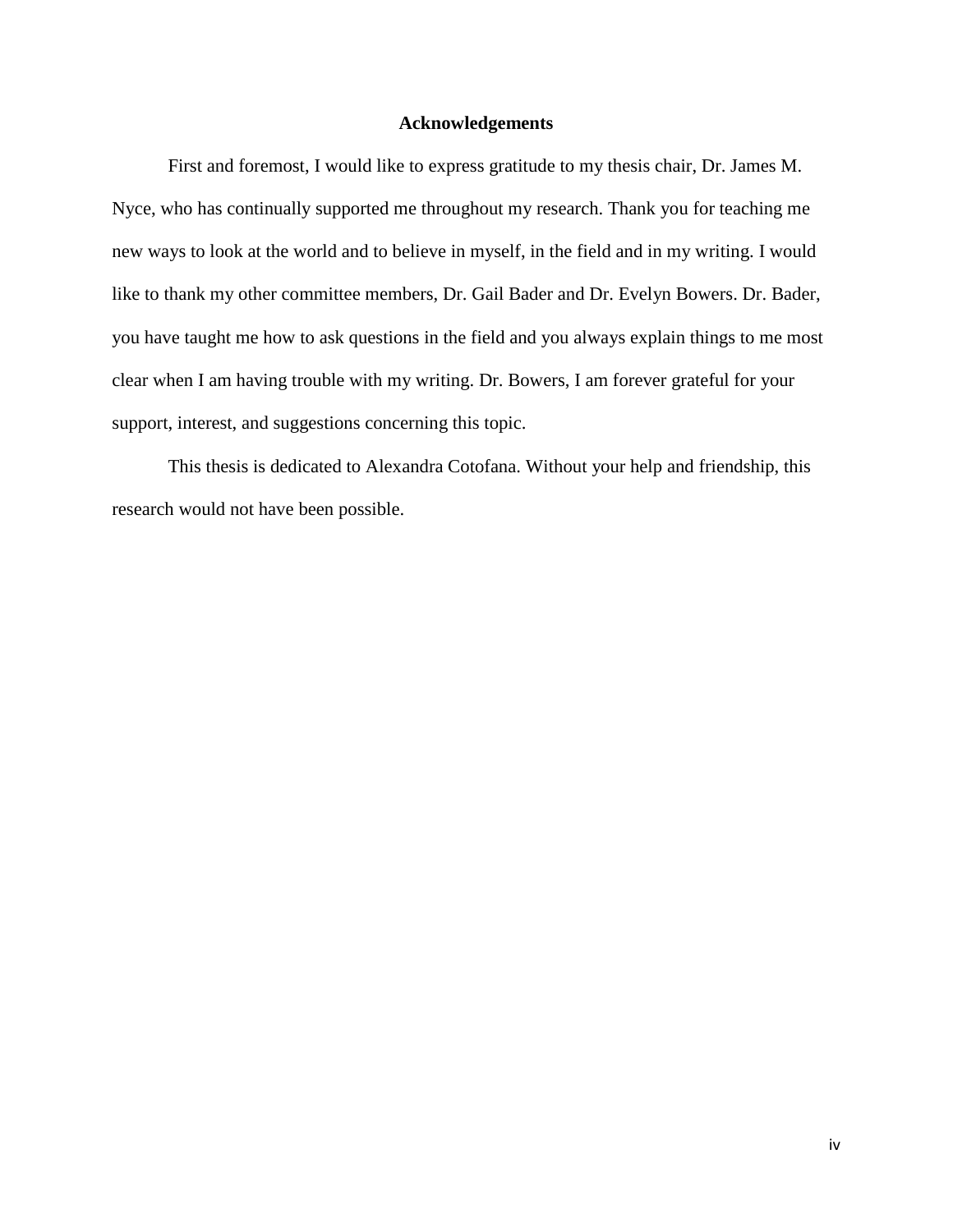## **TABLE OF CONTENTS**

| CHAPTER 2: MAGICAL FIGURES ENCOUNTERED IN BUCOVINA21 |  |
|------------------------------------------------------|--|
|                                                      |  |
|                                                      |  |
|                                                      |  |
|                                                      |  |
|                                                      |  |
|                                                      |  |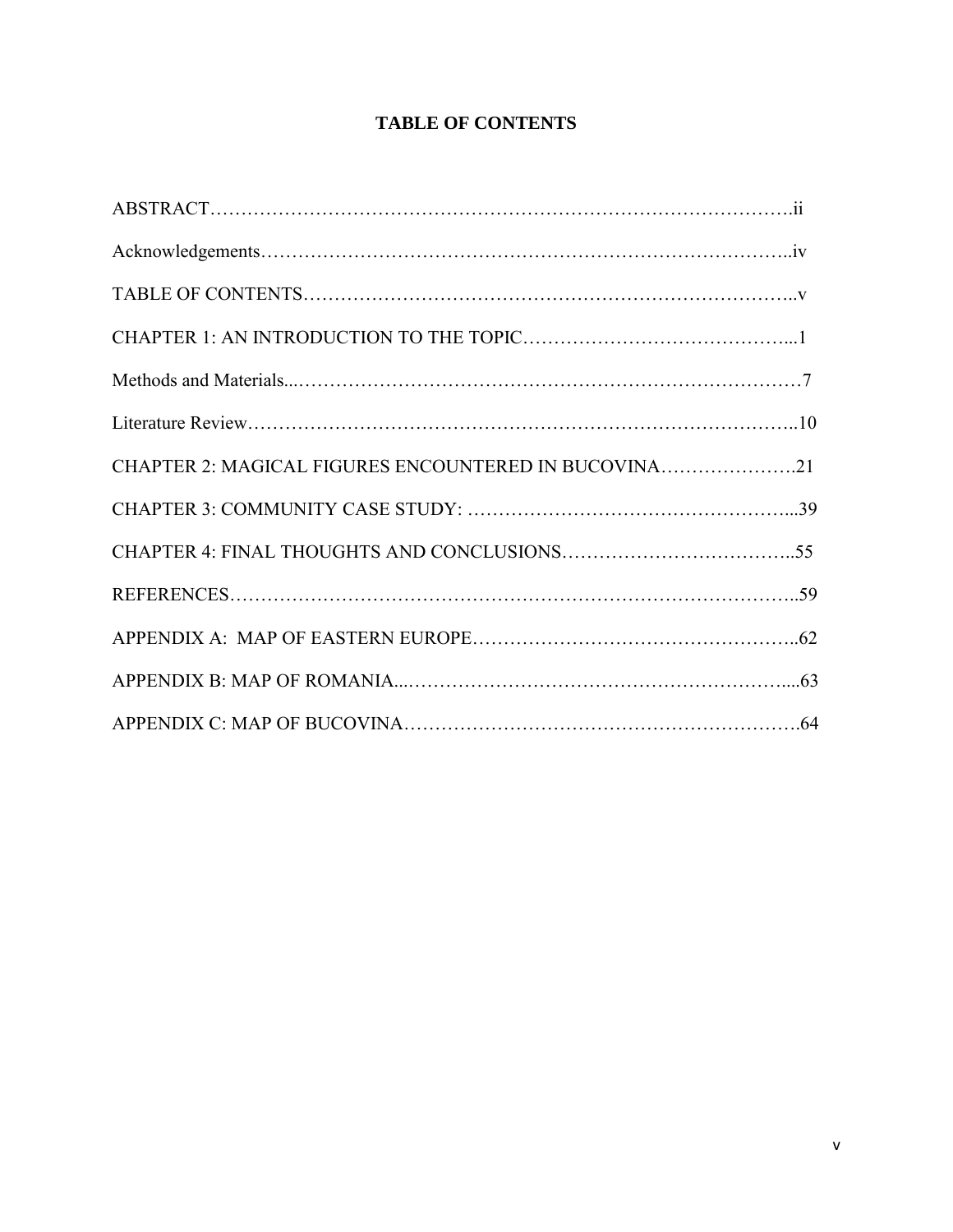## **Chapter 1: An Introduction to the Topic**

In the southern eastern European country Romania, witchcraft is so popular, that in fact it is for some a profession that can make them very rich. There are people in the country who are famous as witches and there is even a state registry. Romania is going through an economic recession at this time and in order to increase revenue a law was proposed in September 2010 by Alin Popoviciu and Cristi Dugulescu, lawmakers from the ruling Democratic Liberal Party, to tax witches, as well as fortune tellers (Associated Press 2010). When the proposal was voted down in September 2010, it was said that the people in power feared that they would be cursed if the law passed (Associated Press 2010). However, one source says that the law ended up passing in January 2011 in the Lower House of Romania's legislature.<sup>1</sup> Under the new law, like any selfemployed person, the witches will pay sixteen percent income tax and make contributions to health and pension programs (Mutler 2011).

#### Media Accounts of the Witchcraft Tax

 $\overline{\phantom{a}}$ 

Since September 2010 when the law first was proposed, internet news sites have been checked on a weekly basis to see what the timeline is when it comes to the progress of this tax. There is however a sense of vagueness when it comes to the entire process of how this bill was passed into law and whether in fact if the tax voted out of the legislature. There is also still the question of whether the text has been translated from Romanian into other languages.

Taxing witchcraft was first mentioned in the media in September 2010, when Popoviciu and Dugulescu of the Democratic Liberal Party proposed a law to tax witchcraft. The law was defeated in the Senate, after it was reported that many of the legislators changed their vote at the

<sup>&</sup>lt;sup>1</sup> Romania's current government is a semi-presidential parliamentary representative democratic republic with both a parliament and a senate, and is headed by the prime minister and the president. From 1947 to 1989, Romania had an often brutal communist government. Before the communist era, Romania had a brief fascist government during World War II and preceding World War II Romania had a monarchy.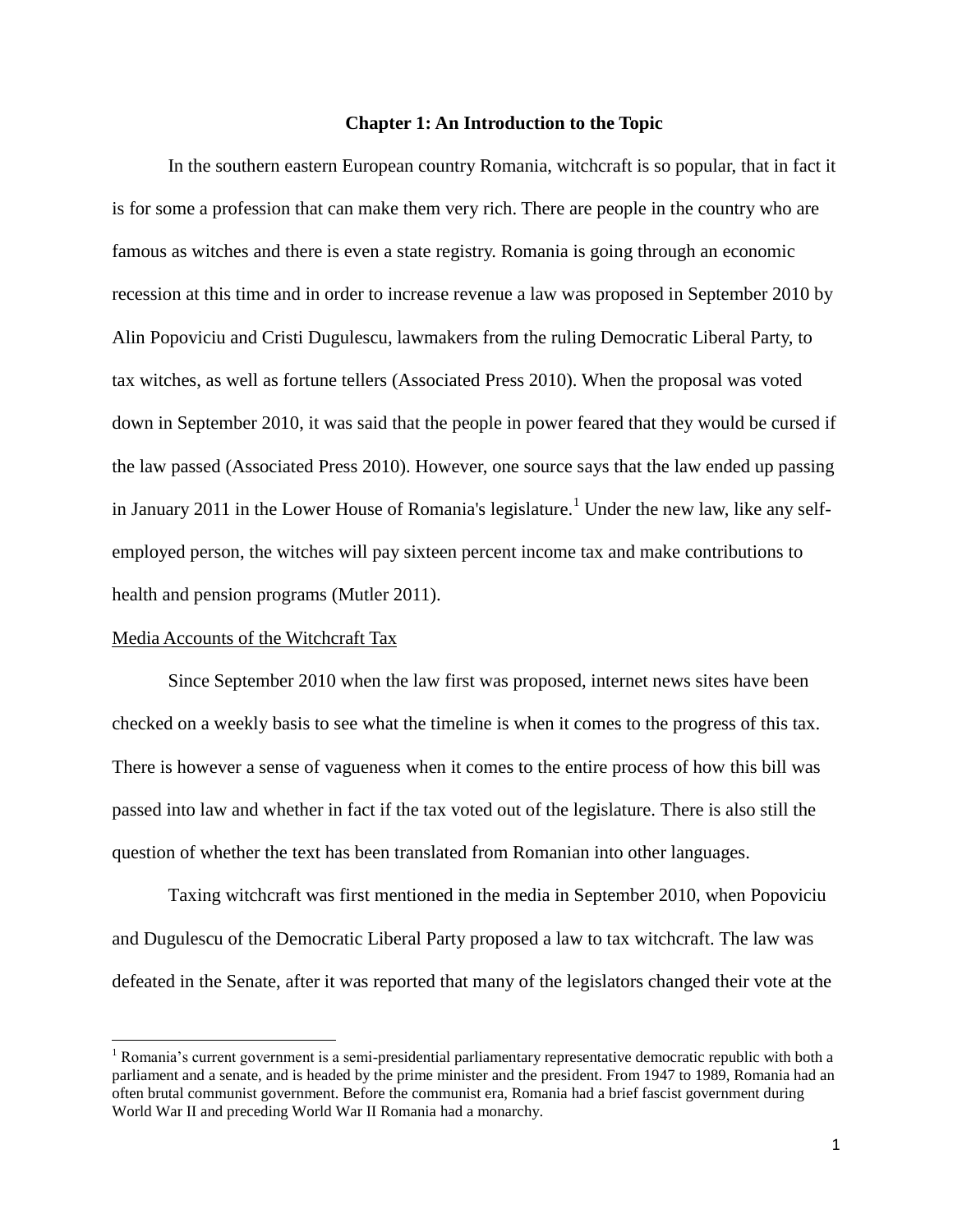last minute in response to curses launched by the witches (Conger 2011). The law was eventually passed and put into place in January 2011(Conger 2011).

In February 2011, another bill was proposed in that the witches would be fined or possibly put in jail if their predictions did not come true. Witches would also have to obtain a permit to practice, have to provide customers with receipts, and would be banned from practicing near schools and churches. (Stanglin 2011). This bill passed in the Senate in early February 2011, but was not approved as of this time by the Financial and Labor committee or the Chamber of Deputies (Stanglin 2011).

In March 2011, an article appeared that claimed this second bill was voted down (The Telegraph 2011). This article is confusing though because it states that witches actually being taxed was voted down as well. Nevertheless, other news accounts said that this bill was put into place January 2011. During field research some attempt was made to understand some of these contradictions, as I tried to obtain first-hand Romanian accounts of what legislation actually occurred with taxing witchcraft.

#### Witches Against The Tax

Media sources said that many witches were upset, some outraged about the possibility of being taxed. A group of witches had even thrown poisonous plants and other such magical devices into the Danube River to curse the politicians and the government (Associated Press 2010). Bratara Buzea, who considers herself Queen Witch, told csimonitor.com, "We do harm to those who harm us...They want to take the country out of the crisis by using us? They should get us out of the crisis because they brought us into it". "My curses always work!" she then exclaimed (Mutler 2011).

Maria Campina, another well-known Romanian witch, told the Associated Press, "It is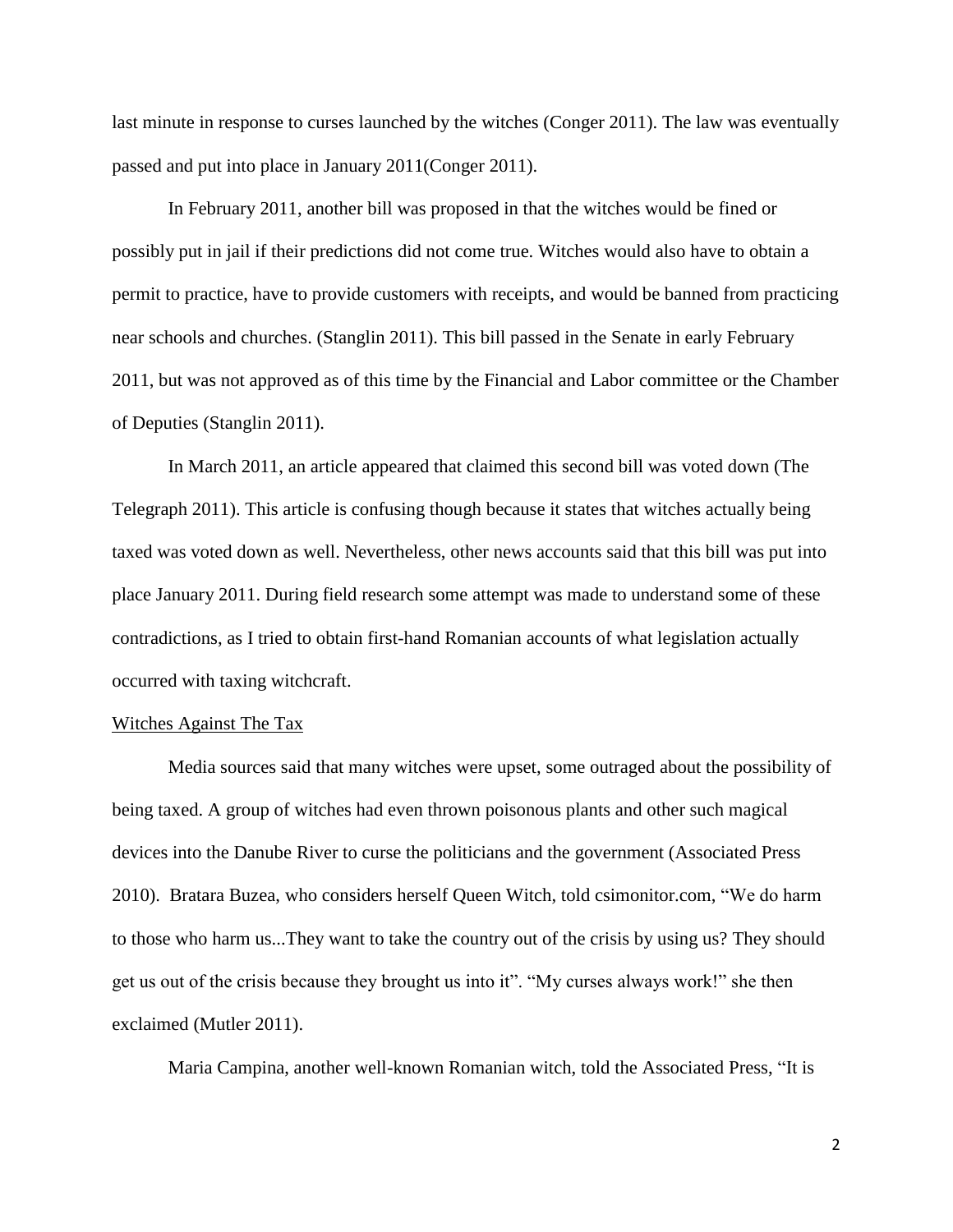difficult to tax thousands of fortune tellers and witches partly because of the erratic sums of money that they receive" (Associated Press 2010). Another witch, Alisia, told csimonitor.com that the tax law was "foolish". She continued, "What is there to tax, when we hardly earn anything?" (Mutler 2011). Although it is often believed (Conger 2011) that witchcraft is a lucrative business, income is not something we know much about in Romania, especially among those whose incomes are not declared in any formal way like witches. There are some who argue that the law is hard to enforce because payments to witches are usually small cash amounts of 20 to 30 lei (\$7-\$10) per consultation (Mutler 2011). When it comes to the bill that was in the process of being passed in February, usatoday.com reported that Bratara Buzea said, "They cannot condemn the witches; they should condemn the cards... Witches should not be blamed for bad predictions if clients do not provide their real identities or dates of birth" (Stanglin 2011).

Some political commentators in Romania believe that this tax has nothing to do with trying to help the country's economy. Geoconger.wordpress.com reported that one such commentator, Stelian Tanese, said, "The government does not have real solutions, so it invents problems" (Conger 2011). Some Romanians believe that politicians are attempting to regulate witchcraft because of nationalist sentiments against the Gypsy, or Roma population, to which most witches are believed to belong to. Some also believe that this regulation is occurring because of the perceived wealth of witches as often shown in the country's tabloids in which witches are often a subject (Conger 2011).

## Witches for the Tax

There are some witches who see a positive side to this taxation. During a January Epiphany celebration, a group of witches met at the Chitila River, which is north of Bucharest, to celebrate. They were in favor of the government measure, saying that it officially gave them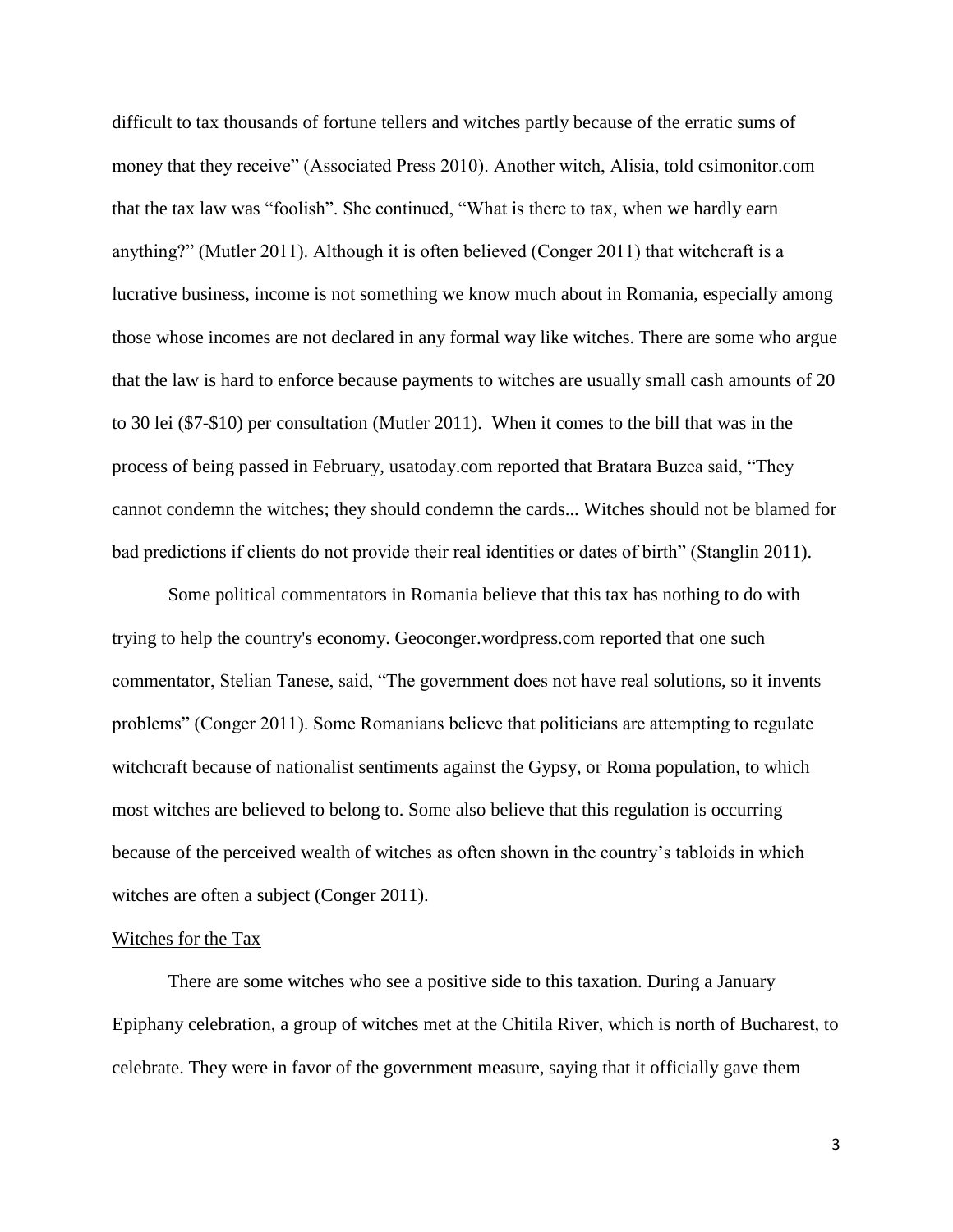recognition (Mutler 2011). As one witch there, Mihaela Minca, told csimonitor.com, "This law is very good. It means that our magic gifts are recognized and I can open my own practice" (Mutler 2011). But witches who believe this tax grants them legitimacy or helps professionalize them and their work seem to be in the minority.

#### Research Questions

To become a member of the European Union, Romania, worked quite hard to present Europe and the world an image of itself as a modern, modernizing Western nation state. Most of the literature on modernity assumes that in some unproblematic way modernization will replace traditional belief with various forms of rationality (Berger 1967; Weber, et al. 2002). If Romania is modernizing, according to these models, it would make sense for witchcraft and the associated belief in it to decline. The witchcraft tax and the debate surrounding it described here suggest this is need not be. Therefore, the questions to answer during this research are:

 What does it say about Romania that a tax on witchcraft was even seen as a reasonable project for any national government to embrace?

What does a witch tax suggest about the representations the Romanian people have of themselves, their culture, and Romania's place in the world?

 What does this tax say about Romanian beliefs about witchcraft and those who practice it? Do these beliefs vary by cultural group or economic class?

 Why does witchcraft appear to play such an important role in a presumably modernizing Western society? What does this say about current models of modernization?

#### Research

During summer 2011, I spent a little over a month in Bucovina, a historical and cultural region located on the northeastern border of Romania with Ukraine and situated on the northern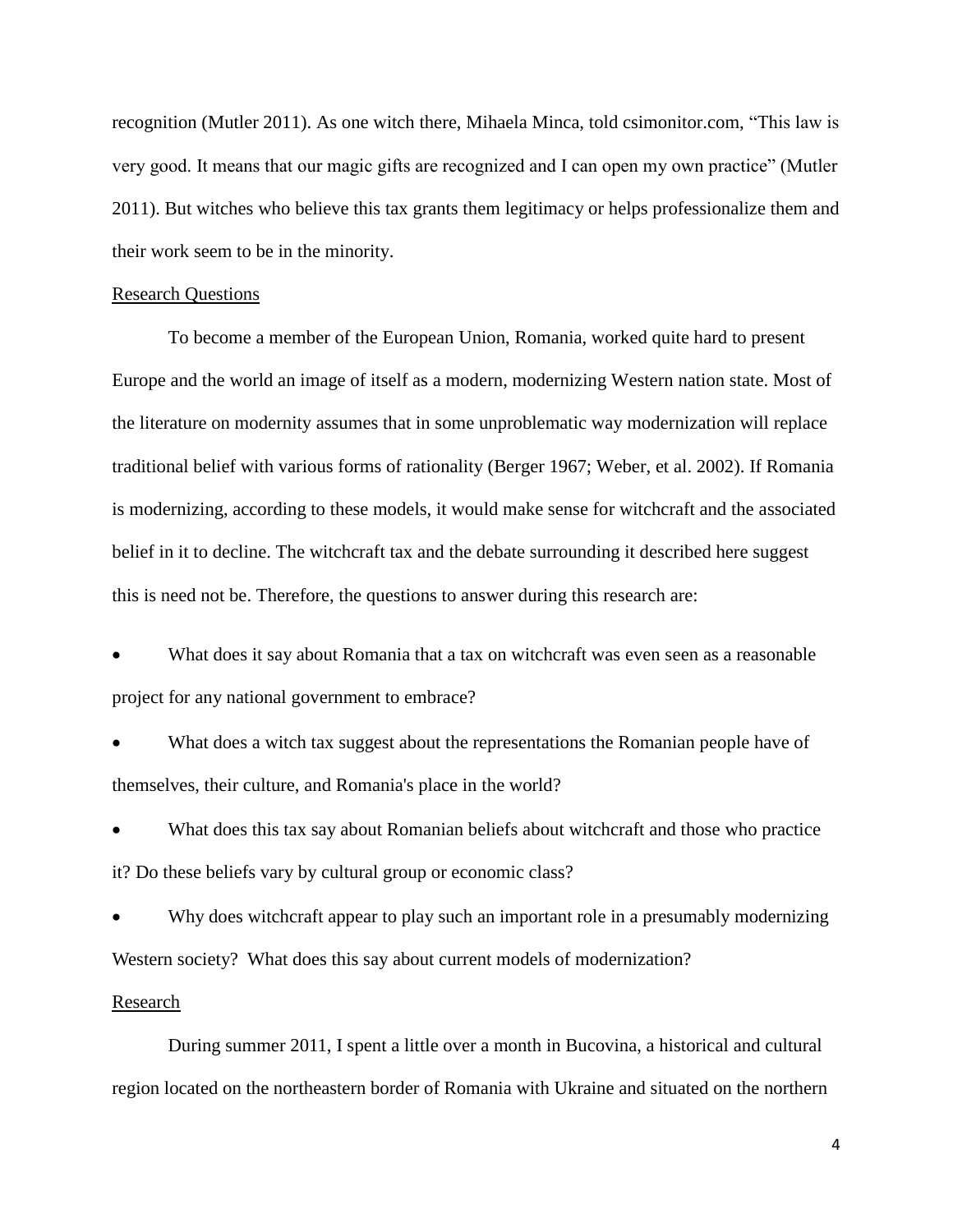plains of the Eastern Carpathians.<sup>2</sup> (Maps of Eastern Europe, Romania, and Bucovina are shown in Appendix A-C.) For three weeks I was part of a course designed by Ball State professors, Drs. James M. Nyce and Gail Bader, where students did an ethnographic study of different aspects of a village. The last two weeks I was there to work on my own research. Alexandra Cotofana, a fellow anthropologist, served as my translator and fellow researcher. During summer 2012, I returned as part of a group of professors and researchers, including Nyce and Cotofana, to conduct further and follow up research on witchcraft in the area.

At the start of research in 2011, I asked about the witchcraft tax. A question about this tax was in fact part of the class's survey questions. Most of the people I interviewed told me that the witchcraft tax only applied to the Roma, an ethnic minority in Romania, and that the type of witchcraft to be taxed only occurred in the cities. They also said that it was a ploy from the government to boost the economy and to enrich those in power. The people I interviewed also believed that there is no way that government could possibly enforce this tax.

During interviews with two priests, I heard "real" witchcraft mentioned. This contrasts with the skepticism about Roma magic I had encountered earlier. When I asked these priests about these witches, they said that real witchcraft uses ritual or calling of supernatural forces, and what the Roma do is not real witchcraft. One of the priests in an interview gave me the name of a village where a "real" witch lived.

l

<sup>&</sup>lt;sup>2</sup> Bucovina has an area of about 27,000 sq. miles and is populated by approximately 4.5 million. Bucovina is populated with majority of Romanians, followed by Ukrainians, as well as a minority composed of Roma, Polish, and Germans. Bucovina is known for its many fifteenth century painted monasteries which create a plentiful tourism industry for the region. Bucovina is also known for its folklore, picturesque villages, and beautiful mountain scenery (Reid and Pettersen 2007: 270).

In 1775 Bucovina was annexed by the Austro-Hungarian Empire to which it belonged until after World War I, when Bucovina was returned to Romania (Reid and Pettersen 2007: 270). The part of Bucovina that lies in Ukraine, was incorporated into Ukraine in 1940, when it was annexed by the Soviet Union.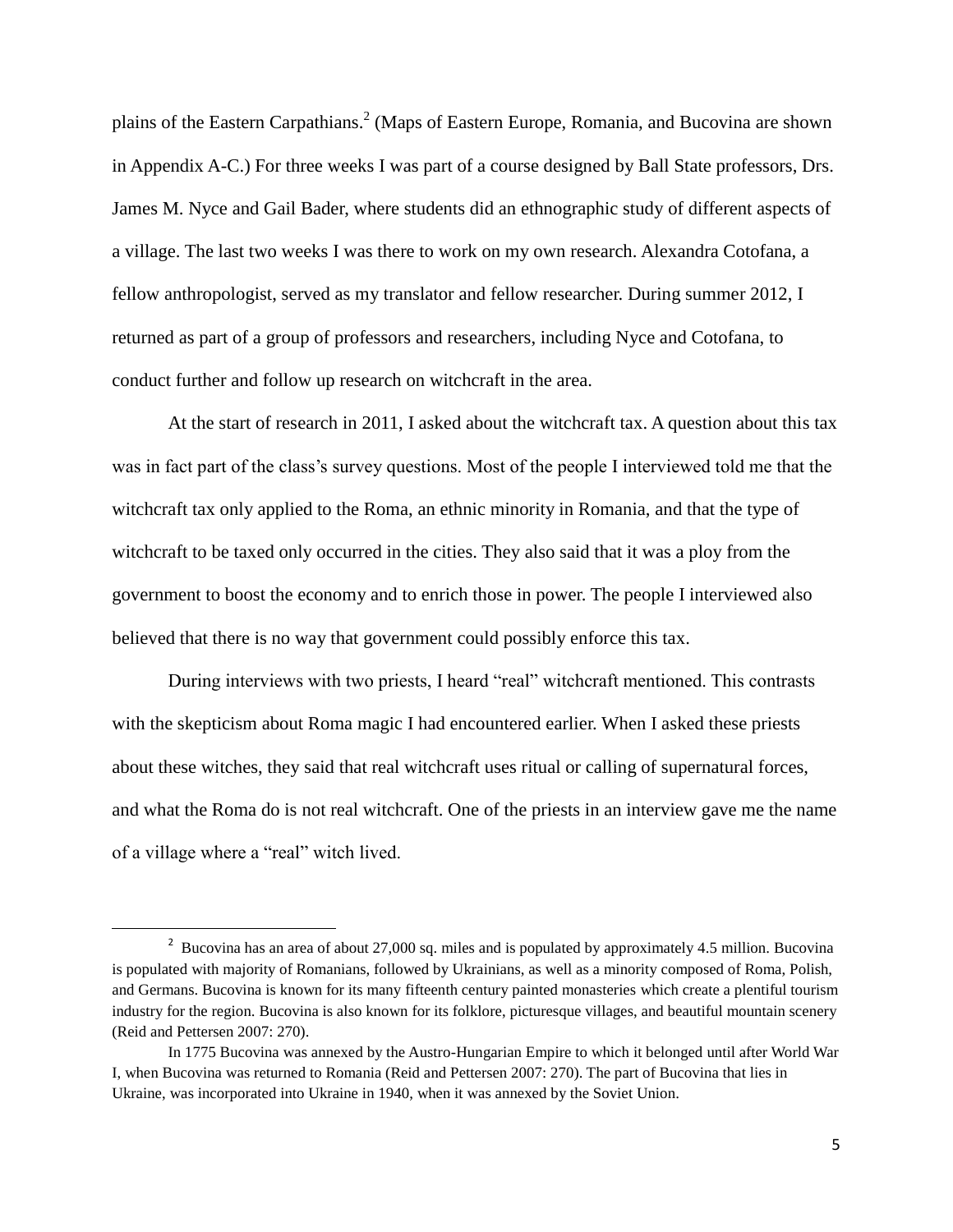After visiting this first "witch", or magical figure, the focus of my research changed. $3$  I wanted to know if other such magical figures existed in the area and how they were seen by the communities in which they lived. I was able to find many more magical figures in the region. I attempted to learn something about the role they play in their villages, as well as what views their fellow villagers have of them. The witchcraft tax also continued to be something that I asked informants about through these two summers of research.

The remainder of this thesis will discuss the field methods I used throughout this research, as well as present a literature review with information on the study of witchcraft and magic in anthropology, in Romania and elsewhere. This thesis will then introduce the reader to the magical figures I interviewed, linking these figures to what the literature has to say on the subject. The thesis will then present a case study – one intended to explore different positions of rationality held by members of the same community regarding an important magical figure, who also lived there with them.

<sup>&</sup>lt;sup>3</sup> This first witch was in fact a woman who claimed only to practice divination. Often times the word "witch" is used to describe any person who has magical abilities. In this thesis I will use the term "magical figure" to describe the people I interviewed, whether they are witches, practice divination, or practice anything else the local population considered magic.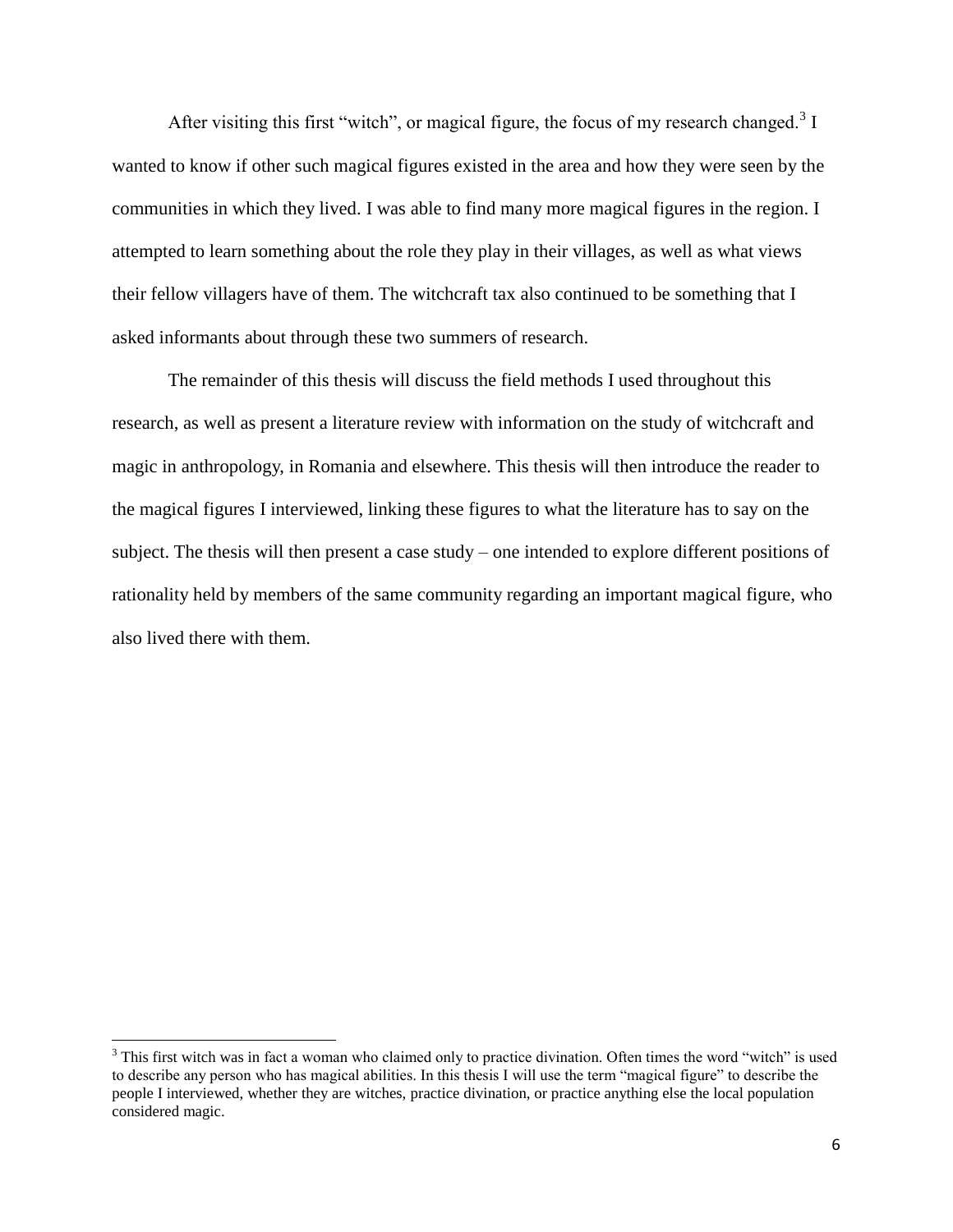#### Methods and Materials

As mentioned in the Introduction, one priest in Bratara, the village in which interviews were originally conducted, told us that real witchcraft does exist and there is a witch in a nearby village, Costna. After speaking with this witch in Costna, who practiced divination, my research focus moved away from the witch tax per se. Instead of looking at the witch tax or witches exclusively, I wanted to look at magical figures in general. I became interested in attempting to find other magical figures as well as witches, and looking at the roles that they played in their villages. In particular I looked at how "rationality", or what community members believed to be reasonable or logical, in respect to these figures beliefs and actions.

The first set of magical figures that I located was through a chain of referrals. Another priest, not the one from Bratara, told me about three villages along the Romania/Ukraine border. He said that there were magical figures located in each of these villages. To locate these magical figures Alexandra Cotofana and I asked people at local stores, bars, or simply just people walking down the road if they had heard of any magical figures who lived in their village. We would then ask where the magical figure lived. Each reference surprisingly, substantiated that there was a magical figure in each of these villages. $4$ 

I did not want this chain of reference to be the only way to locate magical figures and since potentially, it might bias my research. I therefore surveyed villages, chosen based on convenience, in the same area asking about magical figures. By random, I mean that I was not referred to any of these villages. As with the villages to which I was referred, I had Alexandra ask people in local shops and people walking in the streets if there were any witches or other magical figures in their village. I located elderly village members, because living in the village

 $4$  I only visited two of the three villages suggested during this period. I was unable to visit the third village due to poor road conditions.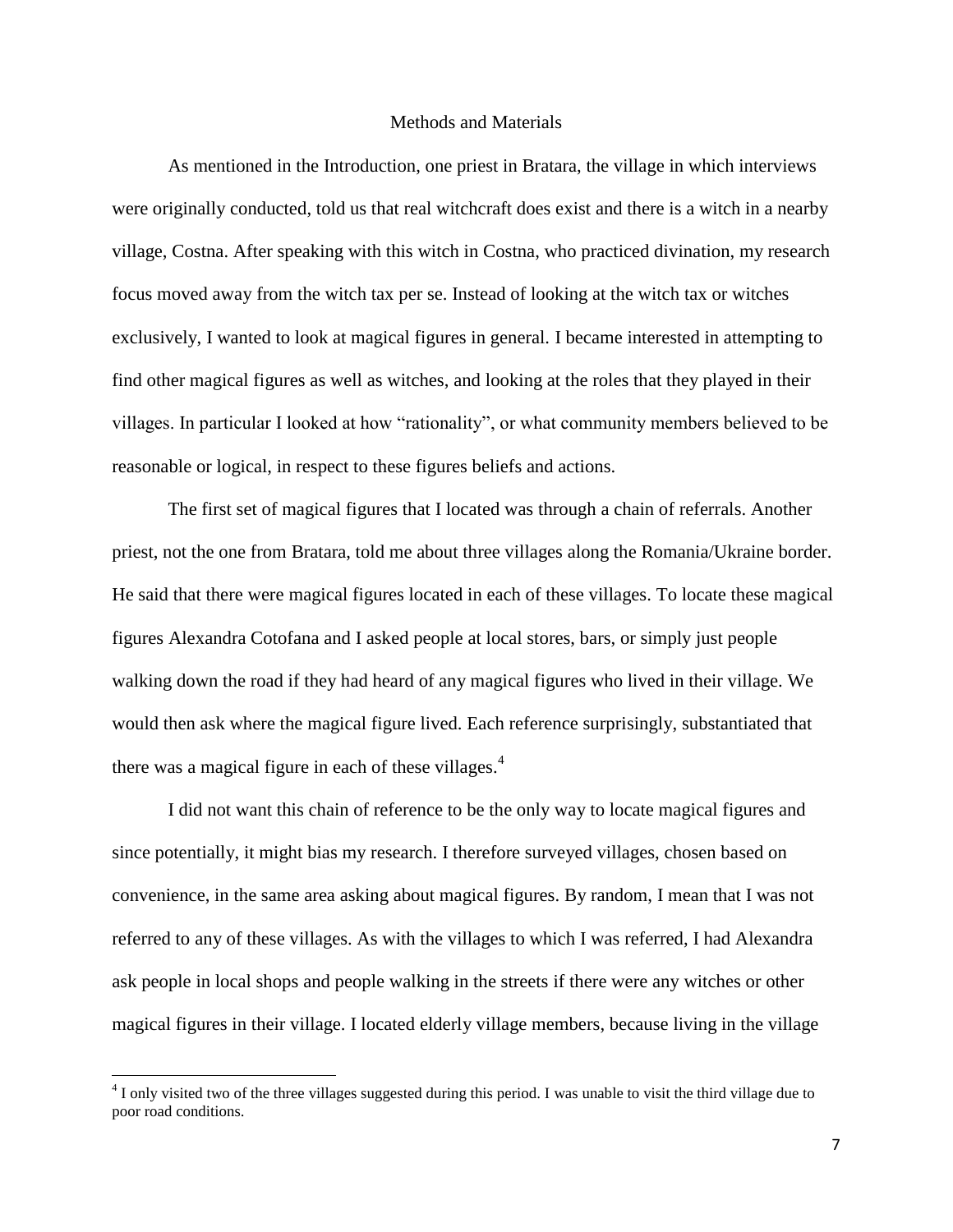the longest often made them most knowledgeable about the people who live there. This way of locating magical figures was also successful.

When interviewing the magical figures I generally started by asking them to tell me about themselves, as well as what it about what they do that is considered magic. I also continued to ask about the proposed witchcraft tax in order to get the views of the magical figure. I would then ask questions like the following: How would you define yourself as a magical figure? What do people in the community think of you? What does the village priest think about the magic you do? What makes a person a witch? Do you feel any different when you do magic? How do you know if someone believes in what you do? When you meet a new person can you tell if they have magical powers? Do you ever work with someone else while doing magic? Do you use/read books or manuscripts that help you with your magic? Have you ever taught anyone magic? What would you tell someone if they wanted to learn magic from you? How do you know if someone is a good candidate to learn magic? If you do teach someone will the magic always work for that person? If a magical figure had limitless power, what could they do? What is the worst kind of magic? If the magical figure performed some type of ritual, I asked questions concerning the ritual, including: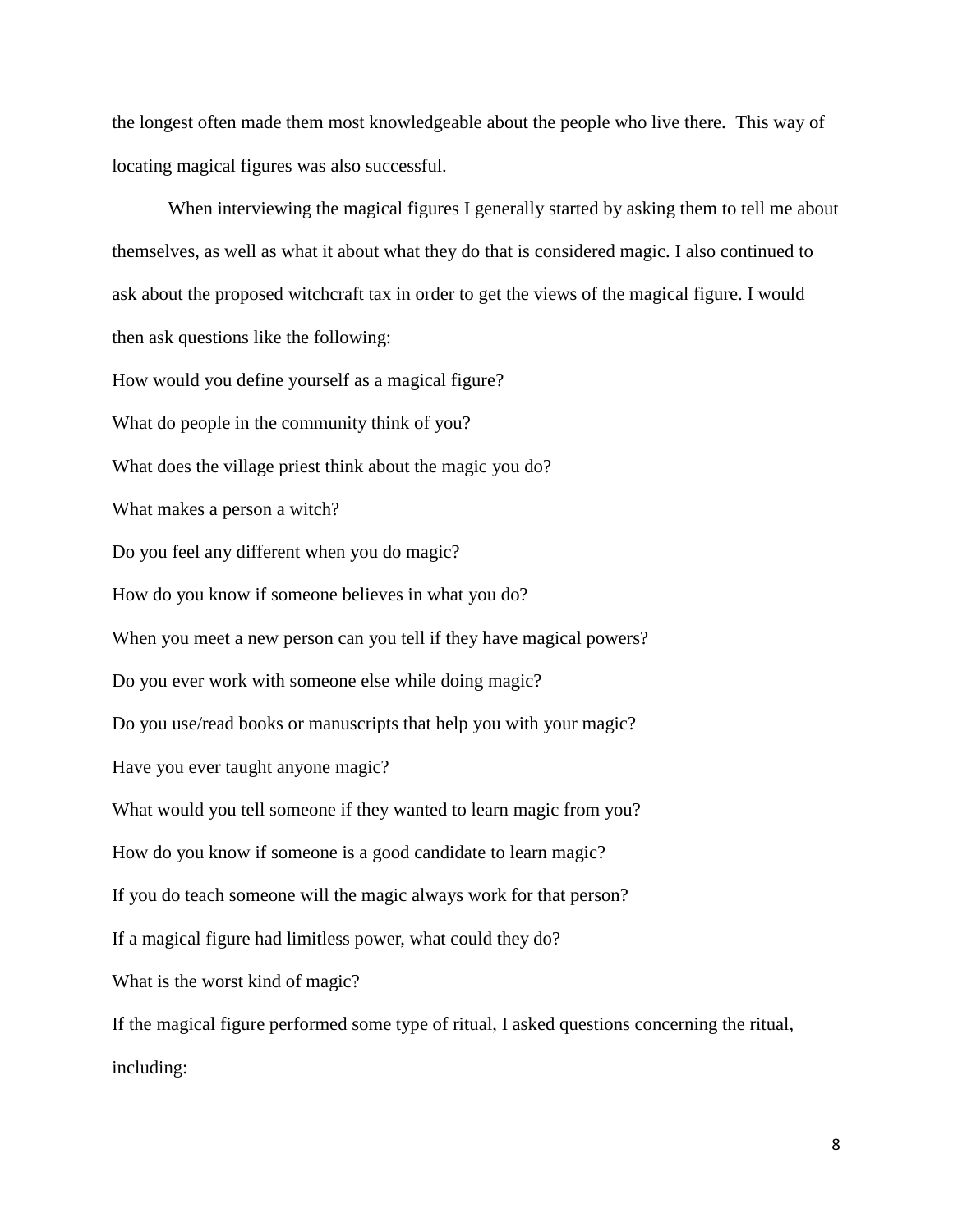Do you always do the ritual the same way?

Do you know when your cure has been successful?

Can other people stop your cures from working? If so, how do you prevent it?

In Costna, I was also able to interview a number of community members about the village's magical figure and witchcraft and magic in general. I was able to interview the magical figure's priest and doctor, a local high school teacher/ethnographer, and a female acquaintance that had gone to school with her. These interviews make up the case study section of this thesis. My focus is the different and competing positions on rationality held by community members regarding this magical figure. Specifically the magical figure's position in the community becomes the lens through which issues of rationality can be addressed.

In 2012, a group of anthropologists, including myself, returned to Bucovina to conduct further research on magical figures and the role that they play in their villages. New magical figures were interviewed. I was also able to visit with the magical figure in Costna, who is discussed in the case study section of this thesis.

Alexandra Cotofana translated all interviews that occurred during fieldwork. All interviews used in this thesis were audiotaped, after informants gave their consent. All these interviews have been transcribed. Detailed field notes were also taken during each interview. Interview tapes, transcriptions, and field notes have been digitized and saved in a password protected space (The Bader-Nyce Romania Research Archive: http://libx.bsu.edu/cdm/landingpage/collection/RomHisPil). The Institutional Review Board

(IRB) ruled my research exempt. All villages and informants names used here are anonymous.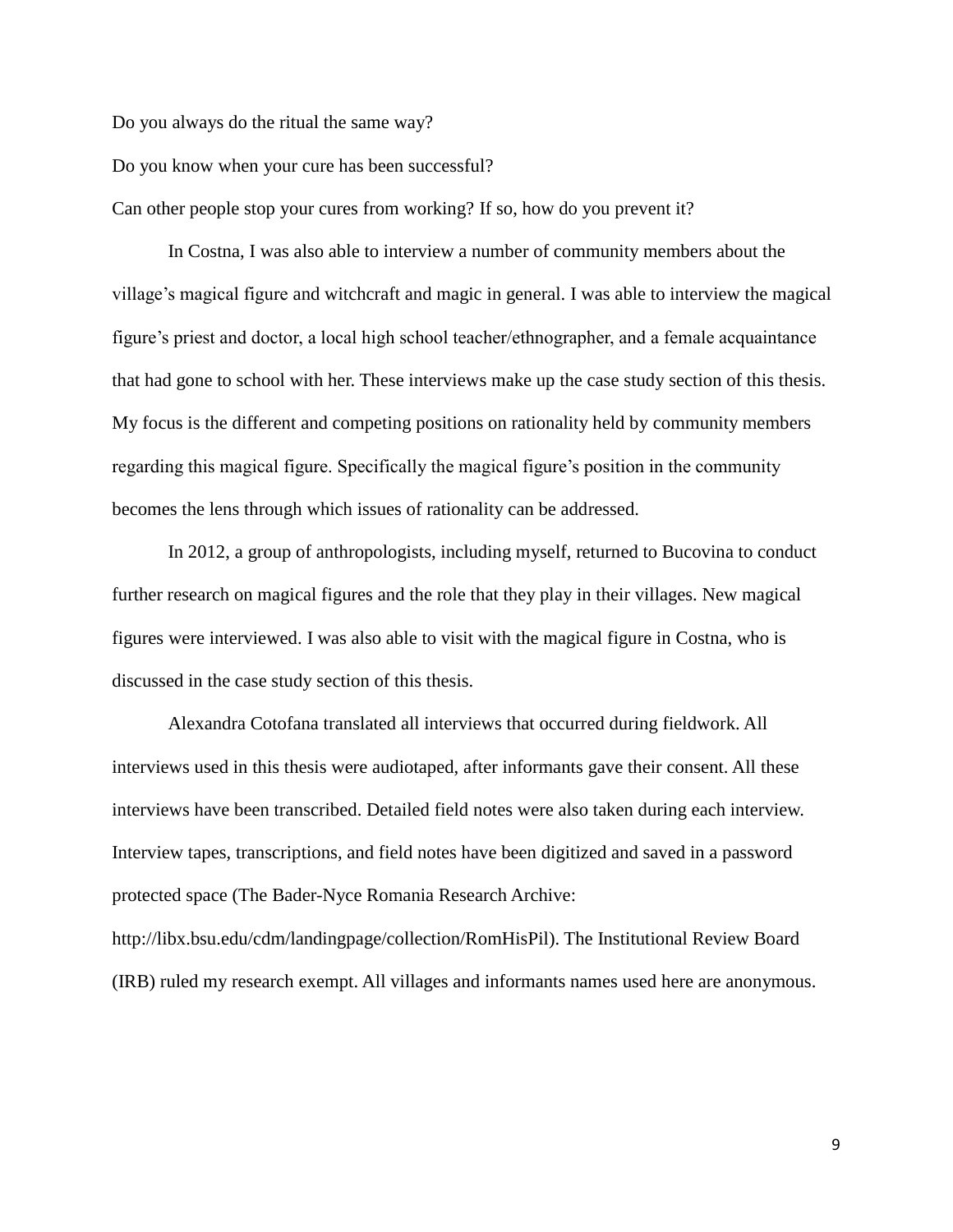## Literature Review

There is relatively little written in English on magical figures and witchcraft in Romania. To assess the scholarly material on the topic written in Romanian since the nineteenth century is beyond the scope of this thesis. In Europe, culture is often studied as either sociology or folklore, and not seen as anthropology, which concerns only physical aspects. Another possible explanation for the lack of recent material in English is because Romania was under Communism for the latter half of the twentieth century. People might not have wanted to discuss or report these topics because of the regime's negative attitudes towards any ideology inconsistent with Marxist rational materialism. Moreover scholars were discouraged from, if not outright forbidden from publishing in Western languages. As a result, I look at a number of different information sources to give some background, including anthropological literature on witchcraft and magic from Africa and other places in Europe. Sources from Romania, including Bucovina, the area where I conducted research, will also be reviewed.

#### Literature on Witchcraft and Magic

#### *Africa***:**

Anthropologists have been interested in studying witchcraft, magic, and rationality around the world. There are similarities and differences among witchcraft and/or magic in different cultures and places. I begin by discussing anthropological work that has been done in Africa, largely in English. As John Middleton and E.H. Winter discuss in the introduction of *Witchcraft and Sorcery in East Africa*, witch beliefs have been found to be almost universal in Africa (1963: 1).

One of the most notable anthropologists who studied magic and witchcraft was E. E. Evans-Pritchard, a British Social Anthropologist, who studied the Azande, an African people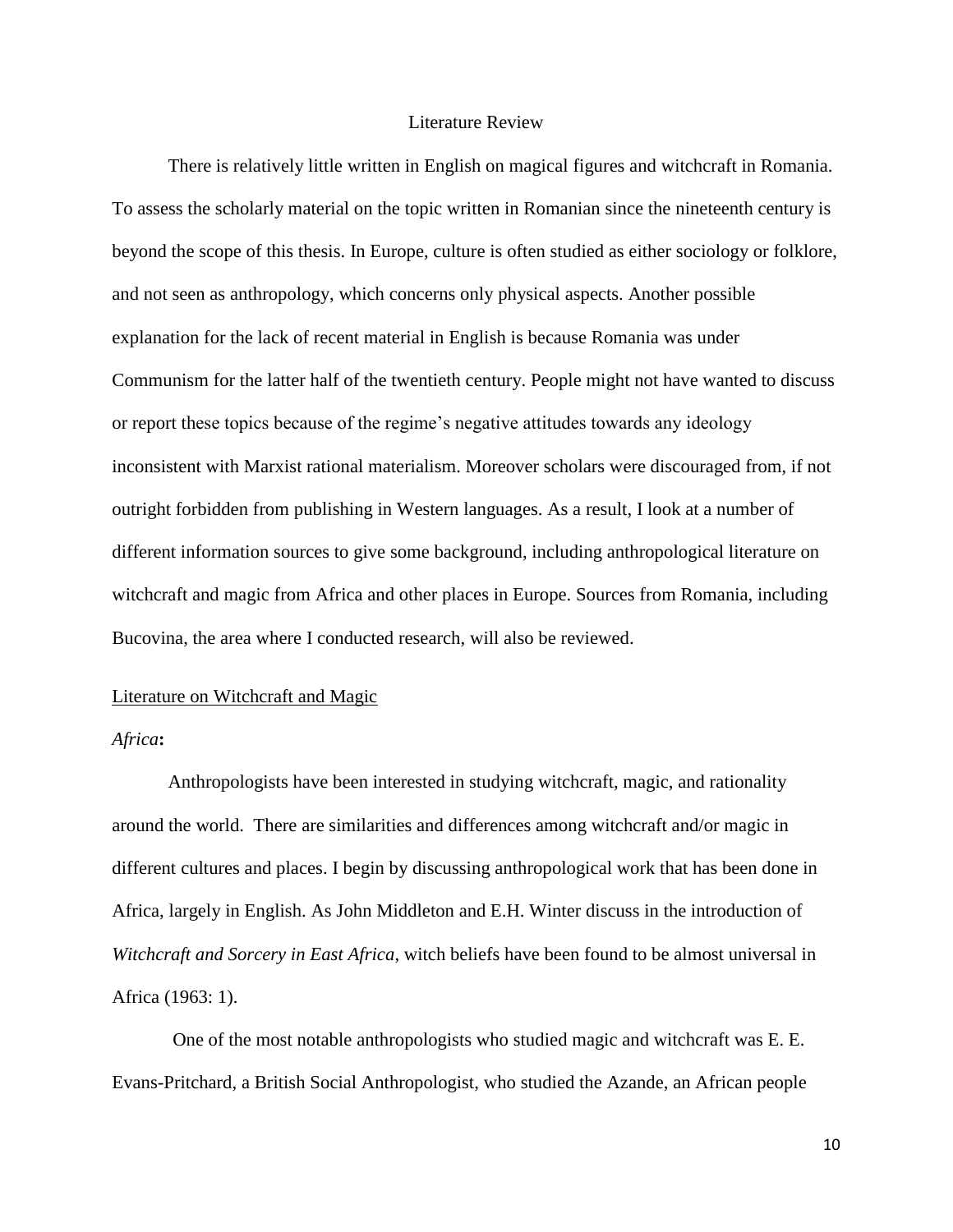located near the Upper Nile. Witchcraft for the Azande was used to explain the coincidence surrounding or leading to unfortunate events. According to Evans-Pritchard, "witchcraft beliefs" embrace a system of values which regulate human conduct (1963: 63). Witchcraft was part of everyday life for the Azande and helped hold together and inform the social structure. Evans-Pritchard was also among the first to address the "rationality debate", looking in an informed way at the differences between what he termed "primitive mentality" of the Azande, and a scientific, "rational" mentality (Luhrmann 1989: 345).

Monica Wilson also researched witchcraft and magic in Africa. Wilson, too, connected witchcraft beliefs among African people to their social structure (Wilson 1951: 313). She suggests that "witch beliefs are general in small-scale societies with inadequate control of their environment and dominated by personal relationships, societies in which people think in personal terms and seek personal causes for their misfortunes" (Wilson and Wilson 1945: 89).

The linkages between witchcraft and formal aspects of society in Africa and elsewhere continue to preoccupy most British Anthropologists interested in the topic. In 1970, British Anthropologist Mary Douglas published, *Witchcraft Confessions and Accusations*, a collection of the publication of papers presented at the *Association of Social Anthropologists*, to honor the retirement of E. E. Evans-Pritchard. The event also marked the thirtieth anniversary of *Witchcraft, Oracles, and Magic Among the Azande* (Evans-Pritchard 1963)

In the introduction Douglas gives a summary of witchcraft studies as of 1968. She states, "Dangerous in Europe, the same beliefs in Melanesia or Africa appeared to be tame, even domesticated; they served useful functions" (Douglas 1970: xiii). She goes on to ask if this difference is due to a difference in social conditions or is the result of European prejudices. Douglas also discusses how since Evans-Pritchard first published the interests of researchers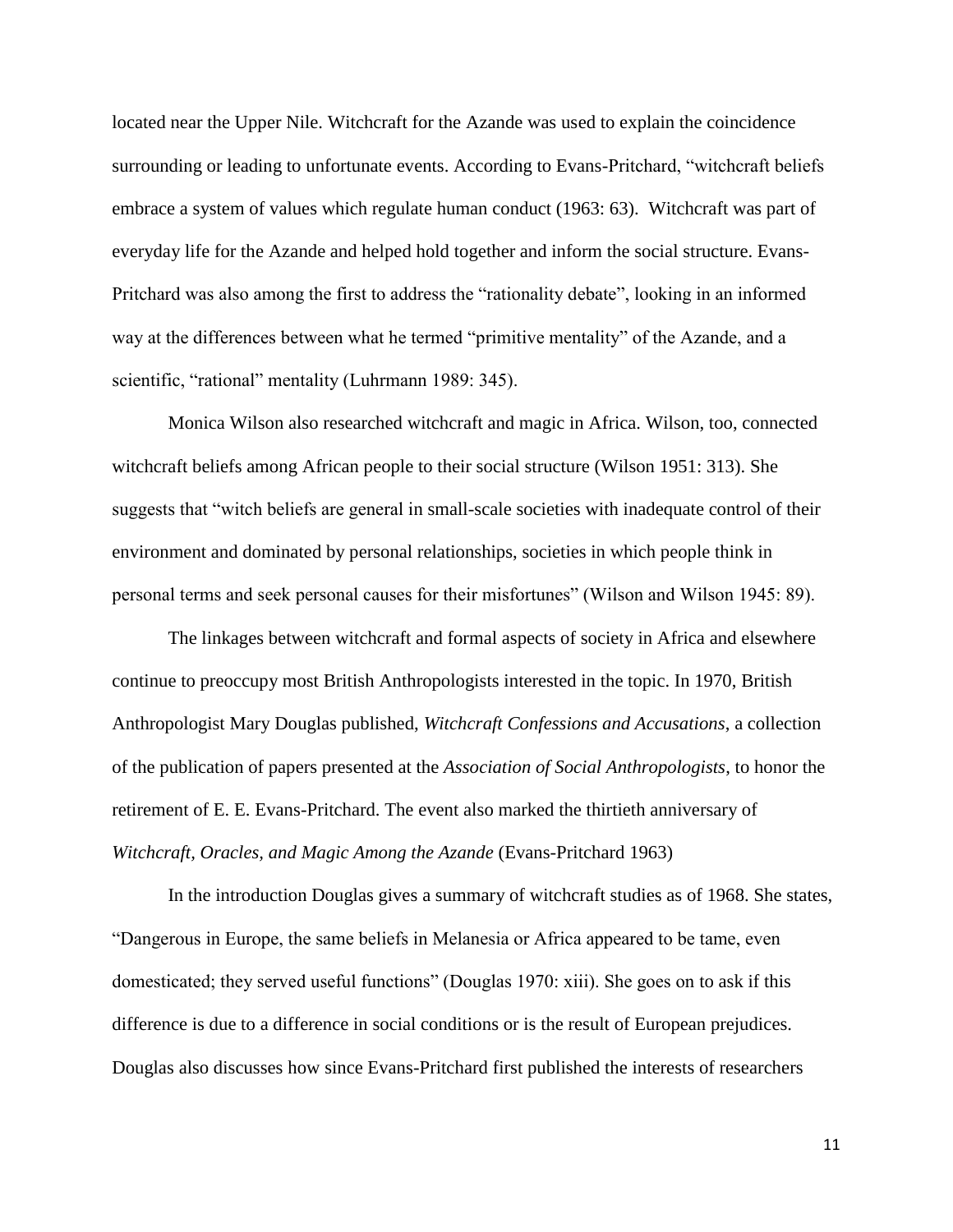have shifted. One of the most important points the volume made is that although there are differences, "European and non-European witchcraft and magic are after all sociologically and ideologically comparable" (Middleton 1972: 917).

During this period M.G. Marwick also did research on witchcraft and magic in Africa. In Marwick's article, "Anthropologists' Declining Productivity in the Sociology of Witchcraft", he suggests that when it comes to researching and writing about witchcraft and magic "the contributions of anthropologists, have in recent years been eclipsed by scholars in other disciplines" (Marwick 1972: 378). The reason for this, Marwick argued, is the "failure to distinguish between the dogma derived from informants' statements and the social characteristics of accusers, witches, and victims aggregated from samples of case histories large enough to yield statistically significant results" (Marwick 1972: 378).

Marwick made his own contributions to the anthropological studies of witchcraft and magic. In his article "Witchcraft as a Social Strain-Gauge", he creates a "social strain-gauge" in order to make ethnographic material from different areas easier to compare, so as to advance the sociology of tension and conflict, and to advance the role anthropology can have in understanding human behavior (Marwick 1964). There are five points that make up the "social strain-gauge":

> Firstly, terms such as sorcery or witchcraft must be clearly defined and the differentiation between destructive magic socially approved and that socially condemned should be maintained. Secondly, the well-established principle of comparing the ideal with the real applies in this field of inquiry as much as any other, and should not be forgotten simply because it is obvious. Thirdly, beliefs in sorcery and witchcraft invariably have a social setting in the sense that they mediate, though they sometimes complicate, the living together of people in the on-going process we call society. Fourthly, the field-worker, in collecting material, has to pay particular attention to the three central characters, the accuser, the alleged sorcerer, or witch, and the believed victim, to the social relationships, the rivalries and the alliances between them. Finally, the ethnographer should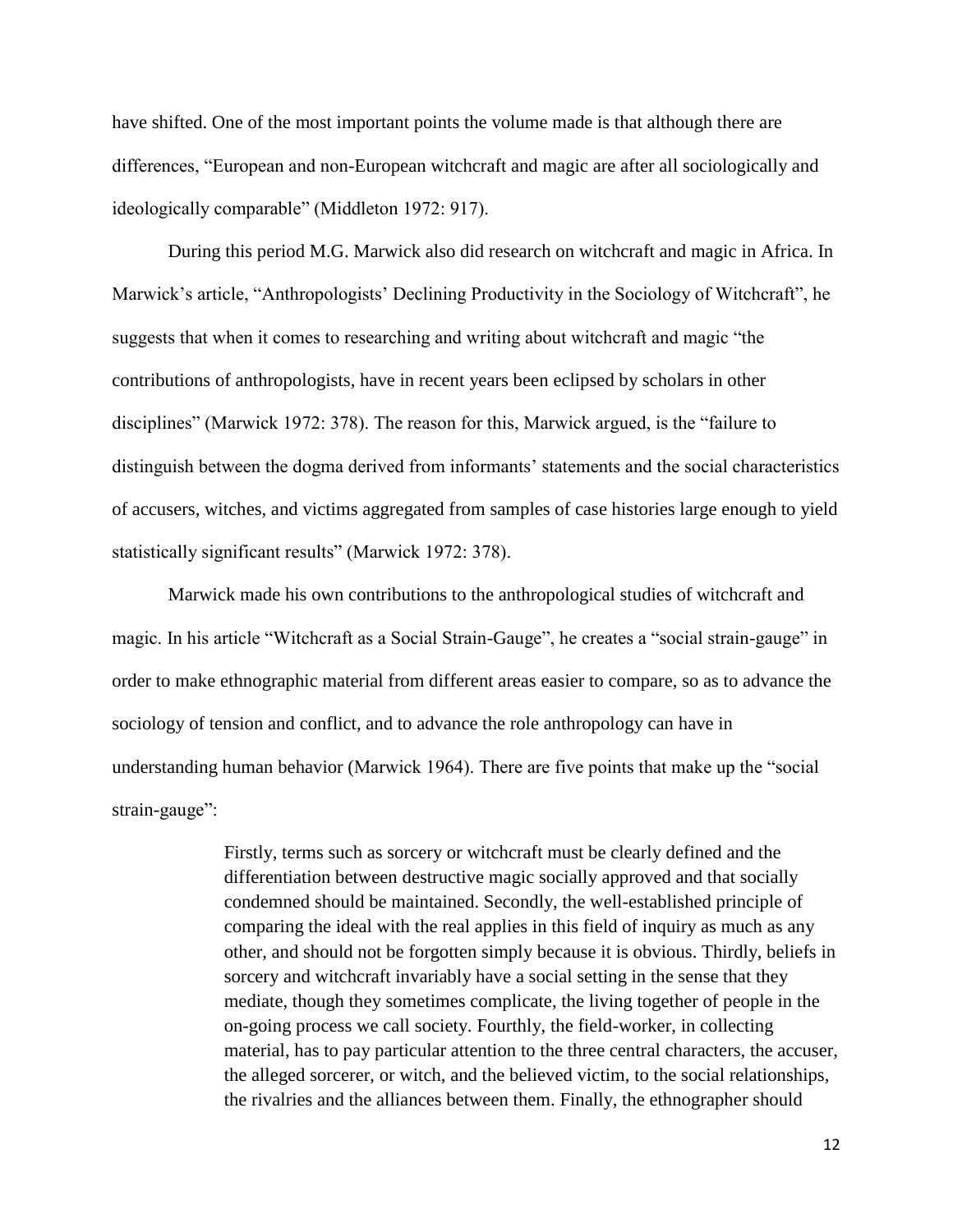again apply a well-established canon of field-work to this particular topic (Marwick 1964: 267).

Marwick's theoretical work also looks at "the charmed circle". The charmed circle he defines as unchanging and inevitable cultural world that can include explanations of the world which include witchcraft and magic. In "How Real is The Charmed Circle in African and Western Thought?", Marwick looks at what he refers to as closed, tradition based, unchanging tribal societies and open, changing, modern societies. He then asks the question, "Has modern man escaped the charmed circle of magical thinking?" (Marwick 1973: 68). Marwick suggests that although society is modernizing and leaving the tribal, tradition based way of thinking; it has "merely transformed from one closed form to another, for example, to one or more of the ideological systems which collectively has become the main substitute for a tribal ideology" (Marwick 1973: 69). Following Max Weber, one of the founding fathers of Sociology, for example, on such shift is that traditional belief and ideology will diminish as a nation modernizes and that these will eventually be replaced by science, reason and bureaucracy. Again this is a global issue especially for small nation-states who ability to define modernity for itself is more limited than say older, larger nations. What makes Romania stand out, and is of interest to us here, is the role magic and witchcraft have played in the nation's transition to modernity.

More recently research on witchcraft and magic in Africa has been done by Todd Sanders (2003). In "Reconsidering Witchcraft: Postcolonial Africa and Analytic (Un)Certainties", Sanders suggests that most theorists of witchcraft in Africa claim that the concept of witchcraft falls under the local notions of modernity. Sanders disagrees and argues that belief in witchcraft and magic can best be understood through the local concepts and understanding of tradition (Sanders 2003: 338). In short the kind of disenchantment of the world Max Weber thought was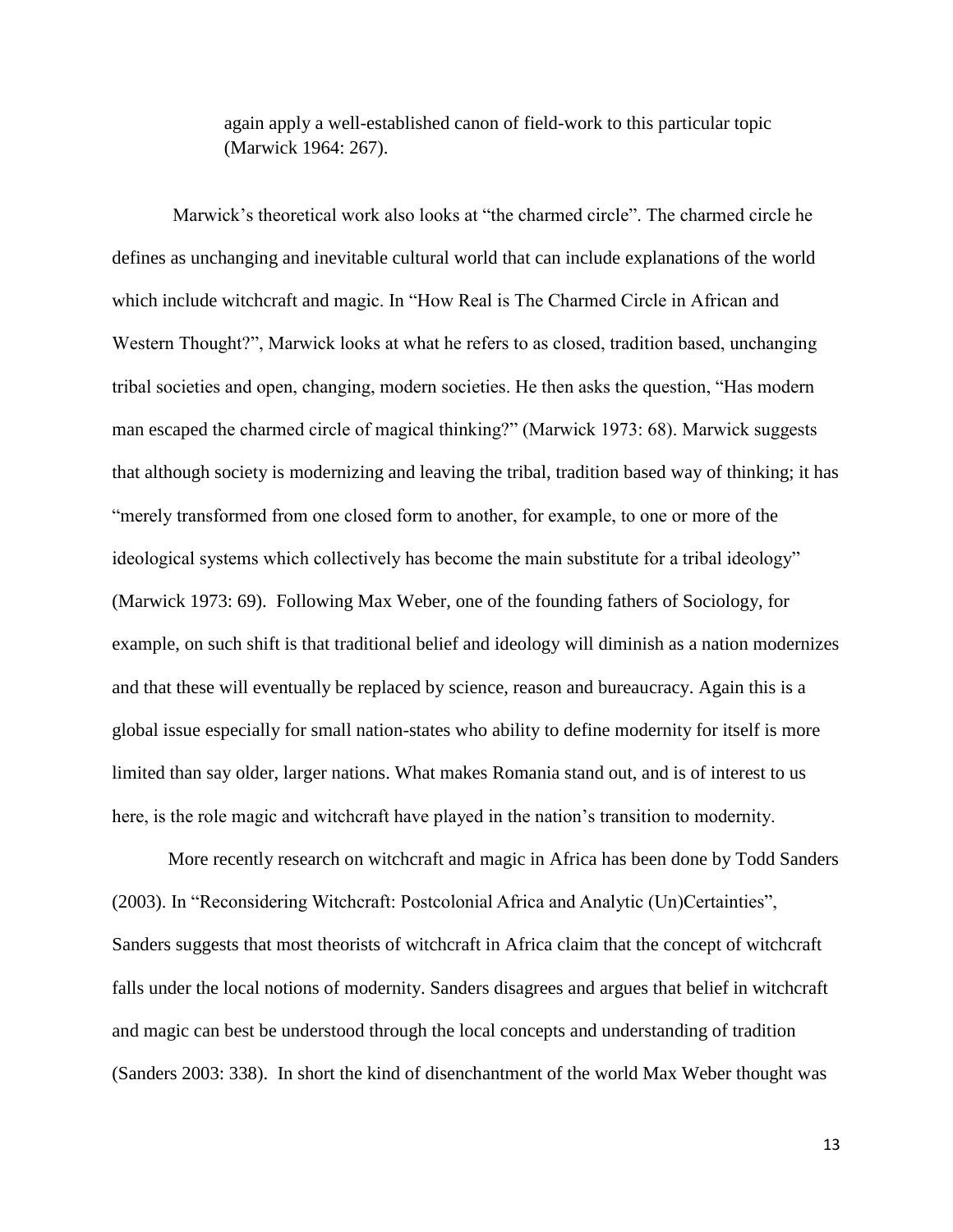inevitable can run into resistance and co-option in which local belief and tradition may even strengthen or at least change if not innovate. Weber's disappearance of magic, the literal translation of the phrase the disenchantment of the world, seems especially in Romania not to have occurred but rather seems to help fuel and reinforce the nation's turn to modernity.

Clifton Crais, another contemporary anthropologist, researched power, magic and witchcraft in post-apartheid South Africa, by looking at how people used the concept of evil in the shaping of cross-cultural encounters there. In Crais's book *The Politics of Evil: Magic, State Power and the Political Imagination in South Africa*, he equates witchcraft and power in this way "where there is power and all the emotions it unleashes, there is the occult" (Crais 2002: 5). Crais goes on to explain that "people have probed the state and their contemporary predicaments using a grammar of magic, and especially of witchcraft, that formed part of a historic and continuing discourse about the rule of tragedy and sadness in the world" (Crais 2002: 12).

Another anthropologist who did research on witchcraft in post-apartheid South Africa is Adam Ashforth. In *Madumo: A Man Bewitched*, Ashforth discusses the bewitchment of his longtime informant Madumo, who is torn between following his un-bewitching regimen and "Westernizing" his mind. Ashorth credits witchcraft in South Africa during this time as a response to spiritual insecurity in a troubling time. "For Madumo, "Westernizing the mind" is not a way of denying the reality of witchcraft but a mode of combating the real power of witches" (Ashforth 2000: 247).

#### *Europe:*

French Anthropologist, Jeanne Favret-Saada, conducted ethnographic fieldwork on witchcraft in the Bocage (Western France) during the 1970s and 1980s. I use her fieldwork and analysis as a model in part as I conduct and write up fieldwork in Romania. Favret-Saada studied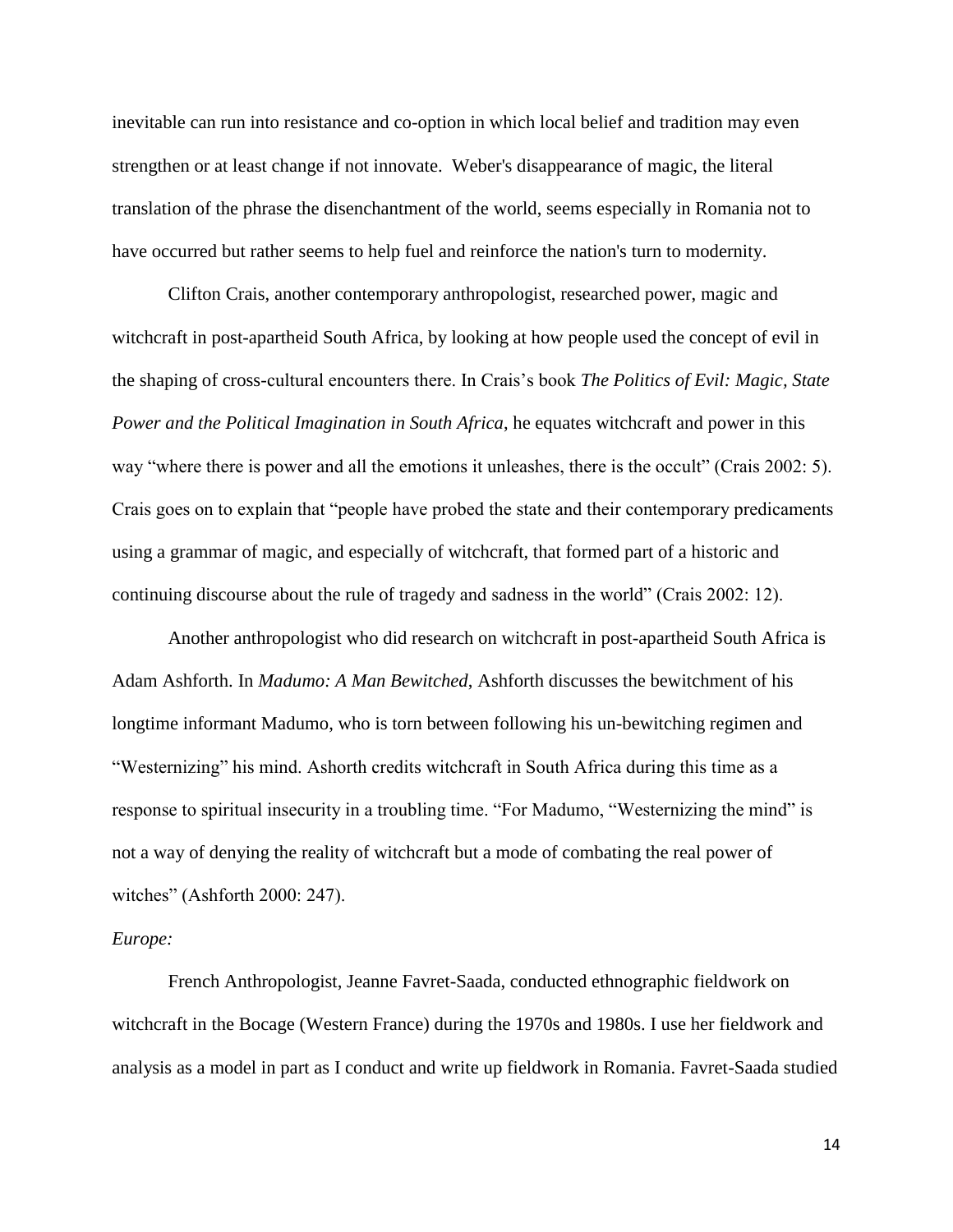witchcraft beliefs and experiences of rural peasants. She describes witchcraft as a "symbolic system producing specific social and psychological effects" (Favret-Saada 1989: 40). She also claims that practicing witchcraft still occurs and was not something that is frozen in the  $16<sup>th</sup>$ century as some scholars on European tradition suggest (Favret-Saada 1989: 40).<sup>5</sup> Further, Favret-Saada suggests that to understand witchcraft experiences and beliefs the researcher has to become "caught up" in these experiences (Favret-Saada 1980: 15).

Ellen Badone also conducted fieldwork in France. In her article, "Illness, Biomedicine, and Alternative Healing in Brittany, France", Badone looked at the relationship between medicine and alternative healing (unorthodox, magical). She concludes that that people in this region of France continue to use combinations of orthodox, traditional medicine and alternative healing (Badone 2008: 190).

Historian Keith Thomas used written records to research witchcraft and magic beliefs from sixteenth and seventeenth-century England. In *Anthropology and the Study of English Witchcraft*, Thomas says that during this period, "like elsewhere, witch beliefs and witchcraft allegations helped to account for the misfortunes of daily life" (Thomas 1970: 54). Witchcraft allegations also occurred "when there was a breach in the norms of neighborly behavior" (Thomas 1970: 66). An example of this case would be if something bad happened to someone after a widowed neighbor came and begged for some farm supplies and they refused her. Thomas goes on to discuss the possible reasons for the decline of witch beliefs in England. Some reasons include the industrial revolution, the scientific revolution, and the movement from the countryside to large scale communities.

Another reason that is given for the decline of witch beliefs is the Reformation. Max

<sup>5</sup> A book that discusses this viewpoint of witchcraft practices being frozen centuries back is *Witchcraft and Magic in Europe: The Eighteenth and Nineteenth Centuries* (Ankarloo and Clark 1999).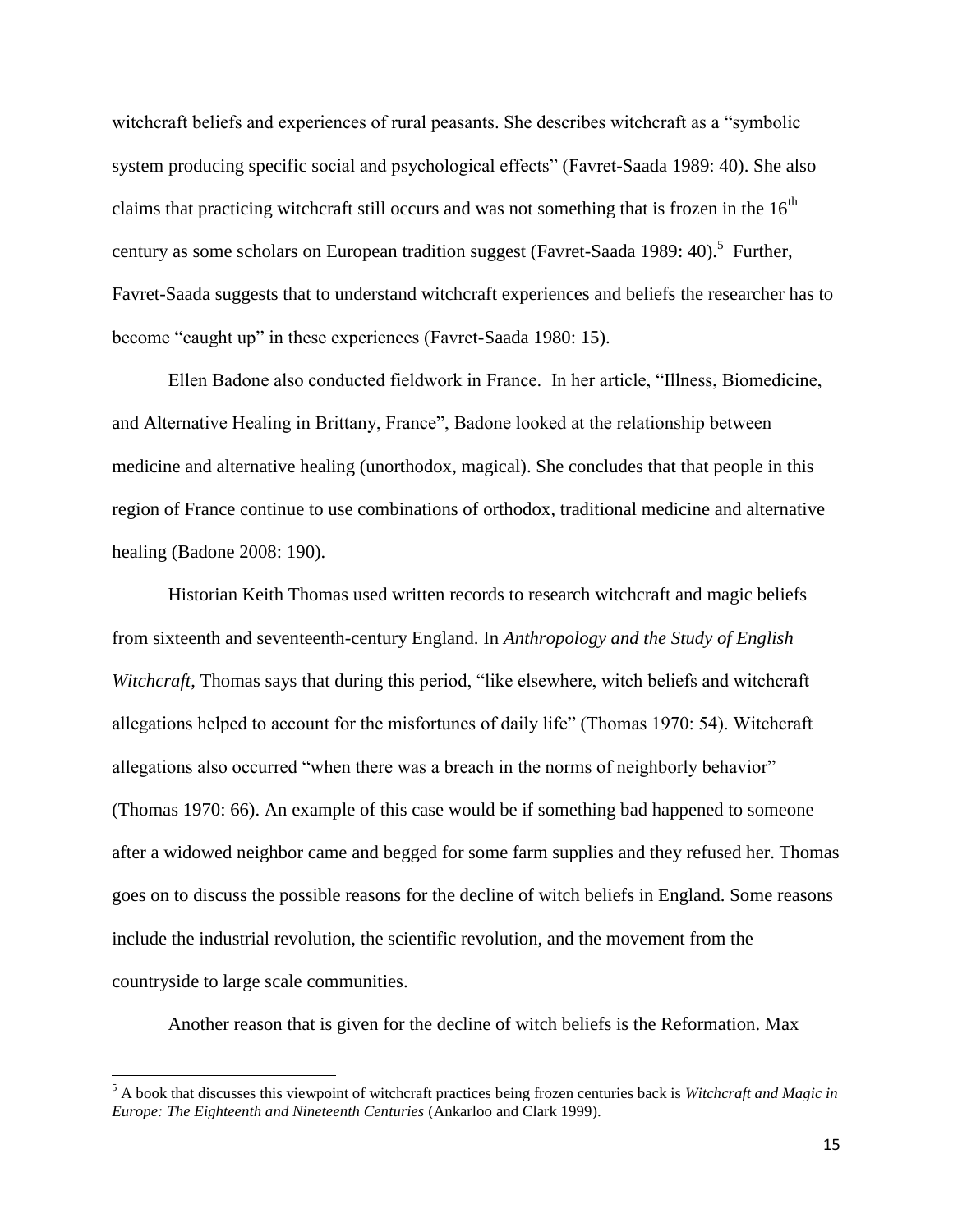Weber argued that the Reformation led to a disenchantment of the world. This in turn, no matter how much Weber is disputed today, led to a growing skepticism among all classes about the reality of witchcraft. In turn, this led to both reinvention of traditional belief in Europe which anticipated or attempted to finesse this skepticism. It also paradoxically may have even caused an efflorescence in traditional belief because the close ties, as well as mutual policing, of church and state weakened when it came to things like magic and witchcraft. Also the practitioners were quick to co-opt the new traditions of rationalism and skepticism to defend their practices and beliefs.

T.M. Luhrmann is an American social anthropologist, who studied, as well as participated in contemporary magic groups in Great Britain. "In England several thousand people practice magic as a serious activity and as members of organized" (Luhrmann 1989: 4). These groups often have pagan roots. These groups may have emerged due to religious revivalism, or to serve those who feel alienated or confused by a modern scientific-rationalist society (Luhrmann 1989: 338).

Another anthropologist, Alexandre Popovic has researched magic in Balkan populations, those of the former Yugoslavia in particular, by looking at text sources. Popovic focuses mainly on Muslim populations. Muslim magical practices fall under two categories, popular magic and religious magic. Popular magic includes protecting oneself against the evil eye, by carrying a talisman for example. Religious magic includes reciting areas of the *Qur'an* to protect oneself against evil or to use the *Qur'an* for divination purposes. He states that Muslims may go to priests (and vice versa) for talismans, or to be exorcized through prayer. Popovic concluded that although there are similarities and differences, Muslim magical practices are more complex than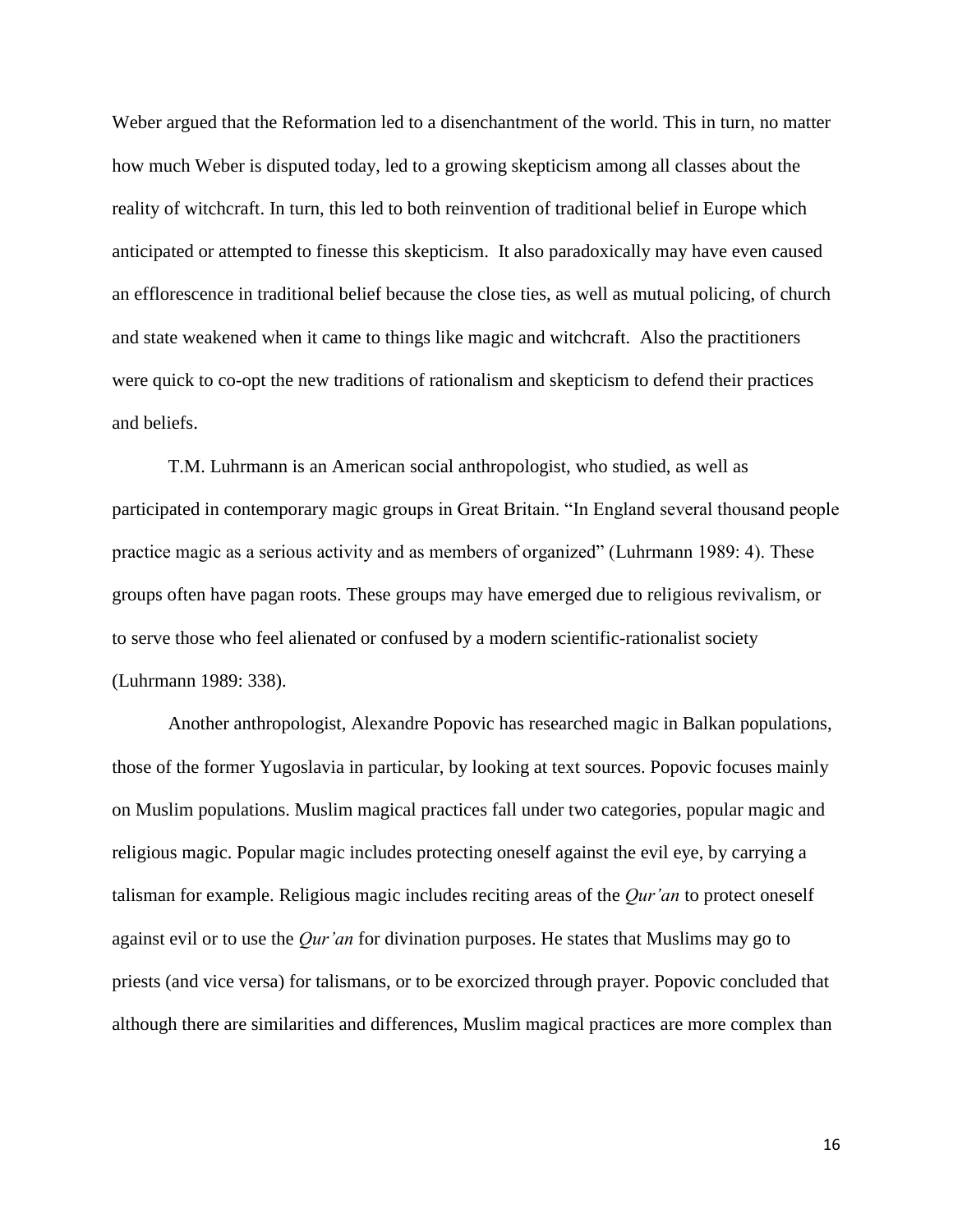the practices of Christian populations (Popovic 2004: 137-143).

#### Scholarly Material on Witchcraft and Magic in Romania

The article, "The Vampire in Romania" (Murgoci 1926) classifies different types of evil beings that populate Romania. These include vampires, werewolves, witches, the spirits of witches, and dead witches who cannot find a resting place. She also discusses the different Romanian terms used for these beings. Different measures are described concerning the ways in which these beings are kept from returning from the grave. This is what Murgoci has to say about witches: "Witches in Romania are often little more than wise women, or *babas*, who in their turn are only less common than leaves of grass; they also attempt good deeds as well as evil" (Murgoci 1926: 349).

"The Making of a Bewitchment Narrative" (Hesz 2007), also describes some of the different attributes of witchcraft in Romania. Hesz for example describes a man who has been bewitched. He had been laid off work and has become an alcoholic who suffers from depression. The family consulted an Orthodox Priest as well as "witch doctors" to find out if the man had been bewitched and what he could do to get rid of his bewitchment. Hesz notes that many times people will blame their personal problems on witchcraft. The author refers to the witches who cause problems for people as "private witches" who are "… accused of bewitching cows so that their milk goes to them or are suspected to make love magic" (Hesz 2007: 22). In Romania, these witches "are thought to obtain their power from evil transcendental forces, and the harm triggered by them affects the guilty and the innocent alike" (Hesz 2007: 22).

There has also been research done specifically in Bucovina, the area of Romania where I conducted fieldwork. From January through March of 2009, Iulia Brânză researched magical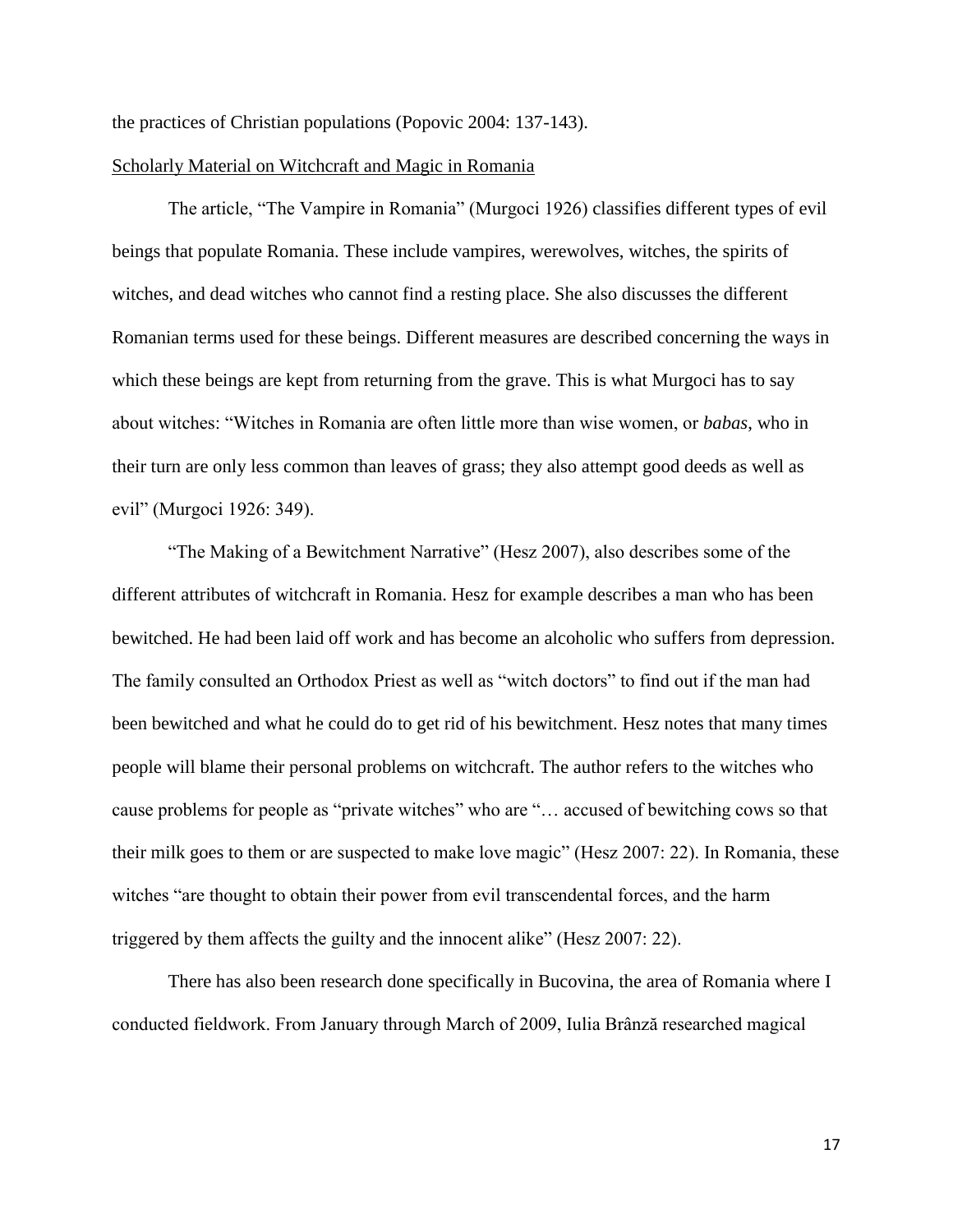practices in Bucovina, the northeastern region of Romania.<sup>6</sup> She went to nine villages in the area and her respondents were men and women with the majority over fifty years of age. Brânză concluded that people living in rural areas in Bucovina still use and are influenced by magical practices, in the form of ritual and superstition, as well as different forms of divination (Brânză 2009a).

The people in rural Bucovina are superstitious, especially when it comes to animals, due to the role that animals, especially livestock, play in their daily lives. There are animals whose arrival is seen as good or bad luck. There are animals that are oracles, for example, owls and dogs predict death and storks predict loneliness. There are certain animals that should not be killed, or else there will be consequences (Brânză 2009b). There are also certain rituals that are done that involve animals. Many people will have red tassels on their horses to protect them from the "evil eye", which is other people wishing harm upon them.

The rural people also use magical practices for different reasons, including making decisions and organizing their labor. The people also often use household objects (firewood, hair brushes, fences, ribbons, etc.) to predict the future (Brânză 2010). For example, girls in this area will look in hemp seeds to see who their future husband will be. Brânză concludes that the magical practices that are encountered in these rural areas are remains of complex divination rituals that date back to pagan times (Brânză 2009b).

Brânză also mentions that people in Bucovina, and Romanians in general, do not believe in magic in the form of spells unless they desperately need something. They will often seek help from both a priest and witch. The will openly visit the priest in the church and secretly visit the witch (Brânză 2010).

<sup>6</sup> Brânză wrote three articles for the Institute of Bucovina's journal *Analele Bucovina*, a cultural institute. This is a Romanian language journal. For this thesis I used translations of these three articles done by Alexandra Cotofana..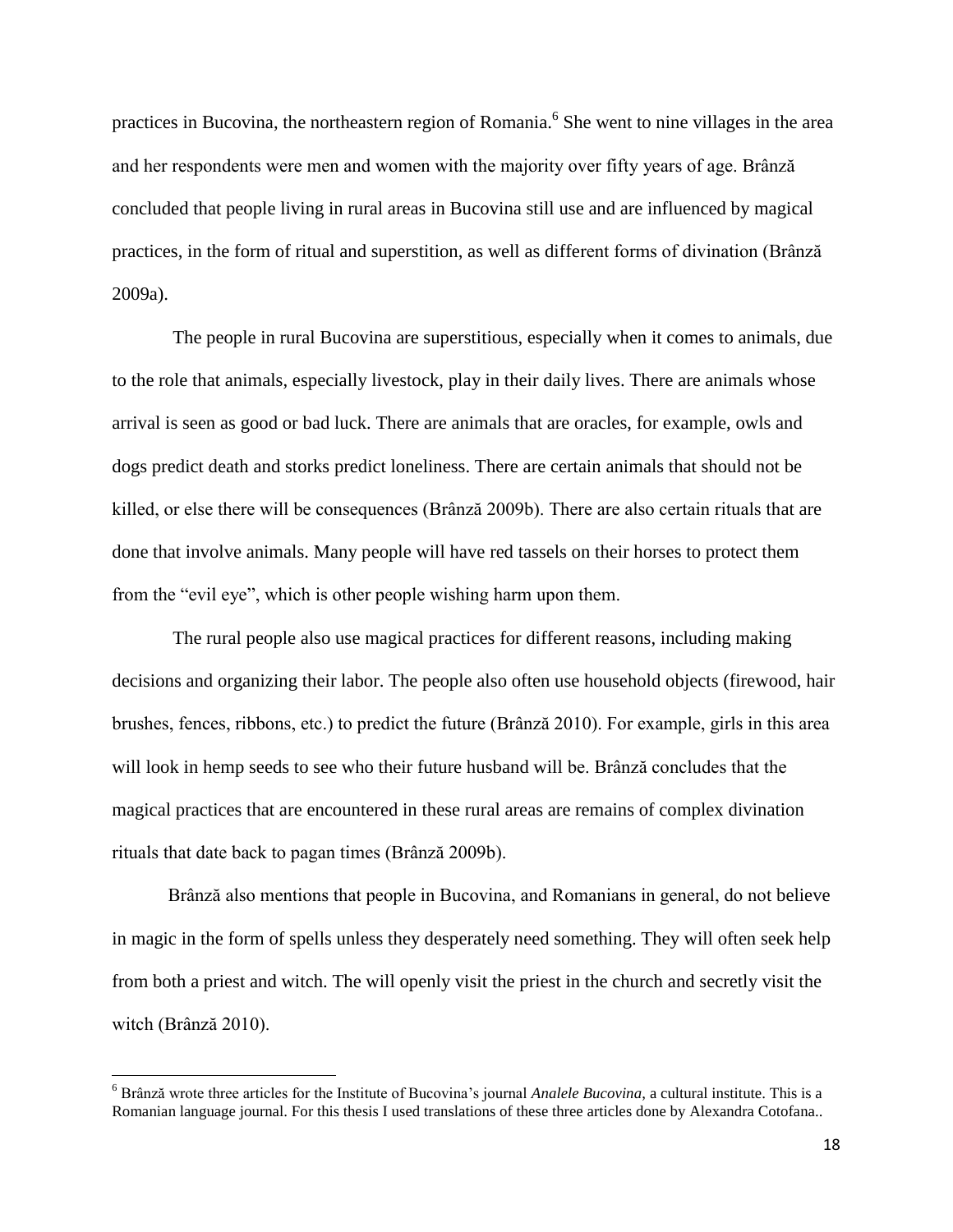#### The Contradiction to Modernity

It has been stated in the research problem section of this paper that most of the literature on modernity assumes that in an unproblematic way modernization will replace traditional belief with various forms of rationality (Berger 1967; Weber et al. 2002). If Romania is really modernizing, according to these models, it would make sense for witchcraft and the associated belief in it to decline. The witchcraft tax and the debate surrounding it suggest this is not the case. One source, on magic in Eastern Europe, might provide an answer. Despite modernization, "magic has adapted itself to its new environment. It is not a survival of a bygone era, but an integral aspect of popular culture" (Andreesco-Miereanu 2005: 5582). The author goes on to say, "It provides people with the power and know-how to understand their world and their position in it" (Andreesco-Miereanu 2005:5582).

#### **Conclusions**

After looking at sources on witchcraft from Romania, as well as other places around the world, the conclusion is reached that people believe in magic and magical figures exist because people are trying to make sense of the world around them. To put it another way, these beliefs and magical figures often provide Romanians with , from their perspective, a reasonable and logical way to make sense of what is going on in a world where very little makes sense. It is difficult to exaggerate the socio-economic stresses put on rural Romania, having gone through first the replacement of the Monarchial hierarchy and the elimination of the peasantry by Communism following WWII, and subsequently the anti-Communist Revolution. Another common tie with Romania, and examples written elsewhere, is that many of the areas in which magical figures are found are modernizing. In this case modernization is the physical, social, and economic changes a society goes through to become a player in the global economy. In effect it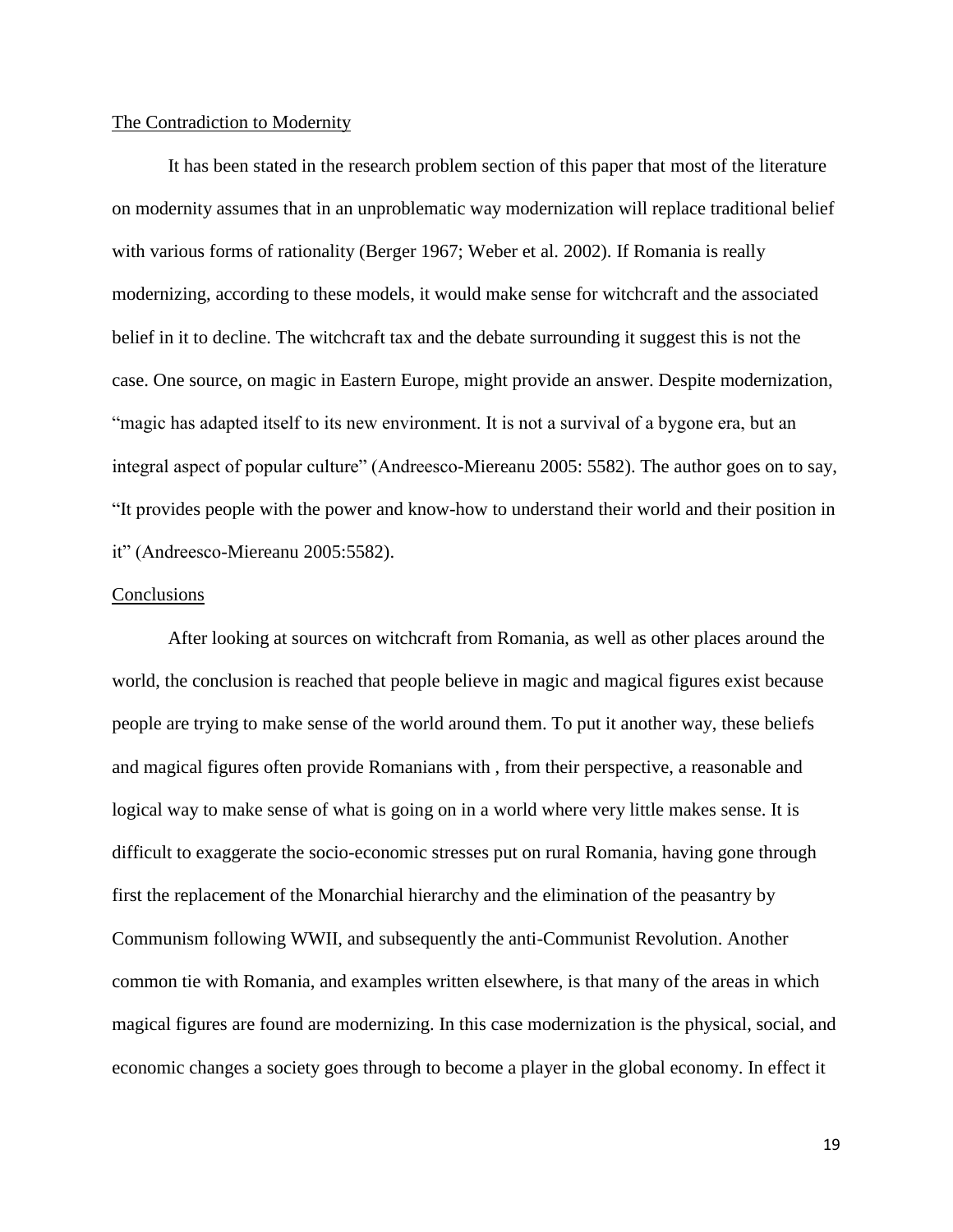seems paradoxically that the resort to what might be thought of as archaic discourse and models of explanation have today retained value and legitimacy in the face of modernity. While all of the nation states surveyed are in the midst of an encounter with modernity often within relatively the same span of time, the question arises why there is this resort to processes that modernization could be in the process of rendering suspect.

Another question that emerges after reviewing the literature for this study is why has there been a lack of publications on witchcraft and magic in the field of anthropology in English in recent years. In "Anthropologist's Declining Productivity in the Sociology of Witchcraft" (1972), Marwick discusses what the consequences will be if the study of witchcraft moved to the periphery of anthropology. Others who study witchcraft, historians for example, are looking at written sources, like court records, which do not always reveal the full store. The same can be said about scholars of religion who seldom either practice ethnography or may not be well trained if they do. Further, if we "give up" on witchcraft, not only are we abandoning part of our heritage as anthropologists, but we may be giving up on an aspect of culture that not only is interesting in and of itself, but can reveal what in many cultures is "secret" but important. Marwick (1972) points out the loss this would have for studies of social structure and social relationships and that the loss would extend much further given the link that witchcraft has to other significant aspects of culture, like rationality.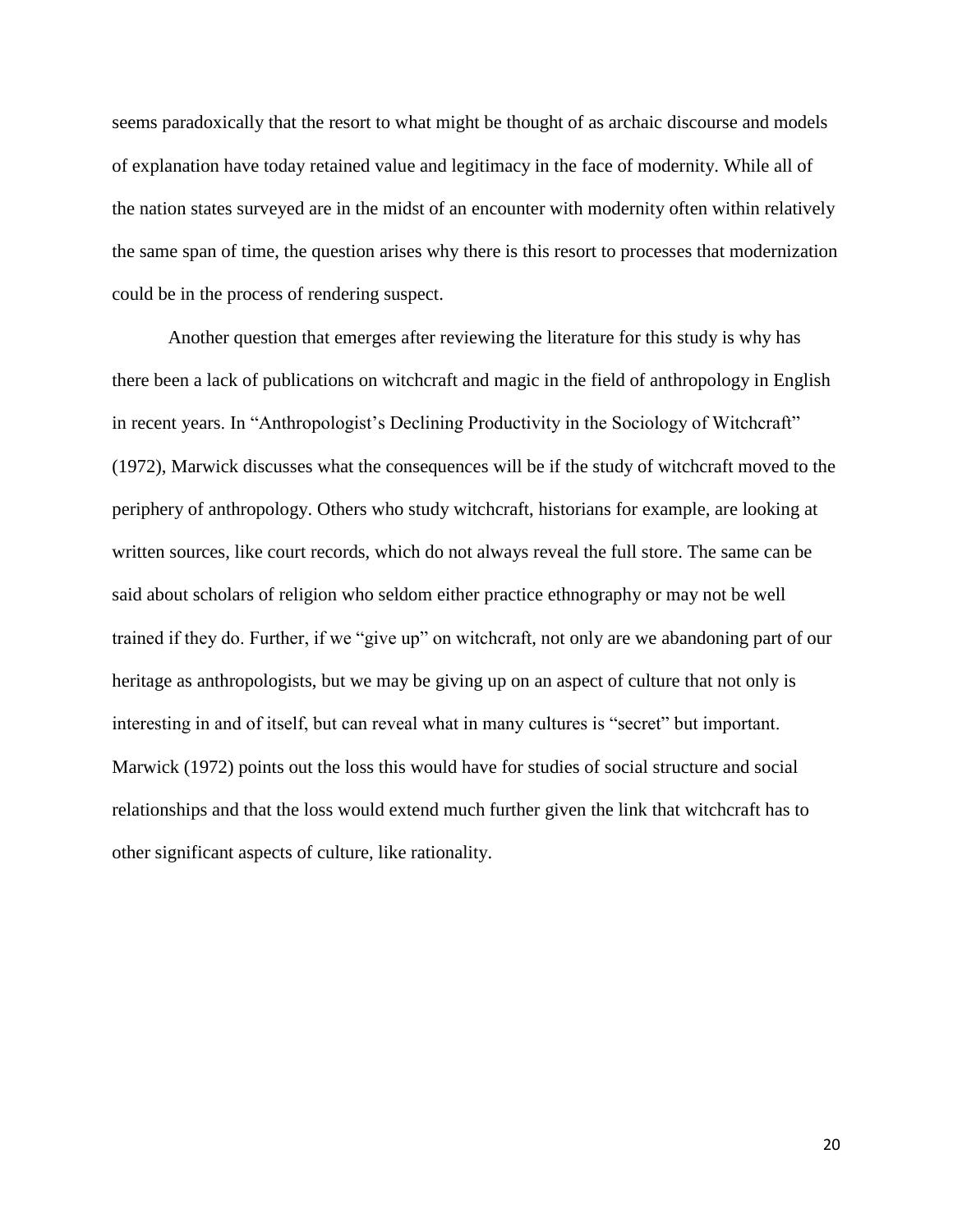#### **Chapter 2: Magical Figures Encountered in Bucovina**

This chapter discusses some of the magical figures interviewed during fieldwork in Romania. I begin by giving a brief discussion of witchcraft in Romania. I also report how each magical figure was located, as well as the initial meeting and the actual interview(s). I also discuss what the magical figures had to say about themselves, including how they define themselves, and what they say about magic in general. I categorize these magical figures in relation to each other based on how they themselves classify each other.

#### Witchcraft in Romania

Broadly speaking, witches in Romania can be divided into two categories. The first group consists of those who are eclectic in their practices and beliefs and appeal to a broader demographic. These practitioners are advertised all over the country, in newspapers, on billboards, in social media, and on the Internet. Informants often said that these witches are taught these abilities, rather than born with them. These witches (often Roma and from other minority groups in Romanian) are often deemed untrustworthy and reputed to take advantage of people. These are witches who, presumably, would be more affected by a witchcraft tax because their practices often resemble those of a modern business.

The second category consists of more rural practitioners, on whom this thesis will focus. In Romania, these figures are likely to be Romanian and seen as more traditional and usually live in remote, often mountainous areas. I will refer to these witches as magical figures as they and others define themselves in different ways. The magical figure, their clients, and others, may define them as witches, people who practice divination, and card readers. They are even sometimes put into specialized categories, for example one of the informants described herself as someone who cures individuals of their fears.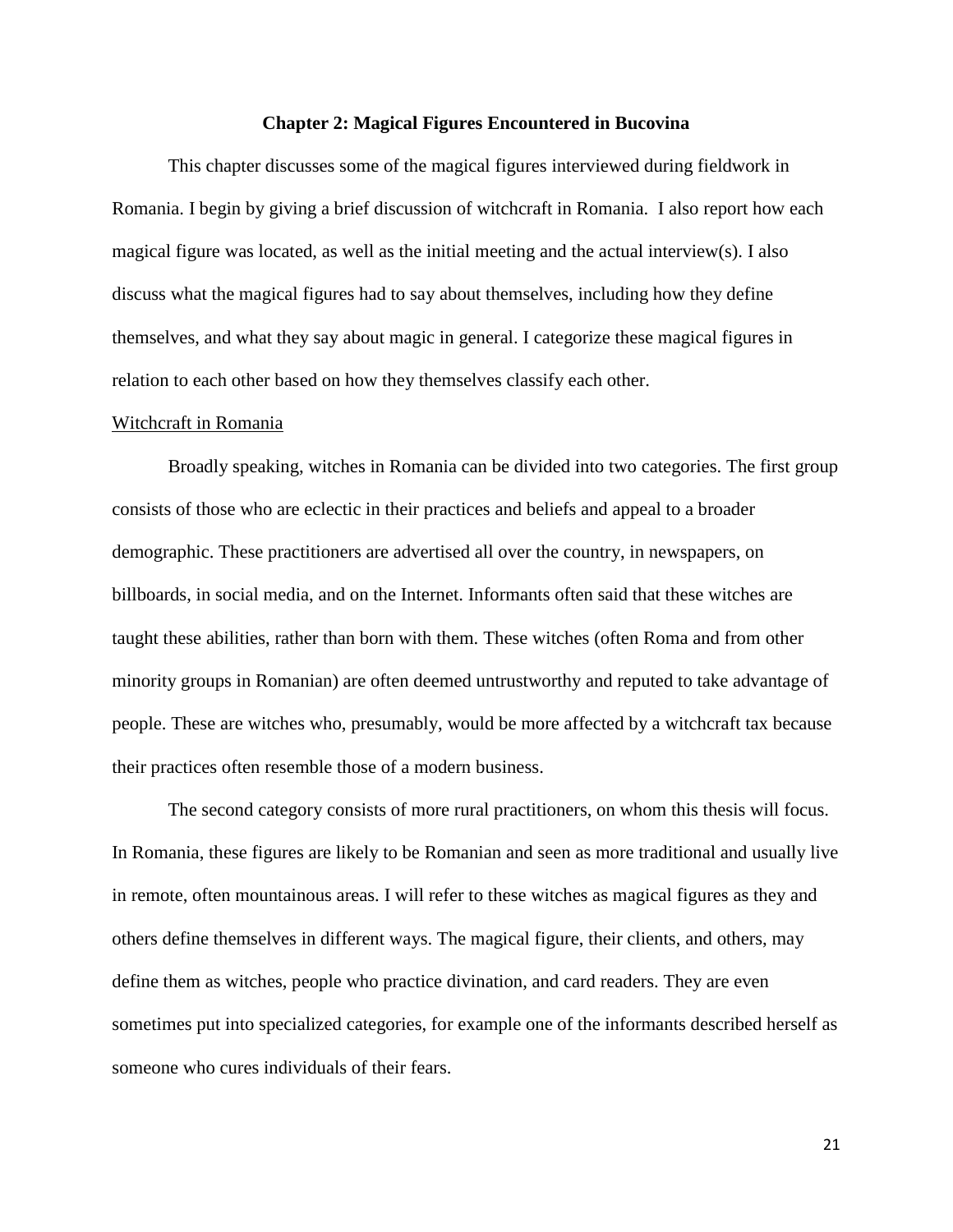Romanians go to these figures to learn about their future, or to solve all kinds of difficulties, including impotency, financial problems, and relationship issues. These figures can often tell if the problem is caused by another person or simply results from natural occurrences and events. People can also visit magical figures to cause harm to others, for example to have someone's animals not to produce milk or to prevent two individuals from falling in love.

Orthodox priests in Romanian villages often deal with witchcraft and magic. "In Romania witchcraft is viewed as a folk custom not in conflict with the tenets of the Orthodox Church" (Conger 2011). If a person feels that he or she has been cursed, say their crops will not grow or their cows will not produce milk, they will often go to an Orthodox priest and he will perform a ritual to counteract the magic. However, it is also believed that priests can also be paid to put curses on people (Hesz 2007). This magic is not necessarily seen as evil because, if a curse the priest puts on someone works, it is God's will that this happens. The priest simply acts as an agent of God's justice.

## **Terms Used in Thesis**

Divination is one term that was often brought up by informants. Divination is "a process through which ritual practices are used in order to discover matters that are hidden in every day perception" (Barfield 1997:123). People visit individuals who divine for many reasons, including gaining "information connected to future events, sources for certain illnesses, and the identity of those who can bewitch you" (Barfield 1997:123).

Two terms that I use throughout this thesis are "binding" and "unbinding". Binding, or bewitching, is usually done with destructive intentions, at least from the point of view of those who consider that they have been bound. Some examples of binding would be causing a couple to break off their relationship, someone to become ill, or causing someone's animals to fail to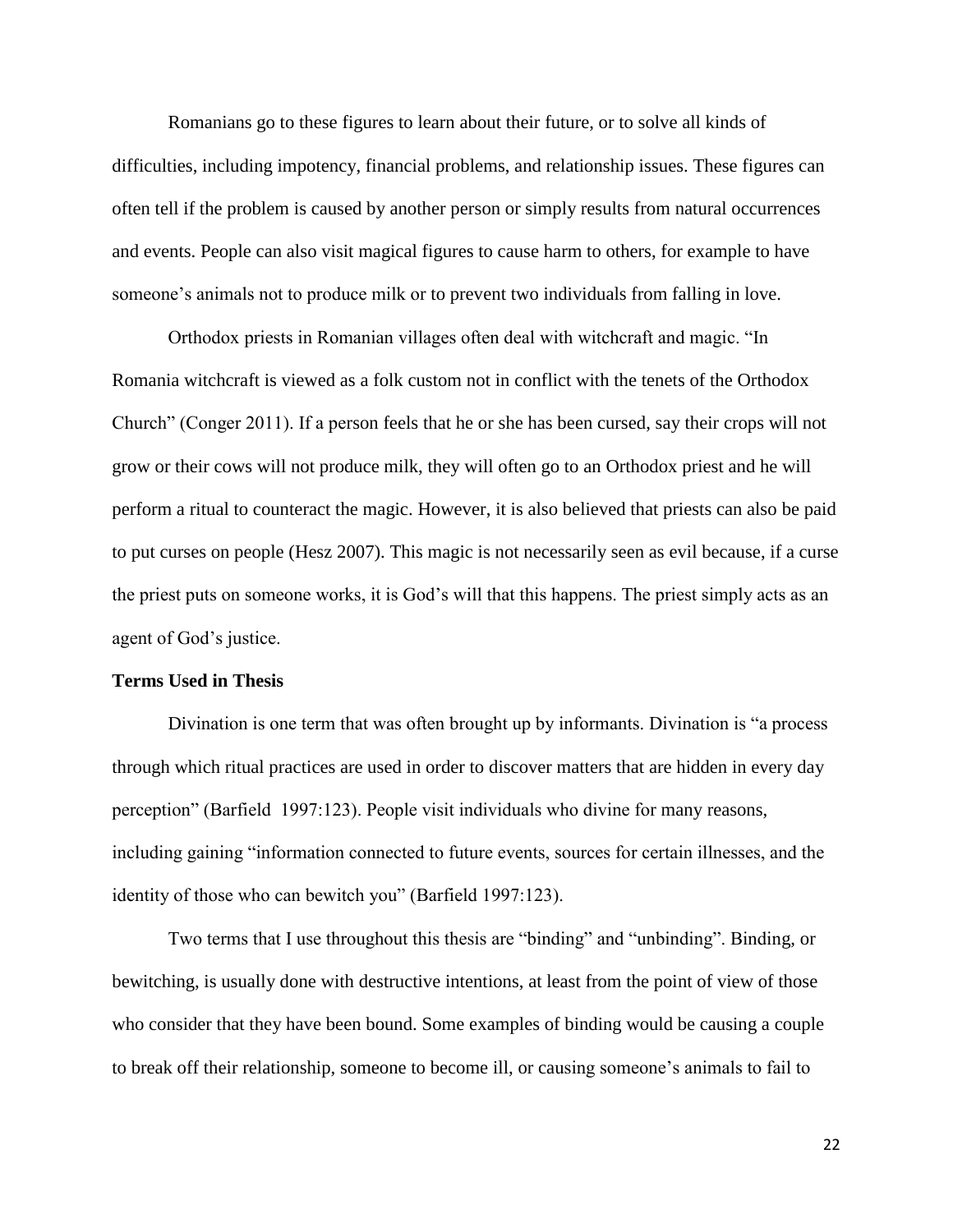produce milk. Unbinding is usually done as defense to binding. People who are able to unbind will refer to this as technique for defense and protection.

#### Alexandru Barba, Drobina, Male Witch (2011)

While in the field a priest me that I would be able to find magical figures in three mountain villages along the Ukraine border. When I arrived at the first village, Drobina, I asked women in a convenience shop if they knew of any individuals in their village who practiced magic or witchcraft. They told me that their cousin through marriage was a magical figure and that they would call him for me.<sup>7</sup> He was working in the forest, so Alexandra and I had to wait for him to return. When he arrived he drove with us to his large modern home and let me interview him in the foyer of his house.

Alexandru Barba is 52 years old. He grew up in the village next to Drobina, called Sitipitu.<sup>8</sup> He lived there for 25 years before coming to Drobina. He was raised by his grandmother from the age of nine months to twenty years. His grandmother, who was a refugee from the Ukraine, lived to be  $103$  years old.<sup>9</sup> Alexandru said that his grandmother was able to unbind evil.<sup>10</sup> When he was twelve he started having dreams that he said would come true the next day. He told his grandmother about his dreams coming true and she told him that he would be somebody great someday. After his dreams started coming true he realized that he too was

 $<sup>7</sup>$  This male witch was referred to as a "Hultani", a term which means weather witch. These witches are able to</sup> change the weather at will. For example they are said to be able to cause rain. While interviewing, he denied that he was this type of witch.

<sup>8</sup> Drobina and Sitipitu are both ethnic Ukrainian villages.

<sup>&</sup>lt;sup>9</sup> Alexandru belongs to the Hutsuli ethnic group. The Hutsuli are ethnic Ukrainians some of whom live in Bucovina. The Hutsuli are reputed to have unique magical practices.

 $10$  Alexandru's grandmother died at the age of 103, but he said she looked as beautiful as she did at age thirty. When she died the sun shone directly on her burial. He said it was beautiful. He thought that this sign showed that her soul went to heaven. Many in the village came to the funeral because they thought something strange might happen with her body, but it was normal and beautiful.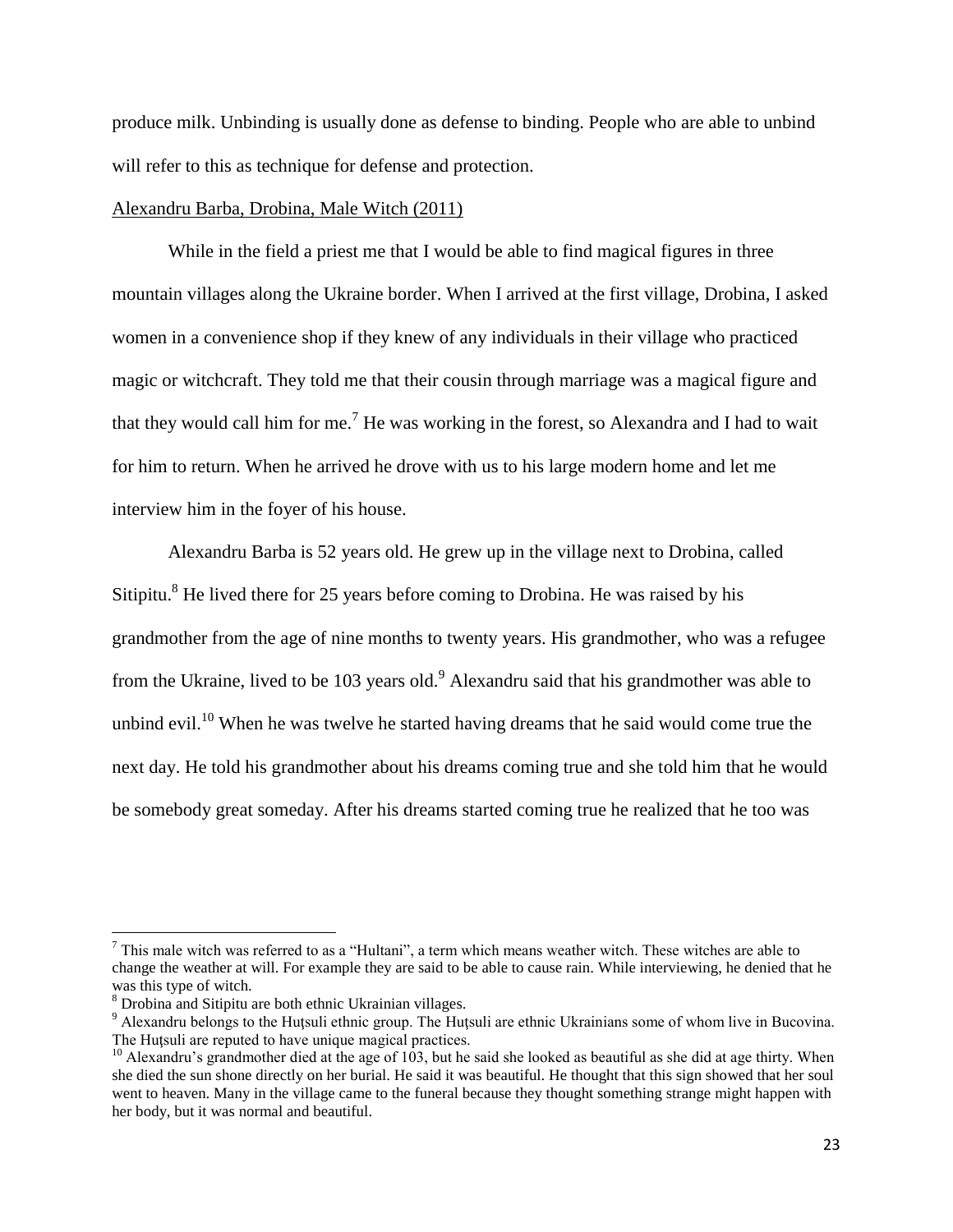able to unbind like his grandmother did.<sup>11</sup> At age fourteen he began working with people as a magical figure.

When asked how he categorizes himself as a magical figure he told me he was a "Vrajitoare", Romanian for "male witch".<sup>12</sup> People know about him from word of mouth, although he claims that his phone number can be found all over the world. People from outside Romania, he said, often come to see him and the majority of his clients are foreign. People from all religions come to see him, "whether they are Orthodox or Protestant". People will call him by phone and he will decide if the person should come see him or not. He says that he sometimes will turn people away when they come to his door to ask for help.<sup>13</sup> He knows immediately when he can and cannot help people. He stated he will not do bad things for people, such as if a woman comes to break up the family of someone else, or if someone wants another person to be killed.

When a person comes he will read cards for them. He said that he tells people what is heavy on their hearts. Many people do not know what their problems are and they are just living with them. The way that he helps depends on the problem. If an individual's problem is unknown to him or her he will create out of soil a representation of the person. He then puts this soil person in the chimney to dry it out. He then looks at how the soil person dries to see what problems the person has in their life. Alexandru also has a book from the Ukraine that tells him how to help people. He said that although he has everything in his head, he sometimes has to check the book.

There are some who come with specific problems. Many people come to him with

 $11$  Out of seventeen brothers and sisters he was the only one to have gotten "the gift". His grandmother was the only child out of six to receive the gift

<sup>&</sup>lt;sup>12</sup> Alexandru said that male witches are rare. For every 100-500 female witches there is only one male witch. He said that the gift is thousands of times stronger with the male.

 $13$  He said that he often turns people away who come to his door to ask about his gift. He decided to speak with my translator and me because we were "light on his heart". After doing an internet search on him I discovered that he has given many others the same interview he gave me, word for word.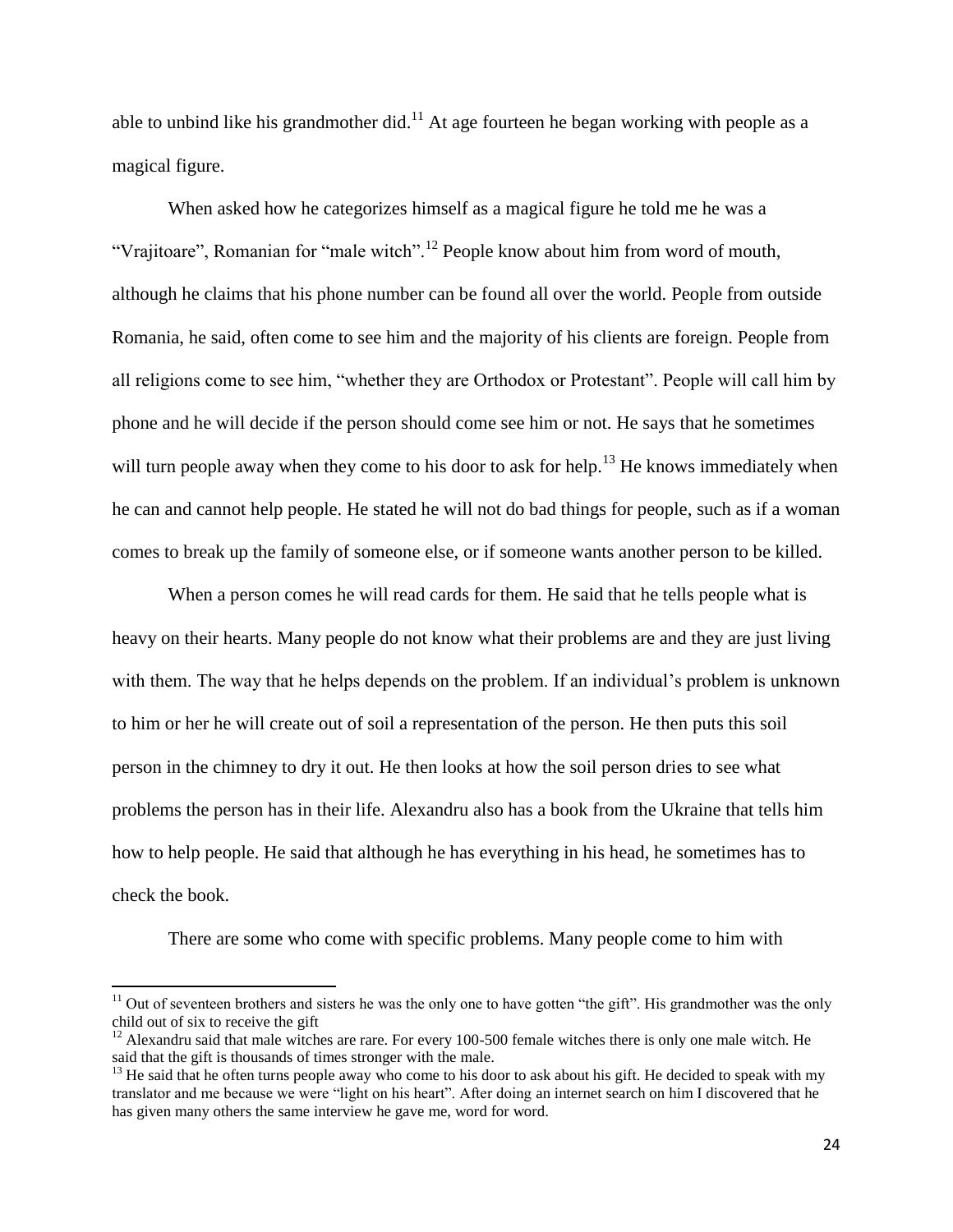illnesses, or that have children with illnesses. For example, he has saved epileptic children. Another problem he helps with is women who want to get married but have not found a man to marry them. He also said that he has infertile or unlucky women coming to him. He will unbind them to change their luck. He also has saved people who had the Devil inside them. His book from the Ukraine tells him how to unbind and help with these kinds of problems.

As I discussed before, when I first arrived and was directed to Alexandru I was told that he was working in the forest. I had falsely assumed that he was doing some type of logging work, but this was not the case. In fact he was harvesting materials for his magical work.<sup>14</sup> Alexandru described what he was doing at work that day. A thirty year old woman came to him because she was unmarried. He had to go to her home that day to retrieve three two-liter bottles of tap water and three of her bras. Alexandru pulled the three bras out of a bag nearby to show me. At midnight he will put this water in a pot with the bras and with nine pieces of charcoal from a tree hit by lightning, which he retrieved from the forest that day before I met with him. He will look at the pieces of charcoal to see if they move around in the water. If the pieces of charcoal move around, a spell has not been placed on the person, but if the charcoal stays in one place there is a spell. After this is done with the charcoal, the woman can only wash with the water from the pot consecutively for three days, as well as consecutively wear each of the bras. On the final night she will dream about water. Nineteen days later she will be unbound and she will be married. She will find her other half from God.

Alexandru will sometimes go to a person's home when they need his help. He will work there until the rooster crows. If he works after this, whatever he does will not work. A common problem for people in the village is headaches. To cure a headache Alexandru uses red and black

 $14$  Alexandru said that helping others as a male witch is his sole occupation. His wife did not have to work. He lives in one of the largest homes in the village which had recently been remodeled. This shows that being a male witch has been very lucrative for him.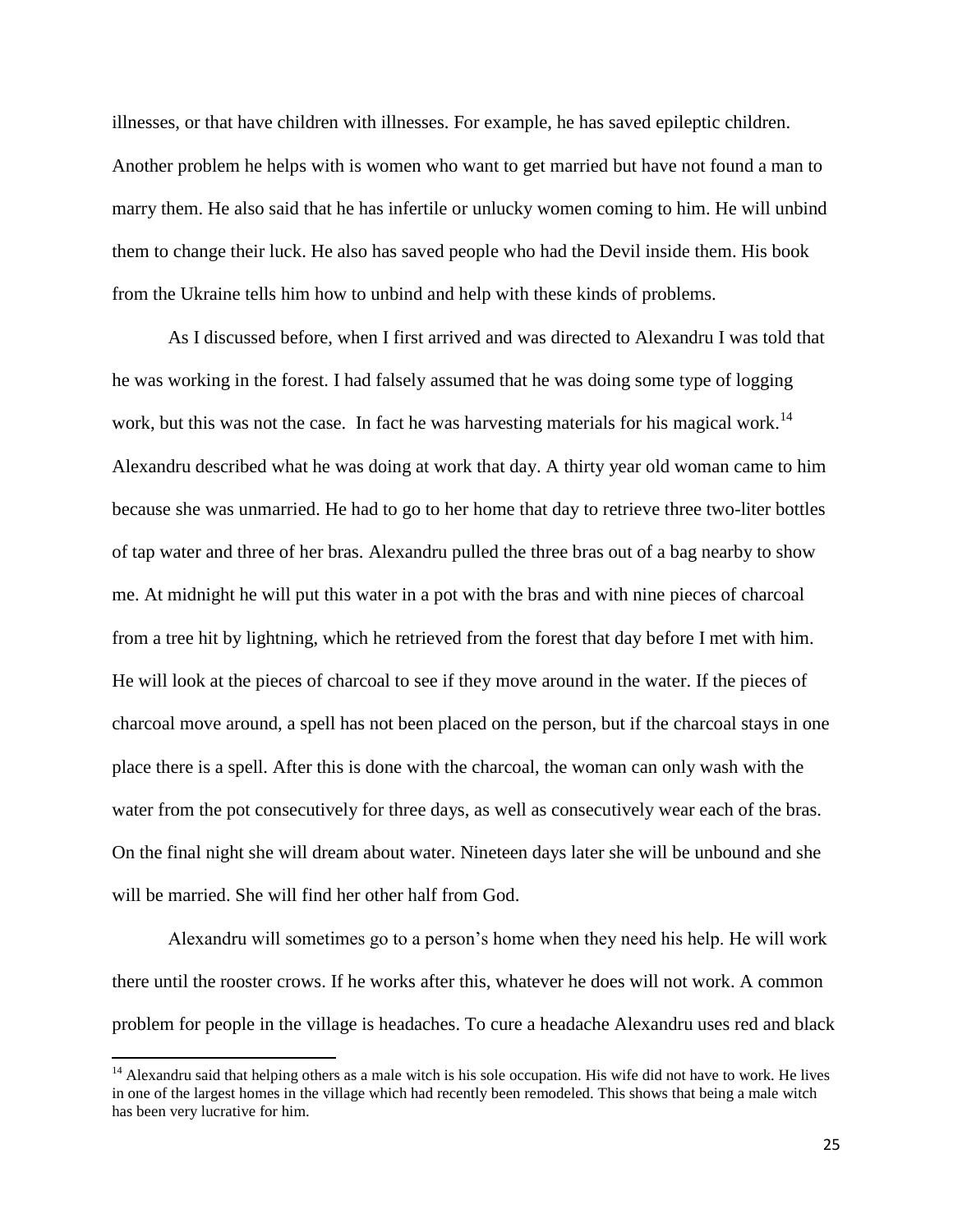fabric to cover the person's head. He said that he burns the "living fire" off or out of the person's head with a natural fiber. There is a flame but it does not hurt the person. The flame eventually goes out and the person is cured.

Alexandru also recounted a story about how he met his wife, who is his second wife. He met her when he was reading her cards. Her cards said that she would end up marrying an older man who already had children. A year and a half later Alexandru divorced his first wife and married this woman. He never thought at the time of the reading that it would be him that she would marry.

According to Alexandru, some people in his village some "see him with good eyes, and some see him with evil eyes".<sup>15</sup> Everyone in the village is nice to his face. He claims that he helps the poor in Drobina. He has paid for sixteen funerals in the community. He feels that he is respected in the village. He said that he does not have issues with anybody. However, he does not get many "customer's" from Drobina because is it a poor village. He also thinks that his lack of customer's from the village is because if he helps a person get out of trouble then the person who caused the trouble will hate him.

Alexandru has three children from a previous marriage and two children from his present marriage. He believes that his six year old daughter might have his "gift". She is the most attentive to him and she already copies things that he does. At six years old she knows what each divination card means. His heart tells him that she will have the gift. If she does end up with the gift he will help her. He said that he has many secrets that he will only tell his daughter if she ends up having his gift. If she does not have his gift he will take his secrets to the grave. He does not however wish for any of his children to have his gift. People are sometimes coming to him

<sup>&</sup>lt;sup>15</sup> He told my translator that some people in the village say that he has the Devil inside of him, but he told her not to translate this phrase to me.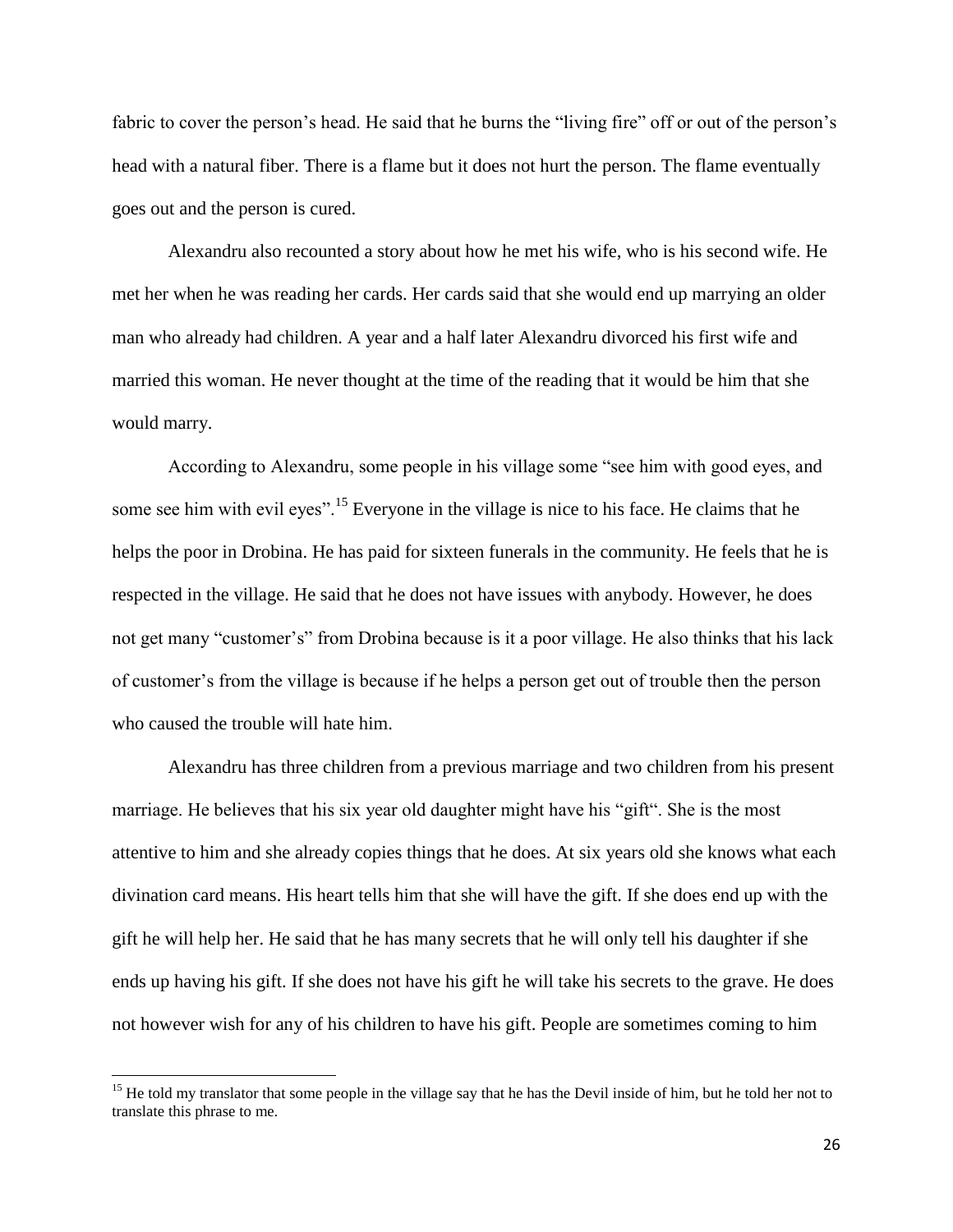with desperate, dying children, and he does not want his children to have the burden of trying to help them.

When I got up to leave I shook his hand. He looked in my eyes and told me that I will live a happy life, but only if I keep the heart that I have now. He then wrote his address and phone number on a sheet of paper. He saw me as a potential customer who would someday need his help.

## Iona Lazar, Falteni, Cured Individuals of Their Fears (2011)

l

Upon entering the village of Falteni, I decided to ask the employees at the local market if there were any magical figures in their village.<sup>16</sup> They immediately said that there was and that the woman had helped one of their children. They gave my translator and I directions to her home and we set off. When we arrived at the home, we were greeted by a woman who turned out to be the magical figure's daughter. She asked her mother if she would speak with me. An elderly woman who turned out to be 87 years old came outside and greeted us happily. The interview was done at a table on their porch.

I told her that I heard that she had helped the child of the local shop employee by doing some magic. When asked her how she would categorize herself as a magical figure, she replied by saying that she helps children and adults overcome any fear they may have. For example, she will help someone if they are afraid to drive after being in an accident, or if someone is scared of fire after seeing something on fire. She said that people would often dream about what they fear.

Iona said that everyone gets scared sometimes and there are some people who tend to get more easily scared than others. People who are more sensitive to being afraid, "weak of heart" as

<sup>&</sup>lt;sup>16</sup> I was never referred to the village of Falteni. I came to this village when because I surveyed a number of villages randomly. In these villages I asked about magical figures in local shops and to people walking in the streets. This was done to give to help insure that local chain or network of referrals regarding magical figures did not entirely bias the data one way or another.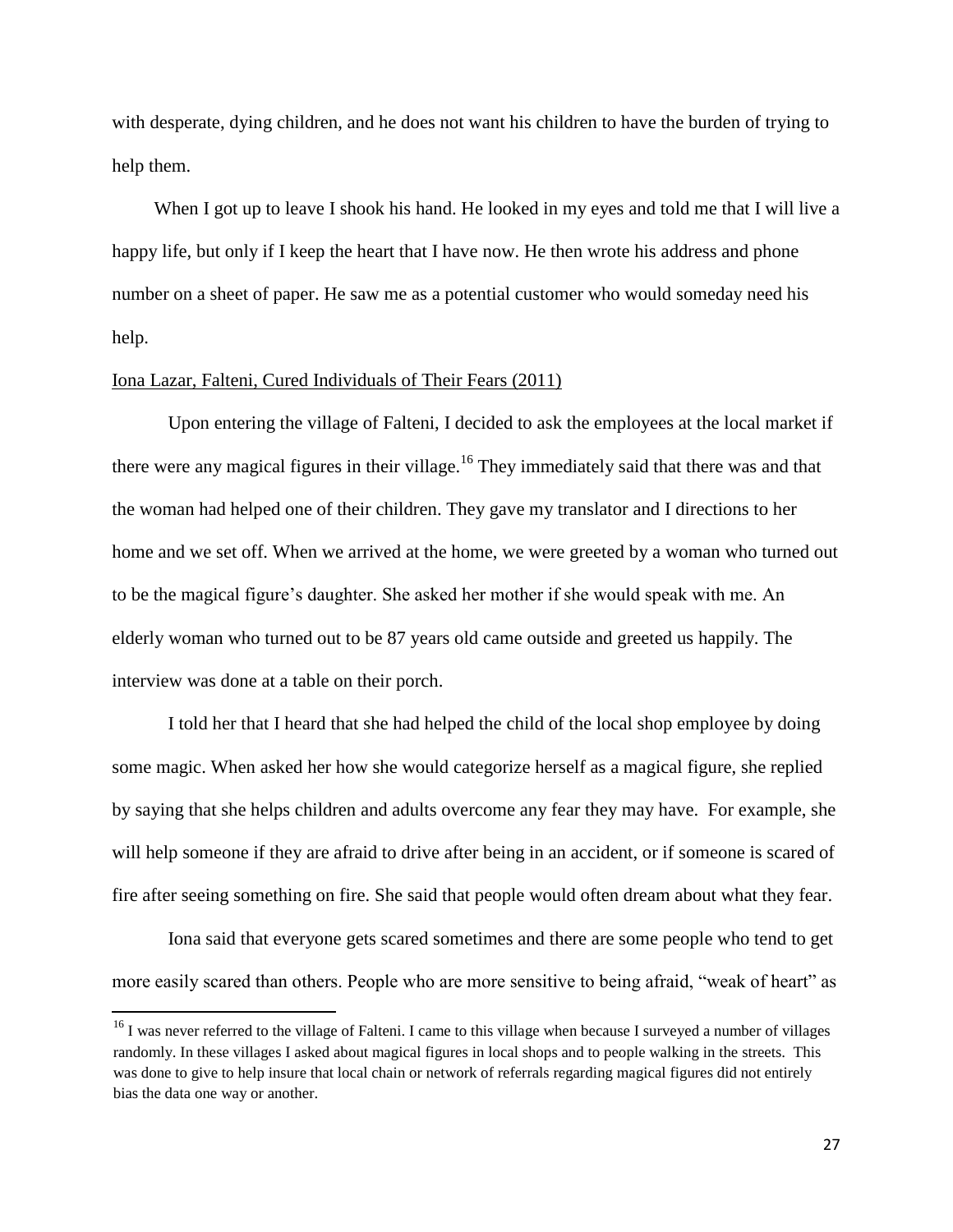Iona describes, may go crazy because of their fears. She has worked with two boys whose horse and cart went into a ditch. One of the boys was so scared he would run away from the house at night. The mother of the boys was very thankful that Iona was able to help them. There are also individuals that Iona wishes she could have cured. Iona knew of a shepherd from Falteni who went up the mountains with his sheep. As a joke, someone knocked on his door at night and ran away. After opening the door and finding no one there, the shepherd became so frightened that he lost his mind and died. She could have helped him.

She told me the process by which she cures fears. First she puts lead on a big spoon and sets it on fire until the lead melts. She then pours untouched water, mixed with holy water and incense, which she steals from the church, in the spoon. Iona will then interpret what people are scared of from what appears in the melted lead on the spoon. For example, if an animal appears the person is scared of that animal, or if a car appears the person is afraid of cars. If a flame remains on the spoon, the person is scared of fire. The person then has to take three sips of the untouched water mixed with holy water and incense. Iona said that this process works because when the water mixture and the lead meet, the lead breaks, and so the fear in the person also breaks. However, for this process to work, the person also needs to believe in what she is doing.

Iona learned how to do this form of magic from an old woman. A woman can only practice this magic if she is a widow. Iona has been a widow for thirty years and has cured fears ever since she became a widow. She also told me that female gypsy witches, for example the Burcășițe, who are from the Călărari tribe of gypsies, are also able to do what she does. These gypsy witches, she said, are also able to bind and unbind magic, but she cannot do this.

I went on to ask Iona how people in the village, or elsewhere, know about what she does. She said that people know about her by word of mouth. When someone from Falteni marries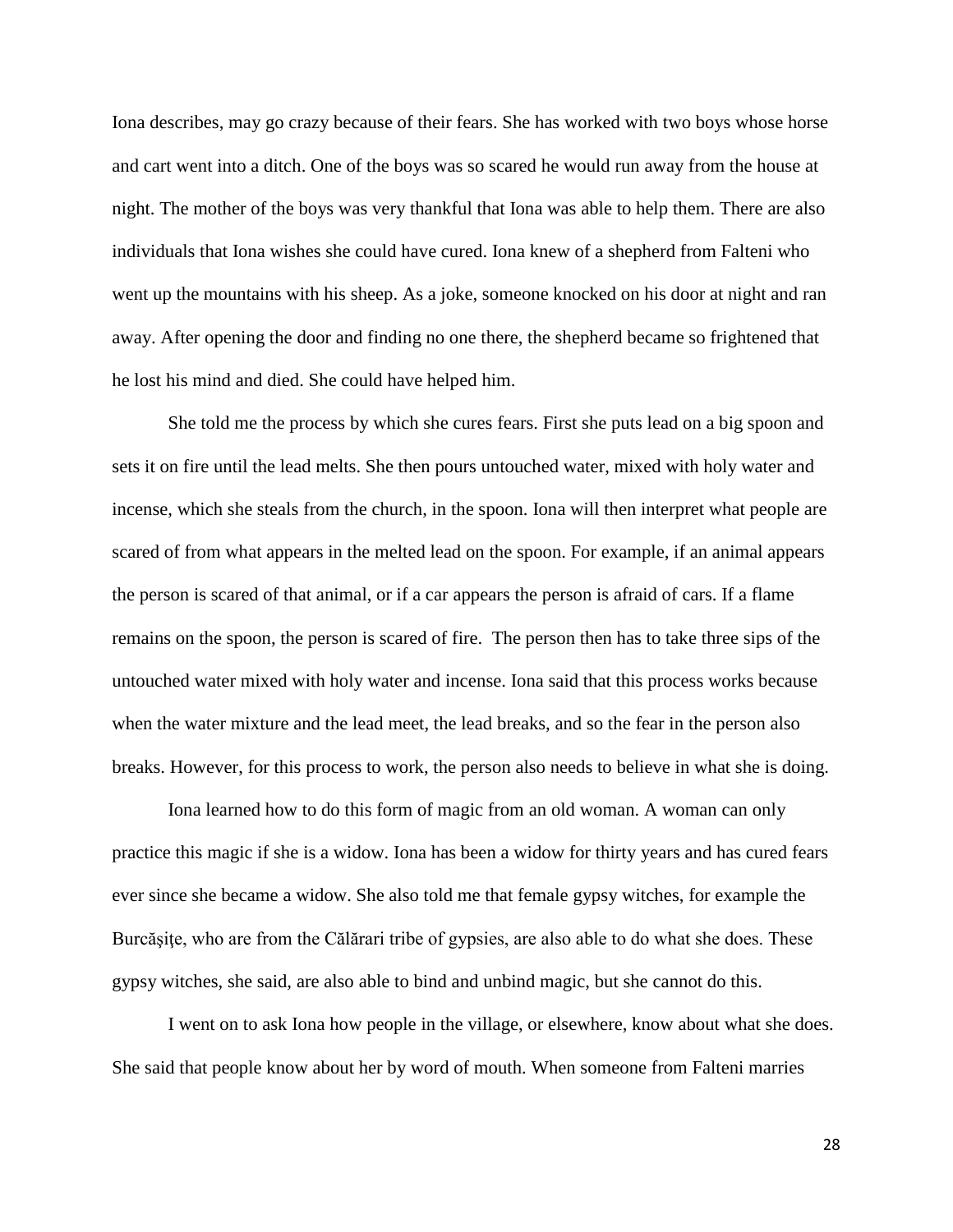someone from another village and moves there, they will tell people in their new village about Iona. She also told me that rural areas have "more people like her", or magical figures. She also said in rural areas, when the doctor cannot always help someone, they will tell the patient to go to the old ladies because they will know what to do. In the cities she said the gypsies are the ones who do these things.

Throughout the interview Iona spoke in a very matter-of-fact manner about curing fears. She seemed eager to tell me information and spoke very happily about what she does. At the end of the interview I asked her if the church considers what she does wrong. Iona responded by telling me that many people in her village think that she is a witch. She however does not consider herself to be a witch. She then said that she once read a book that she bought from a monastery that said that what she does is a sin.

#### Witch Priests (2011)

Throughout my fieldwork, I asked the priests I talked to about their views on witchcraft and magic in Romania. I was often told that the witchcraft and magic are forbidden, but the Church accepts that it happens. Some priests I interviewed said that there are some Orthodox priests who do practice forms of magic and witchcraft. I will refer to these priests as "witch priests".

The form of magic that these witch priests perform is referred to as "opening the book" or "reading from the book. The book refers to "the *Bible*", or other religious books. The first I had heard about witch priests was from the priest Bogdan from Costna, a medium sized village. He said that some priests can open the *Bible* or other religious texts and interpret the things that they read there. This is a rare occurrence, but he does not think it is appropriate and it is not Orthodox theology. He said that this is sad because the priests he knows that do "open the book" are often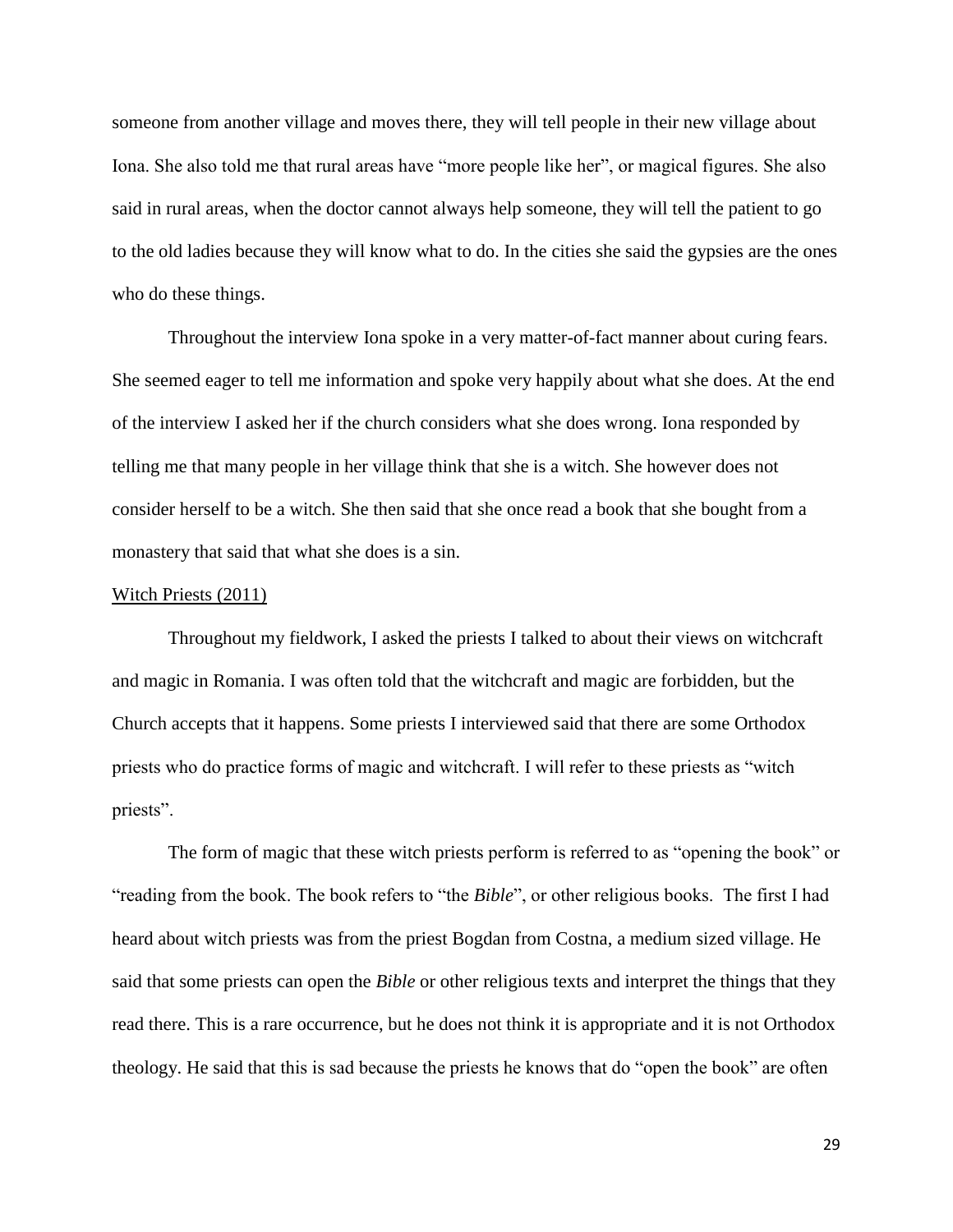very good people and very serious priests. Bogdan also went on to say, "the priests that open the book say that because they are priests, God allows them to open the book to wherever it makes sense for the person who seeks help. That is the way that God will answer the questions of these people. The *Bible* will actually speak to you at any page you open it." Bogdan also said that there are some priests who open the book strictly for money. These priests are not serious.

In Fraternoa, a small village, two sisters in their early twenties told me about a priest and his wife who could open the book. The priest and his wife were from a village about a half hour away called Nea Bota. The sisters told me that the priest's wife also knows how to bind and unbind marriages. They also said that the priest was struck by lightning one time that he opened the book, and not he cannot walk or speak normally. They said that since this happened the priest is not able to open the book, but his wife is still able to.

Priest and His Wife, Nea Bota:

 $\overline{\phantom{a}}$ 

I was able to interview this priest and his wife in Nea Bota. When I got to their home there were a number of cars already parked in their driveway and a woman was standing outside that had just had the priest open the book for her.<sup>17</sup> Dr. James M. Nyce, Alexandra and I all approached this woman and asked her if the priest and his wife would talk to us about opening the book. The woman told us to just ask and that they would probably speak with us.

When we knocked on the door the priest's wife answered and said that she would talk to us. She said that her husband was "reading the book" for some other people and he would be able to join the conversation afterwards.<sup>18</sup> We met in what appeared to be a living room or a

<sup>&</sup>lt;sup>17</sup> This contradicts what the sisters from Fraternoa said about the priest not being able to open the book after he had been struck by lightning.

<sup>&</sup>lt;sup>18</sup> "Reading from the book" was clearly a business for the priest. During our visit, people were coming and going.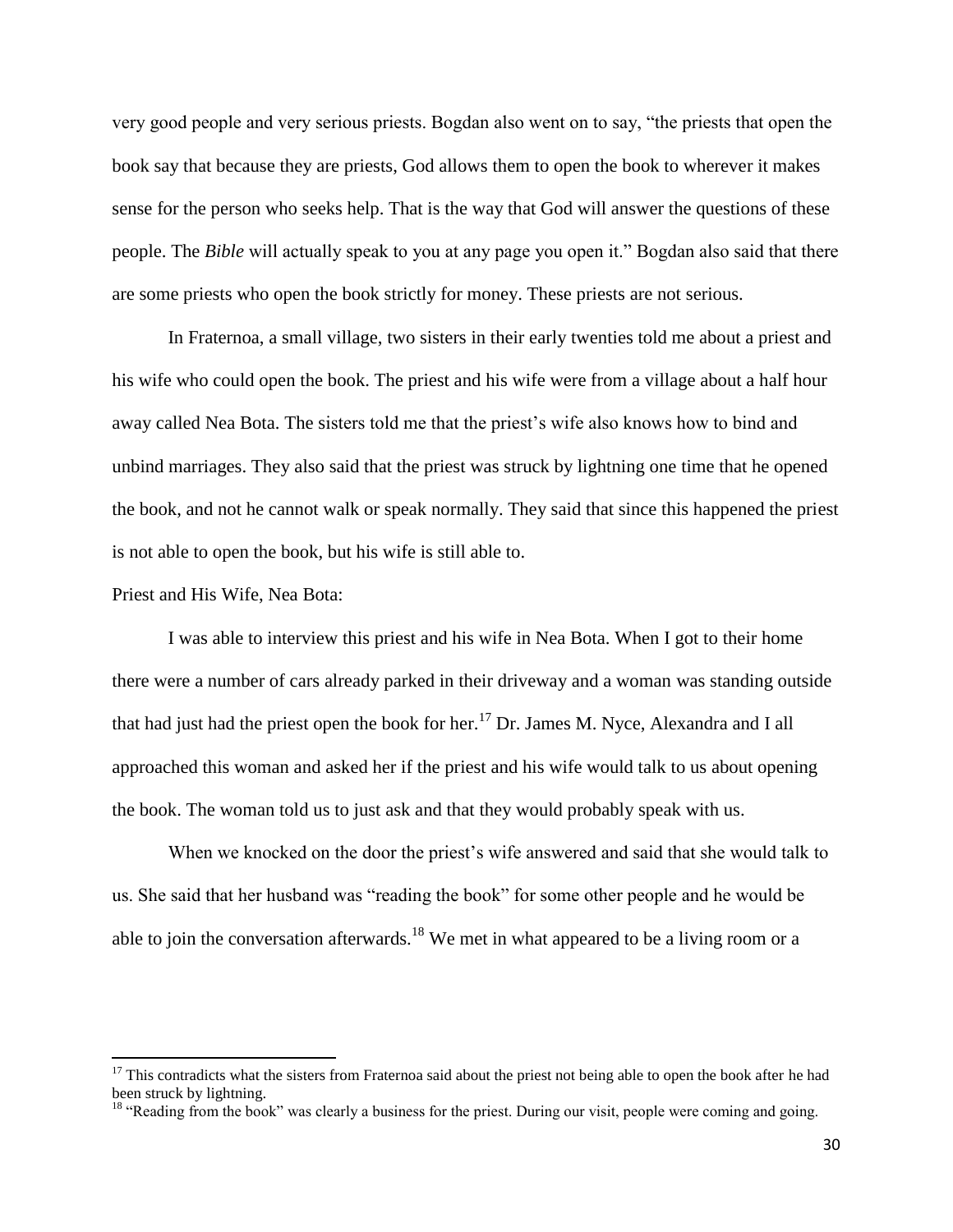guest room set up also to be a waiting/clinic room and began our interview.<sup>19</sup> We mentioned "opening the book" to her and asked if she could talk about what she and her husband do.<sup>20</sup> The priest's wife started out by telling us that her husband is one of two Orthodox priests in the village. She would not tell me their names or let me begin tape recording the interview until her husband could take part in the interview.

She began by saying that people come to the priest with problems, for example, if they are stressed or if their children are disobedient. She said that people also come with psychological issues. Reading the book will help all of them. He will read from the book from his home and also at church. She said that the priest knows that what he does is successful, because people will come back and thank him. Everyone from the village, she said, comes to the priest with their problems.

Sometimes people will exhibit physical behaviors when the priest is reading from the book. For example, they will yawn, fall asleep or get the hiccups when the priest is reading from the book. If this occurs, the priest will sometimes have trouble reading the book. When this happens it means that people responsible for the person's trouble, for example other people or magical figures, are resisting the prayers.

Being a priest who "reads from the book" can create problems. For example, the priest's wife who we were interviewing said that there was a priest on television who could "read the book". This priest was fired from his television job for doing so. Her husband was almost ready for retirement and he too is afraid of losing his job because he read from the book. She also said

 $19$  As soon as the interview began with the priest's wife, both my translator's and my senses and perceptions were somehow distorted. This applied not just to interview itself, but its contents as well. Also, to elements of their living room, like wall paper colors changing and becoming distorted. The feeling began for Dr. James M. Nyce later during the interview, after the priest entered. After the interview we all discussed how we felt and discovered we all had similar sensations. This also distorted the translation and what each of us had taken down in our field notes.

 $20$  During the conversation the priest's wife and the priest never used the words "opening the book", but always "reading from the book".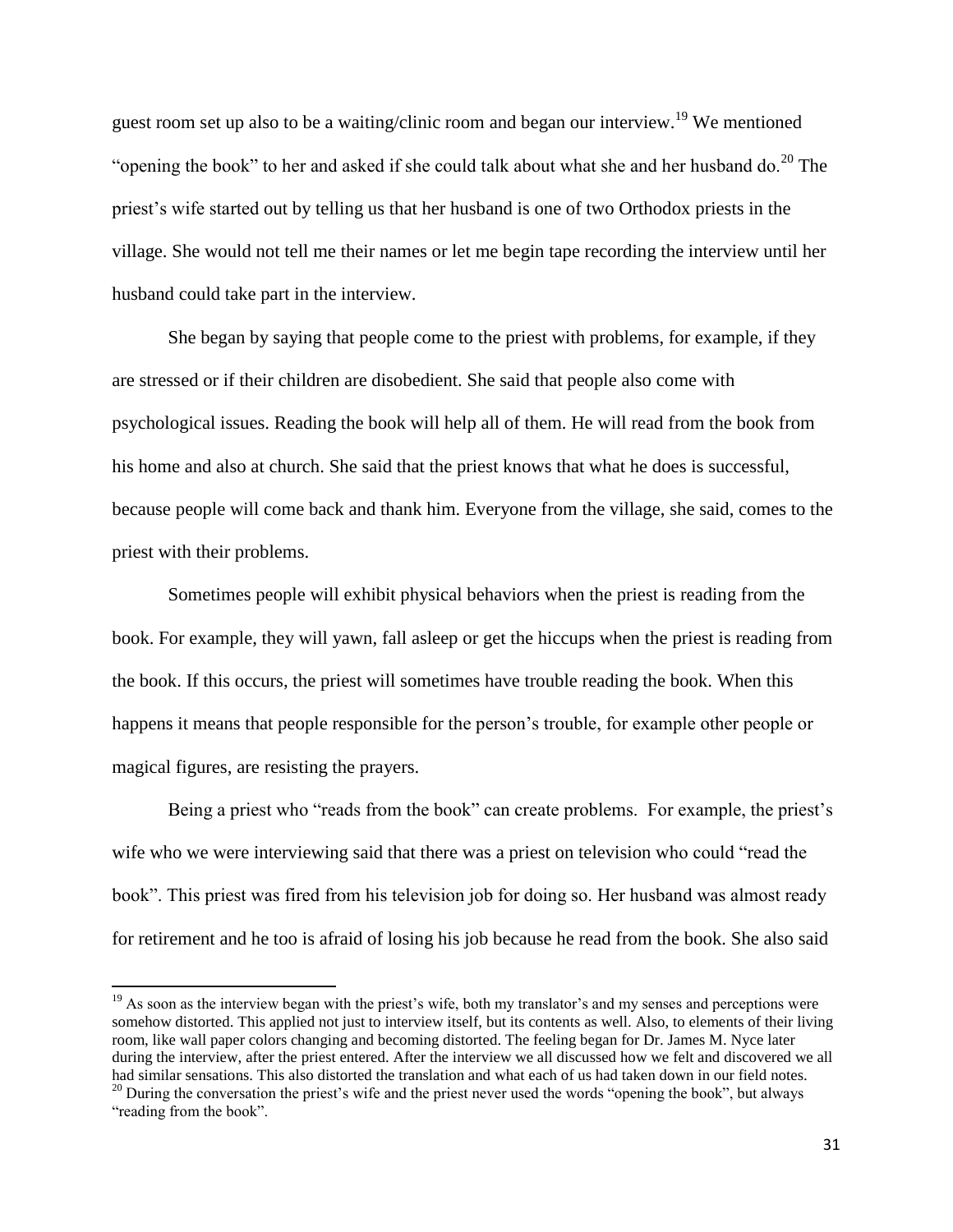that there is one man in the village who is afraid that that her husband could unbind things this man has bound. Because of this fear, the man screams and howls outside the church like an animal when the priest gives sermons.

She went on to say that she herself does not read from the book. She is more interested in astrology and psychology. Also she said that when girls come for help they usually tell her more than they tell the priest. She then, contradicting herself, told us that she and her husband work together while reading the book. She assured us that she and her husband never try to harm people. They never try to separate couples for example. Instead they try to make things right for husband and wife.

As for binding, she says that when she is "unbinding" she feels content in her heart. This is especially true in the cases in which she helps people, for example, people who have drug or alcohol problems. Although she knows how to unbind, she does not know how to bind.<sup>21</sup> She says that when she unbinds what she really is doing is praying. They, she and her husband, only use religious books to unbind. She said that what she and her husband do is a joint collaboration and she will not continue to do this after he dies.

The priest's wife does not know if people can learn the process of "reading from the book". She said that people have their own place in the world. Some people are meant to do what she and her husband do and some are not. She never thought she would be doing this. But still ever since she was a child she could see things in her dreams. In 1968, for example, she dreamt that she would be soon close to dying and that a woman would save her. In three weeks, she was electrocuted. She said she "has her own vibrations".

The priest's wife also spoke a little about witchcraft. She said that people go to witches

 $21$  The sisters in Fraternoa said that the priest's wife was able to bind and unbind marriages. Generally in order to unbind one has to be able to bind, but sometimes magical figures will not admit that they can bind because binding is so much more morally ambiguous.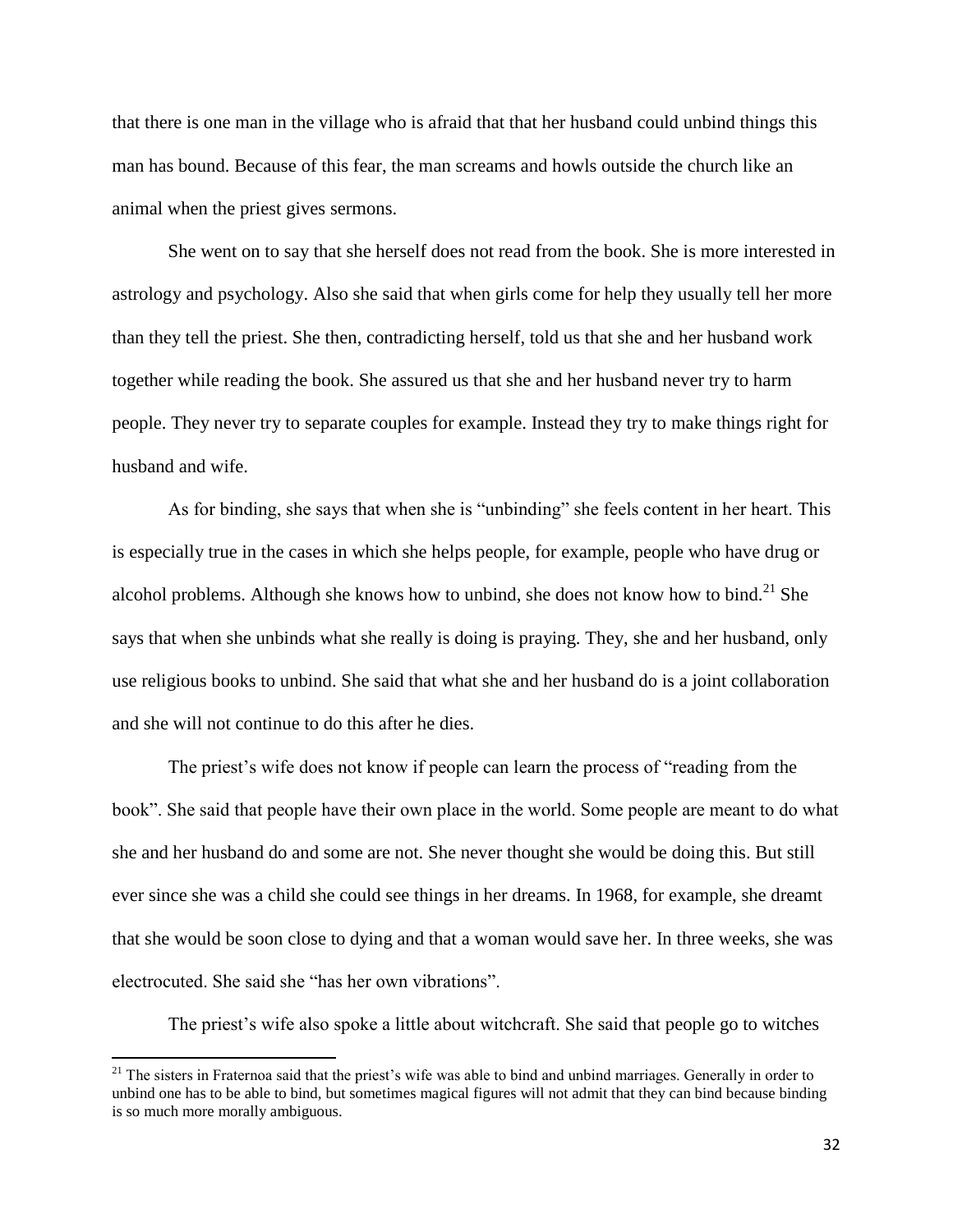because they are curious about what the witches can do. She said that there are people who will go see witches and then come have the priest read for them in order to have peace. They will see the priest because after seeing the witch they will have a negative state of mind. Another reason people may visit the priest is because they are scared of what the witch tells them. The people who come to see the priest who had been to a witch will not discuss everything that the witch told them She ended by joking that the most powerful things someone said a witch did to them was take their money. $^{22}$ 

At this point in the conversation the priest entered the room and joined the interview.<sup>23</sup> He had a slight speech impediment and walked with a limp, almost as if he had a stroke.<sup>24</sup> The priest started by saying that he had been an apprentice for an older priest who read from the book. At some point the older priest moved away so he was left to read from the book on his own. Once people knew that he could do it, around 2005 or 2006, they came and asked him to open the book.

The priest said that he started reading the book because people in the village asked him to. There are periods, he said, when people from the village are coming to him all the time and there are periods when nobody visited at all, sometimes for weeks. The priest and his wife thought that someone had put a curse on them that caused this.

The priest and his wife not only work from home, but will also make home visits to open

 $22$  The Priest's wife used the word Mamona when discussing these witches. This is one of the Romanian terms for "Devil" and also has connotations with Greed.

<sup>&</sup>lt;sup>23</sup> The strange sensation of warped senses continued, and for Dr Nyce these sensations began, when the priest entered the room. My translator Alexandra and I had a stronger sensation with the priest's wife, while Nyce only had this sensation, which increased as we interviewed this priest.

 $24$  This coincides with what the sisters in Fraternoa said about the priest not being able to walk or speak right after being struck by lightning while opening the book. While we did not ask the priest about his limp and speech impediment, at one point it was asked if anything evil ever returned to him while opening the book and he replied no.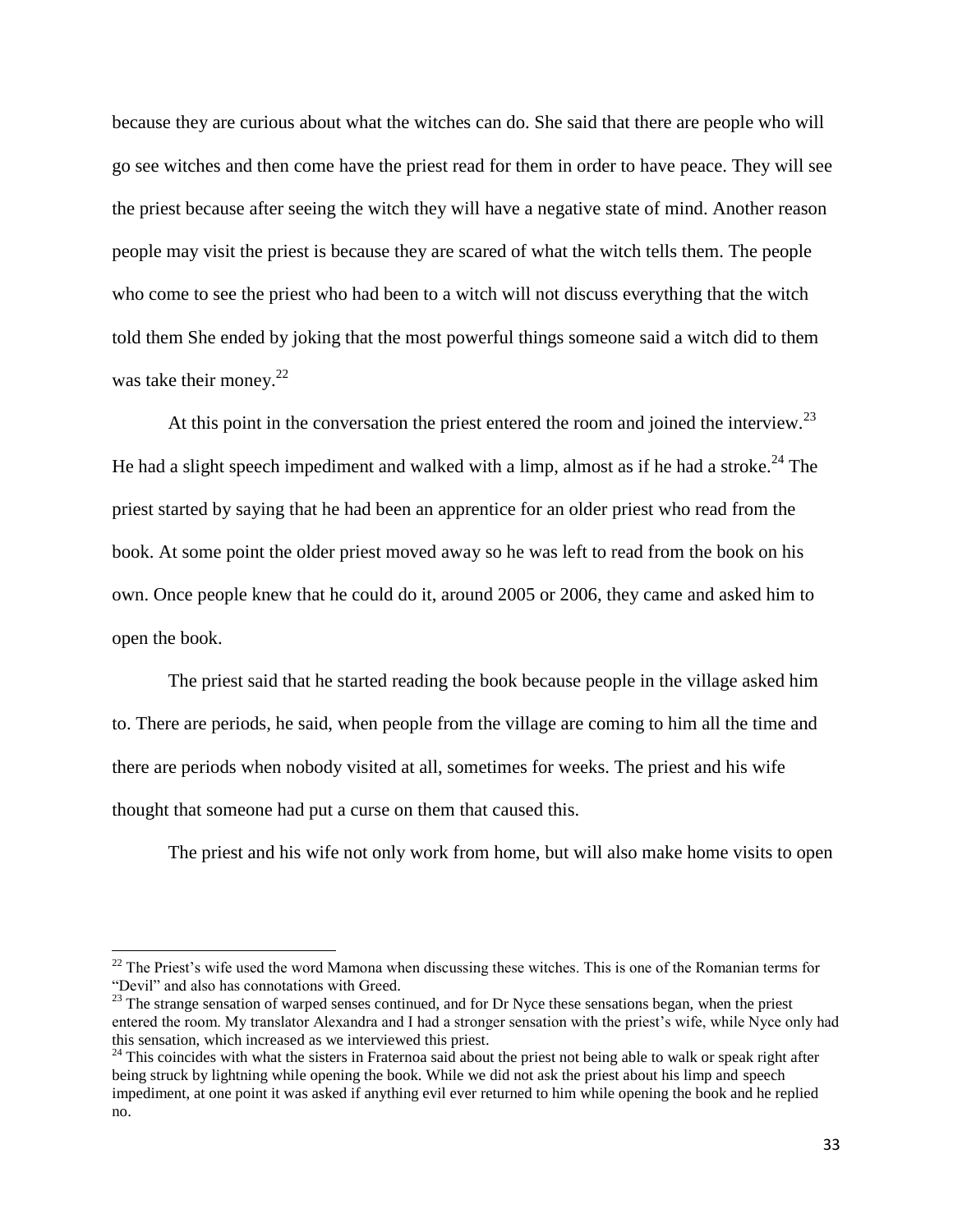the book.<sup>25</sup> Sometimes they will not get home until early morning because when they will open the book for one person, this person will refer them to another person, maybe a relative, who also has a problem and then this person will refer them to another person and so on. The priest said he will not open the book more than three times in one night because it can be very tiring.

Although he is reading from the *Bible*, the priest said that not everything is written in the book.<sup>26</sup> His wife jumped in to say that binding and unbinding are different from what they are doing.<sup>27</sup> However the priest went on to say that when he is reading the book he is unbinding and it is a form of exorcism.

The priest said that when reading the book, he does not read from the *Bible* much, but from other religious books. He said that people normally read from the *Bible* every day. The books he uses when he reads are normally read for special situations, such as baptisms or holiday services. He would also read these things when there was a full moon, because he knows from astrologists that the power of what he reads is then stronger.

We told the priest what we had heard previously from other priests about the process of "opening the book". We had been told by other priests when they practiced "opening the book" they opened the *Bible* to a random page and then interpret what they found on that page. The priest said he does not do this and that to do so is a form of divination. There are specific things that he reads and he only reads these things. He mentioned that he and his wife had watched television shows about the priests who open the *Bible* to a random page and then make interpretations. They do not know of anyone who does this.

l

 $25$  The priest and his wife used to only open the book at midnight, but now they will do it whenever people want. <sup>26</sup> There are three parts of the *Bible* that the priest will not read from because he is afraid. He would not say what these three parts were, but he said that they make him afraid and feel as though someone were pouring hot wax on him.

 $27$  At many times the priest's wife quickly jumped in after the priest answered questions. It was almost as if she wanted to conceal certain things from us or make sure her husband was not divulging too much information.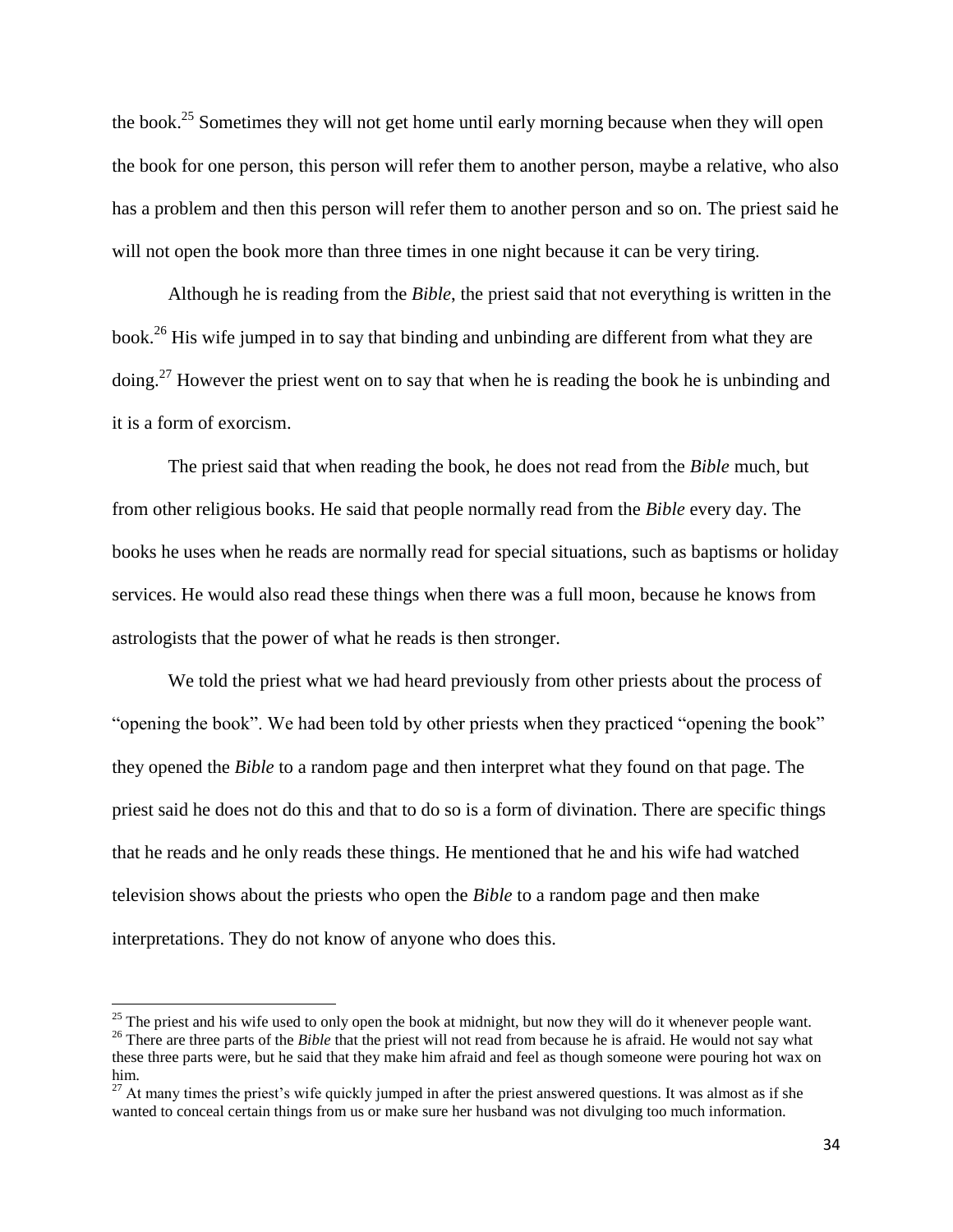According to the priest, other priests are afraid to read the book because while doing so the devil will try to harm you. For example, the problems of the person one is reading for could come back to the priest or to the priest's family. The priest himself said it was that sometimes hard for him to read from the book. He feels like he cannot find air to breathe when this happens.

The priest went on to say that reading the book can remove bindings. If a person is bound or has a spell put on him or her, he makes the patient kneel. He puts a chair in front of him or her so they can rest their elbows on something. Some of them will start to hiccup, others will start to yawn, and a woman once started to snore. The stronger the curse is, the harder it is for the priest to read. There was one curse that was so strong, that when the priest was reading he began to feel nauseous and his skin turned yellow. If the person comes back to the priest and the priest reads the book for him again it is easier the second time for the priest to read. He said that the power of prayer is often stronger the second time around.

The priest and his wife are interested in learning how to become better at reading the book. They want to improve their techniques. They have been to other priests to have the book read for them.<sup>28</sup> The priest also said that he and his wife also visited someone who practices divination. They did so because they wanted to see what kind of books he used and how he practiced, so they could learn more about how these things are done by others.

Although both the priest and his wife categorize what they do as simply reading prayers for people from religious books, they did contradict themselves. At some points throughout the interview they classified what they did as magic. I was left with the impression that there was more involved in "reading from the book" than what they told us. For example, the wife brought up binding and unbinding in the conversation, but she also said that they did not do this kind of thing. The priest also contradicted himself when he said that "not everything is written in the

 $28$  When the priest goes with his wife to get the book read, he will not say he is a priest or wear priest's clothing.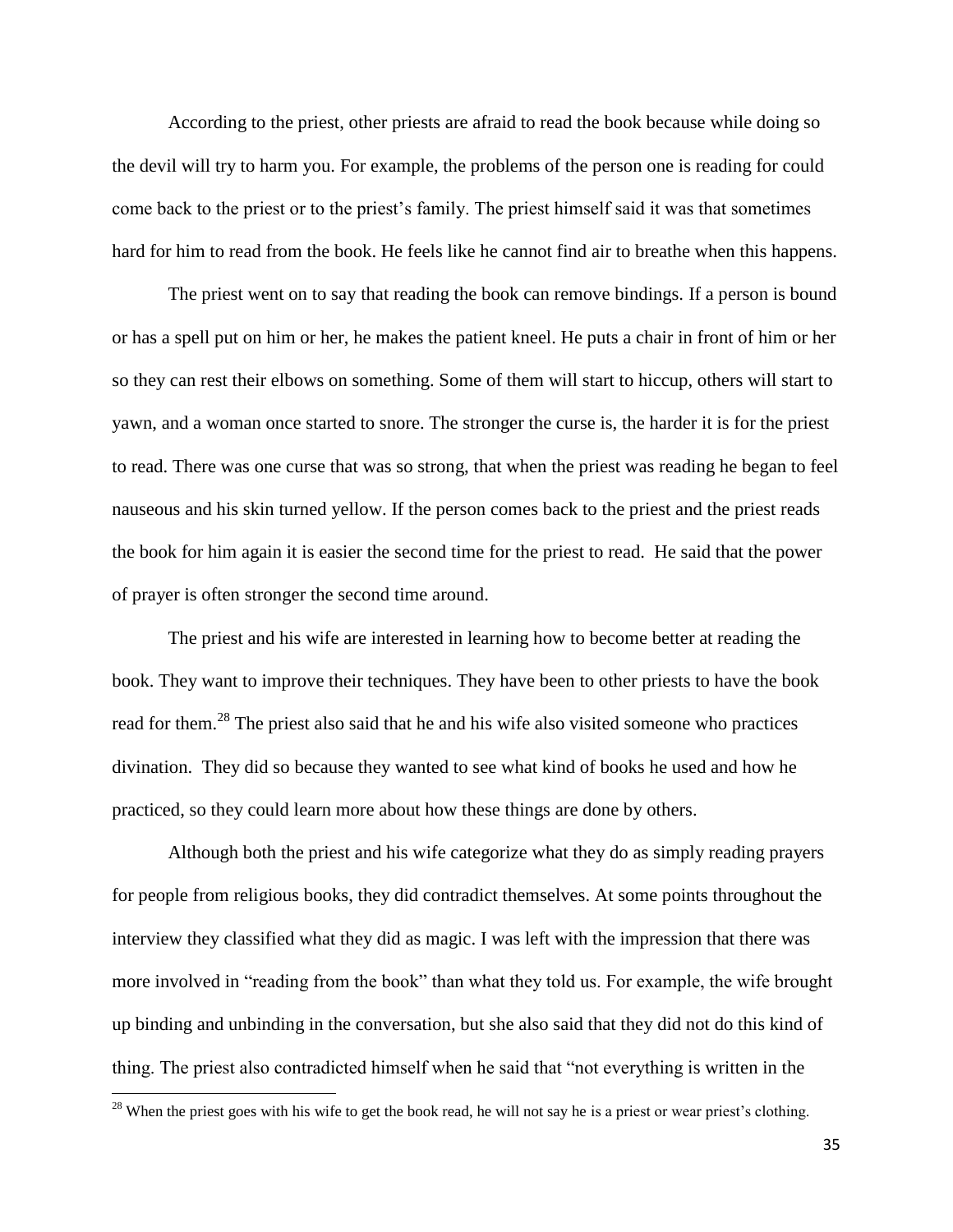book", but yet he told us he only reads specific prayers.

The priest, and more his wife, have an interest in astrology, the occult, and divination. They have gone to diviners to study their techniques. It is possible that they are looking for new skills to market beyond what they already do. It is clear from this interview that both the priest and his wife were able to manipulate common sense reality in ways that no other magical figure did this summer (see footnotes 11 and 15).

## Manuela, Brata, Able to Feel What Others Are Feeling/Assisted in Exorcisms (2012)

Brata was a village in Romania where we, Alexandra and I, asked about local magical figures in a bar. The woman working at the bar said that there is a local magical figure, Manuela, but warned that she is an alcoholic. She gave us the woman's phone number and when we called asking to meet with her, she told us we had the wrong number and she hung up. The woman at the bar then volunteered to call Manuela. The woman told her that we were ok and persuaded her to talk to us.<sup>29</sup> It was decided that we would meet Manuela's home.

When we entered Manuela's home, her five year old daughter was present, and continued to be present for the interview. There was also a neighbor working in her yard. She seemed cautious when talking to us while he was in her yard. She often peered out her windows, which she made sure to close. She even went as far to turn the television up loud while she talked to us, in order that he would not hear.

Manuela started the interview by telling me that I was tense and that my life is going ok and I do not need her help. She told me that she was struggling with her emotions throughout the entire interview because she could feel what I was feeling. She said that although talking to us was tiresome for her, she felt reanimated because I was in her home.

 $29$  The lady from the bar is married to Manuela's brother. Manuela told us later that the lady from the bar disliked her.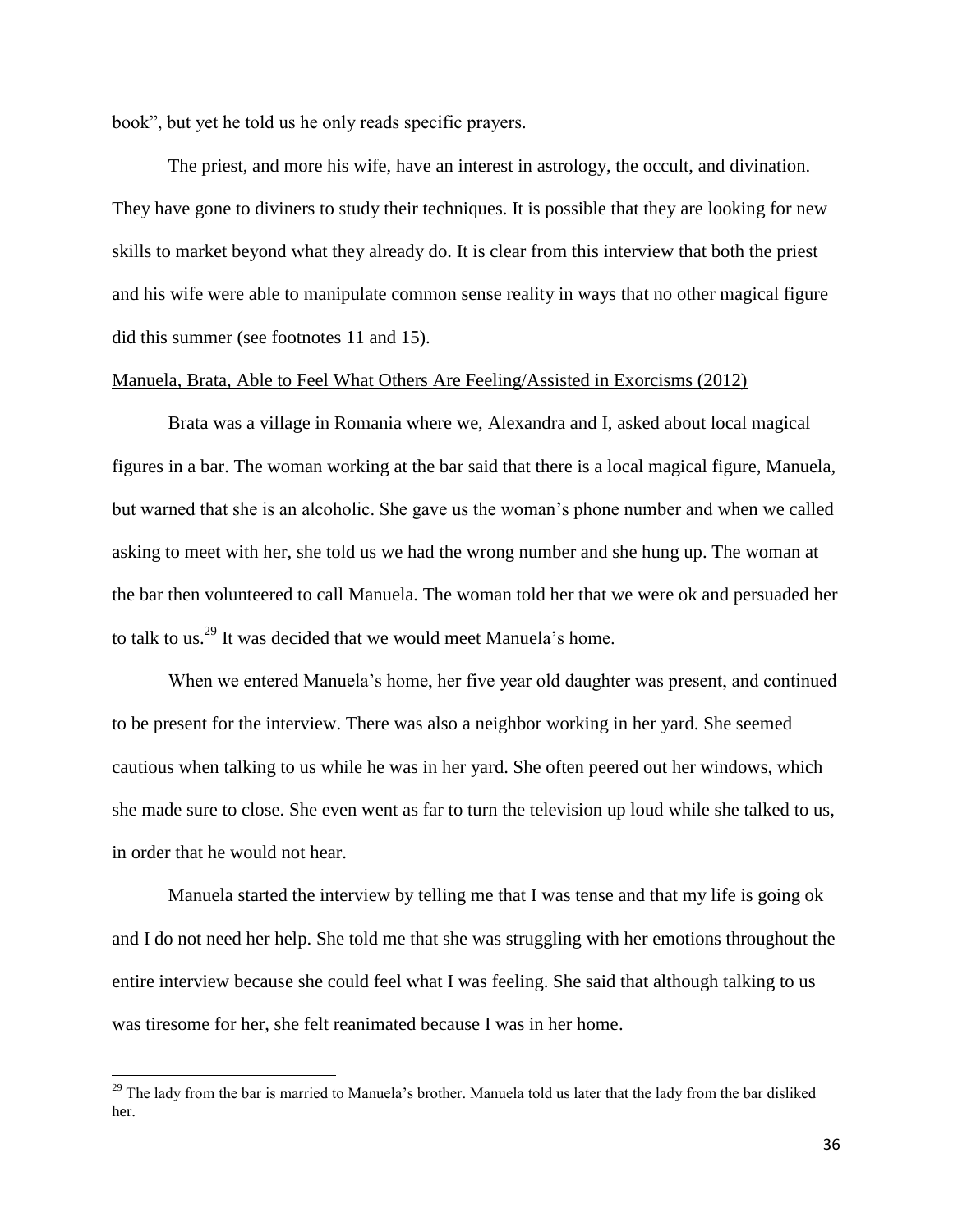When we asked Manuela why she would be considered a magical figure, she told us that although she no longer practices, she used to practice divination. She is also able to feel what others are feeling. She has also assisted in some exorcisms. She is able to tell just by looking at people when they have evil in them.

Manuela had her first experience with her abilities when she was fifteen or sixteen. At the time she was sitting next to a woman and began to feel sick. She knew at that moment that there was evil inside the woman next to her. A priest witnessed her feeling this way and told her that she had a gift and to never stop using it.

Her ability has risks. It takes a lot of her energy to do what she does. When she sees people who have evil inside them she begins to feel really bad. For example, feeling bad could mean she would become sleepy, nervous, and would not be social. Her hands would become physically deformed and she could have paralysis of the mouth. Once when she was assisting in an exorcism she had to have an ambulance called for her. At one point in time she helped the village priest with exorcisms.

She has had a somewhat working relationship with the priest in the next village, who deals with people who have demons inside them. Some of these people are brought to the priest literally bound by their hands and feet. If people come to her with these types of problems Manuela will refer them to this priest. She also advises them to go to masses and to fast.

There was one other magical figure who I interviewed during fieldwork, Ana Luca, a woman who also practices divination. I was also able to interview other members of Ana's community. The next chapter will look in some depth at Ana's position in the community, as well as interviews with Maria. It will also present some of the different voices in Ana's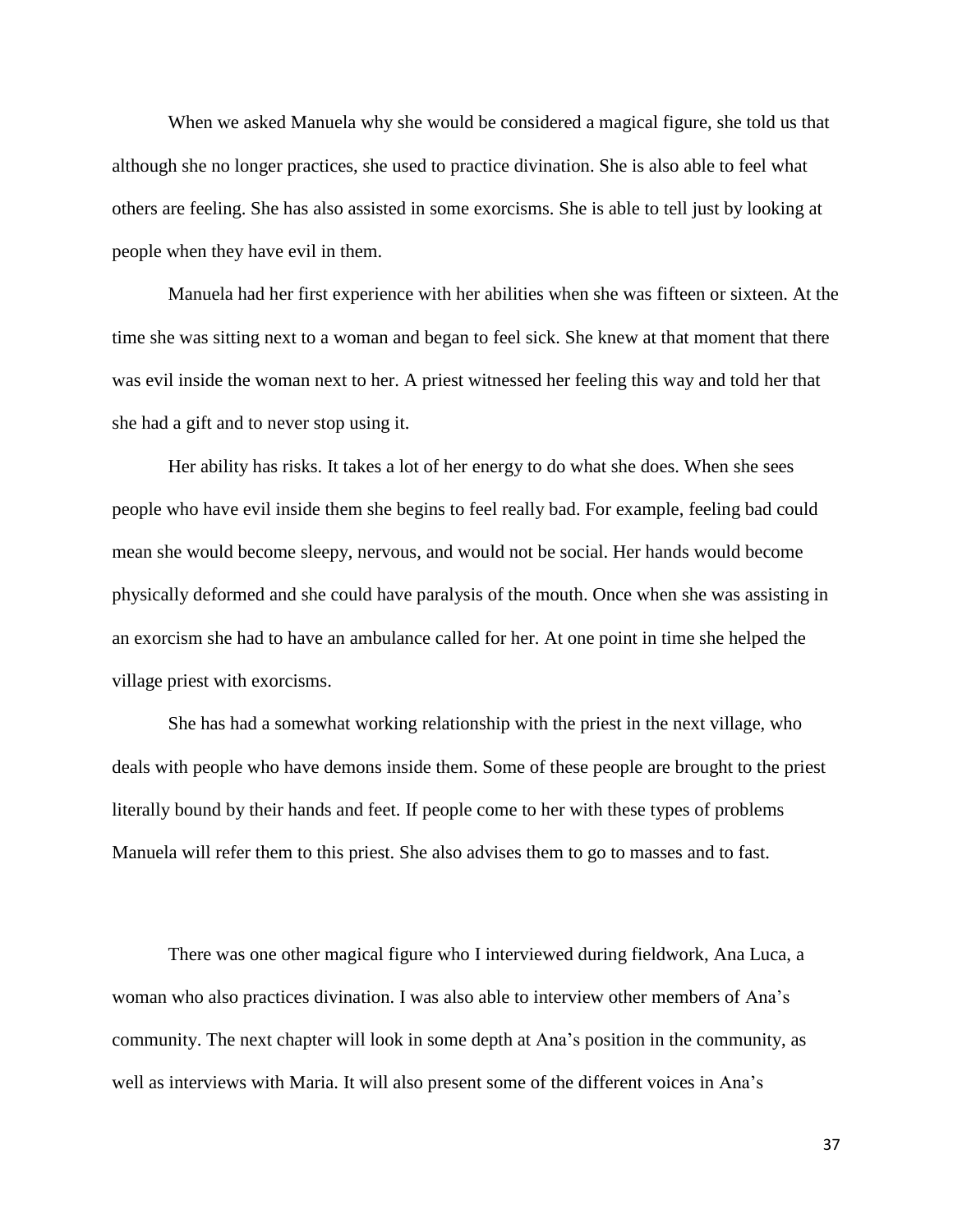community, and elsewhere in Bucovina, and how they represent different positions of rationality concerning Ana, magical figures, and magic in general.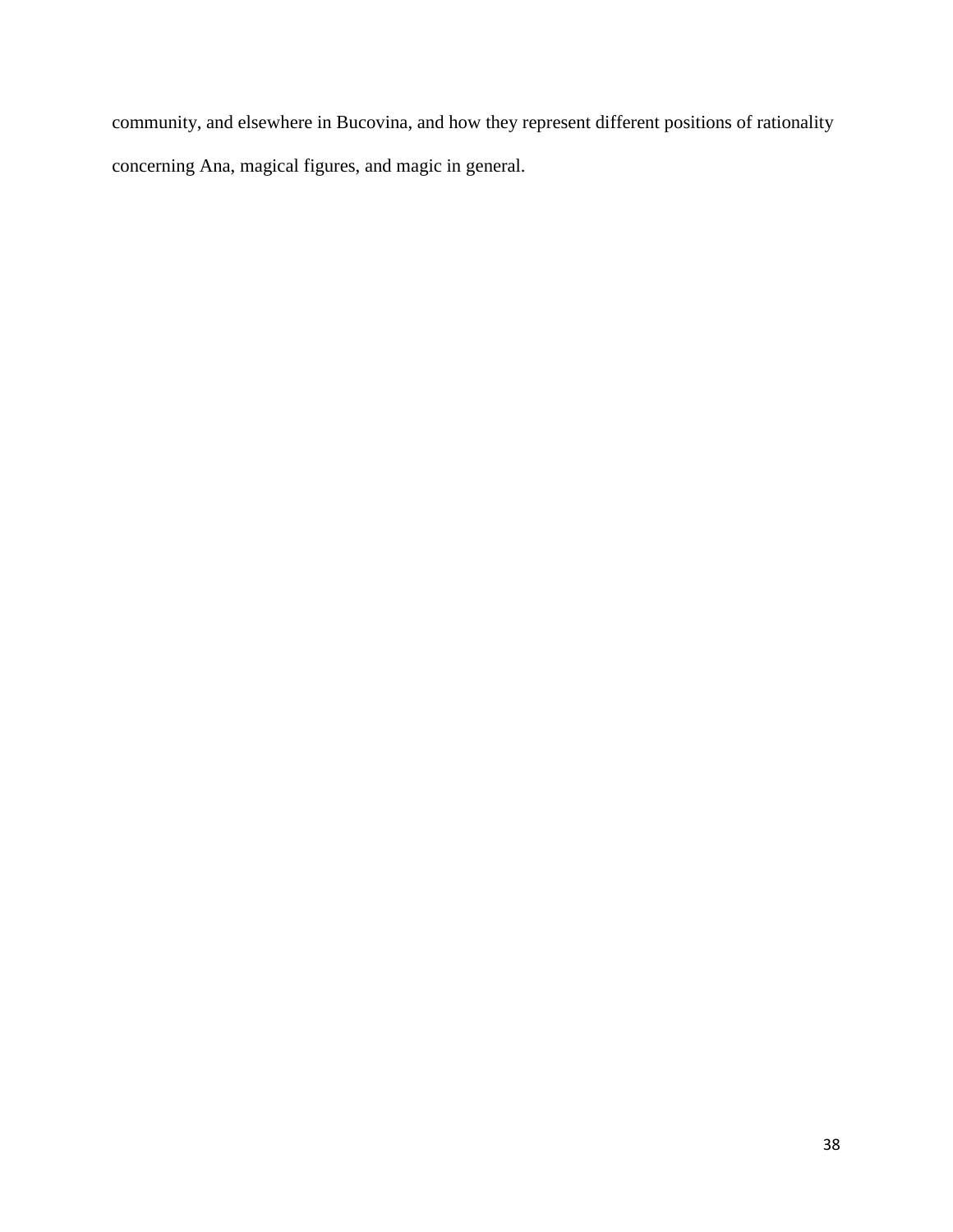#### **Chapter 3: Community Case Study**

Throughout fieldwork I was able not only to talk to magical figures, but often other members of the community in which the magical figures lived. Some of these people knew the magical figures personally, others were only their acquaintances, or just had heard of them. In Costna, for example, I was able to interview many individuals who knew Ana, the local magical figure who practiced divination.<sup>30</sup> Each person who led me on the path to find Ana also told personal stories that allowed me to see the role that Ana had played in each of their lives. Their individual beliefs regarding magic and Ana were portrayed in their interviews.

After hearing about a witch in Costna from a priest in Bratara, a nearby village, I decided that is where I should begin my quest to find a magical figure. Costna is a medium sized village along a paved road. It has a few restaurants, bars, and shops. There is also a city hall, police station, a doctor's office, and local library. Libraries in Romania, as in many other places in the world, are hubs of knowledge. Librarians usually know basic information about the village, as well as the people who live there. This seemed like the appropriate place to ask where the local magical figure was located.

Inside Costna's library, Alexandra and I found the librarian, a woman in her forties, and explained that I was interested in Romania's proposed tax on witchcraft. We told her that we heard there was a magical figure, who was also described as a witch, in the village. Even though my focus had changed from the witchcraft tax to magical figures, this seemed a good icebreaker, one that seemed less intrusive than asking flat out, "Where is the local magical figure?" The librarian became visibly nervous and said almost instantly that she could not help me. She said there was a woman who knew things but that she could not tell us more. I had Alexandra explain that I am only a student and that I did not mean any harm, but the librarian insisted that she could

 $30$  Ana was referred to as a witch by most of my informants.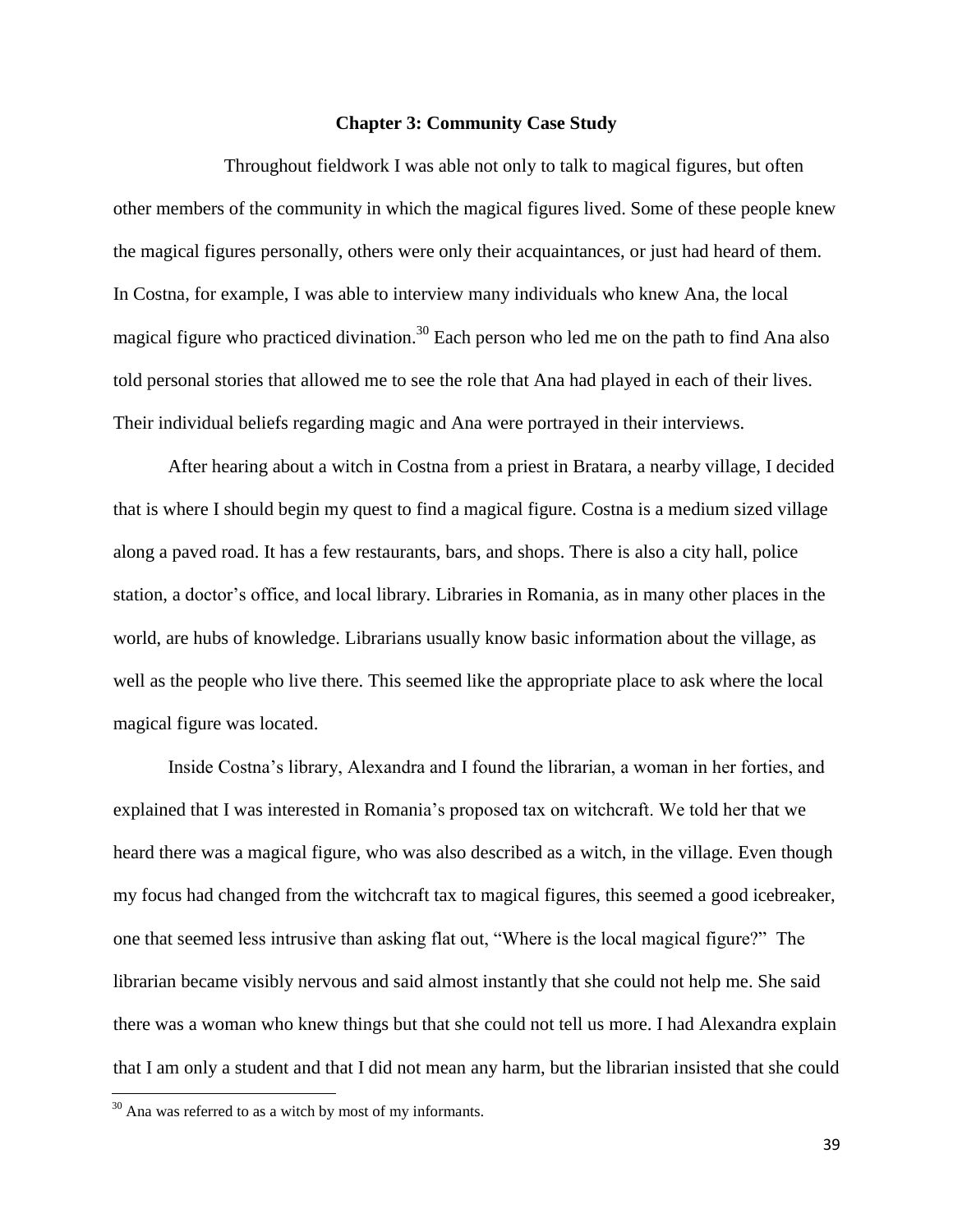not help me.

The librarian told us that one of the local Orthodox priests (of which there were two in Costna) might be able to help us. She called the priest's wife and explained that I was interested in the witchcraft tax and looking for the local magical figure. The priest's wife apparently did not understand how the priest could help us and apparently making no connection between a priest and a magical figure.

The librarian then told us that the magical figure's daughter worked as a hairdresser in the building next door to the library, which could have been why the librarian was so nervous. The librarian told us then that the magical figure knows everything and that she already knows we are here and that we are talking with her. She said that we were getting her into trouble with the magical figure. The librarian then walked into the hair salon where the magical figure's daughter worked.

When she came back out she said again that magical figure knows what I am doing and that she will not receive my translator and me. She said that the magical figure is old and sick. She told us too that this magical figure practices white magic. She ended the conversation by saying that the magical figure donates money to the local churches, as well as gives money to poor people, but the librarian would not tell us the magical figure's name. The librarian did give us directions to the priest's home whose wife she had called.

Nobody was home at the priest's house, so I decided to ask a woman, also middle-aged, walking down the street if she knew about the local magical figure. Like the librarian the woman appeared nervous, even frightened, and said that she did not know anything about this magical figure. Alexandra and I then walked into a local church, where the woman, whom we had just spoken to on the street, was working.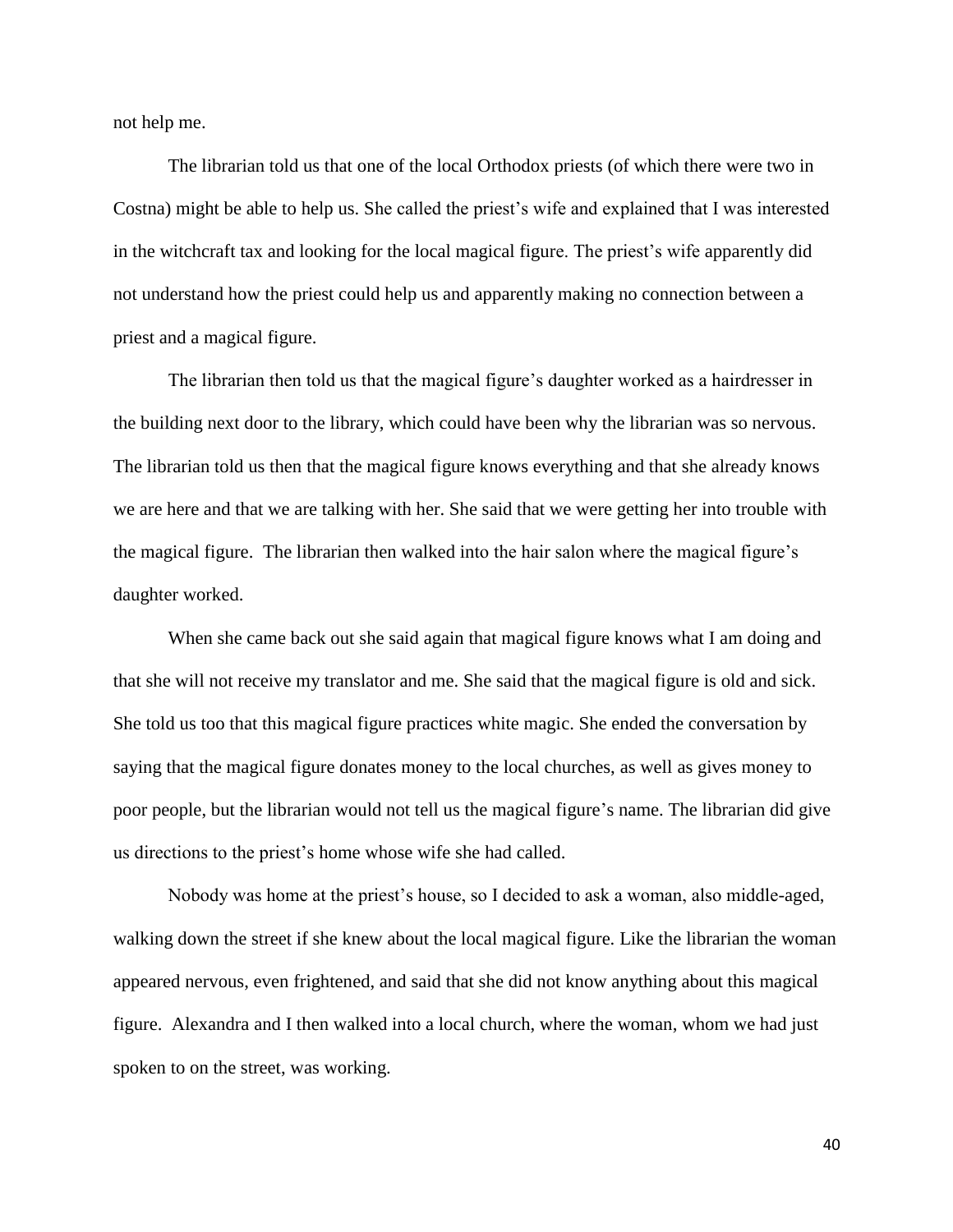As soon as we entered the church the woman came up to us and told us that the magical figure we were looking for is named Ana. The woman in the church went on to tell us that Ana practices divination and only sees people from other villages. She does not want to predict the future of people in Costna. During fieldwork we found that other informants often said that the magical figures that lived in their villages only saw people from outside the village.

The woman in the church went on to say that if someone stole something from you or killed someone dear to you Ana can tell you who did it. People will also go to see Ana for illness. The woman also said that usually people go to a doctor or to the priest when they have problems like this, and these options are the right thing to do. This statement is another that my informants often made during fieldwork. When people have problems the right and rational thing to do is visit a doctor or a priest, depending on the problem. The next step then might be to visit a magical figure like Ana.

The woman in the church went on to tell us how she and Ana's paths have crossed throughout her life. She has known Ana since they went to school together in the village. She said that, despite this, once in public, Ana acted as if she did not know her. She did not know why, but thought maybe it was because of her connection with the church.

She once went to Ana out of desperation because of problems she was having with her husband. Ana would not see her, but ended up stopping her on the street one day. Ana told the woman that the woman's husband and her husband's mistress both wanted to kill her. The mistress was putting things into the husband's coffee so that he would stay faithful to her and that he would see his wife, the woman in the church, as the devil. $31$ 

The woman said that after Ana told her this she prayed a lot about her husband. Her

<sup>&</sup>lt;sup>31</sup> When my informants talked about spells, it was common to hear about people putting bodily fluids (menstrual blood, semen, urine) and hair into coffee, as a way to tie someone to themselves or to someone else.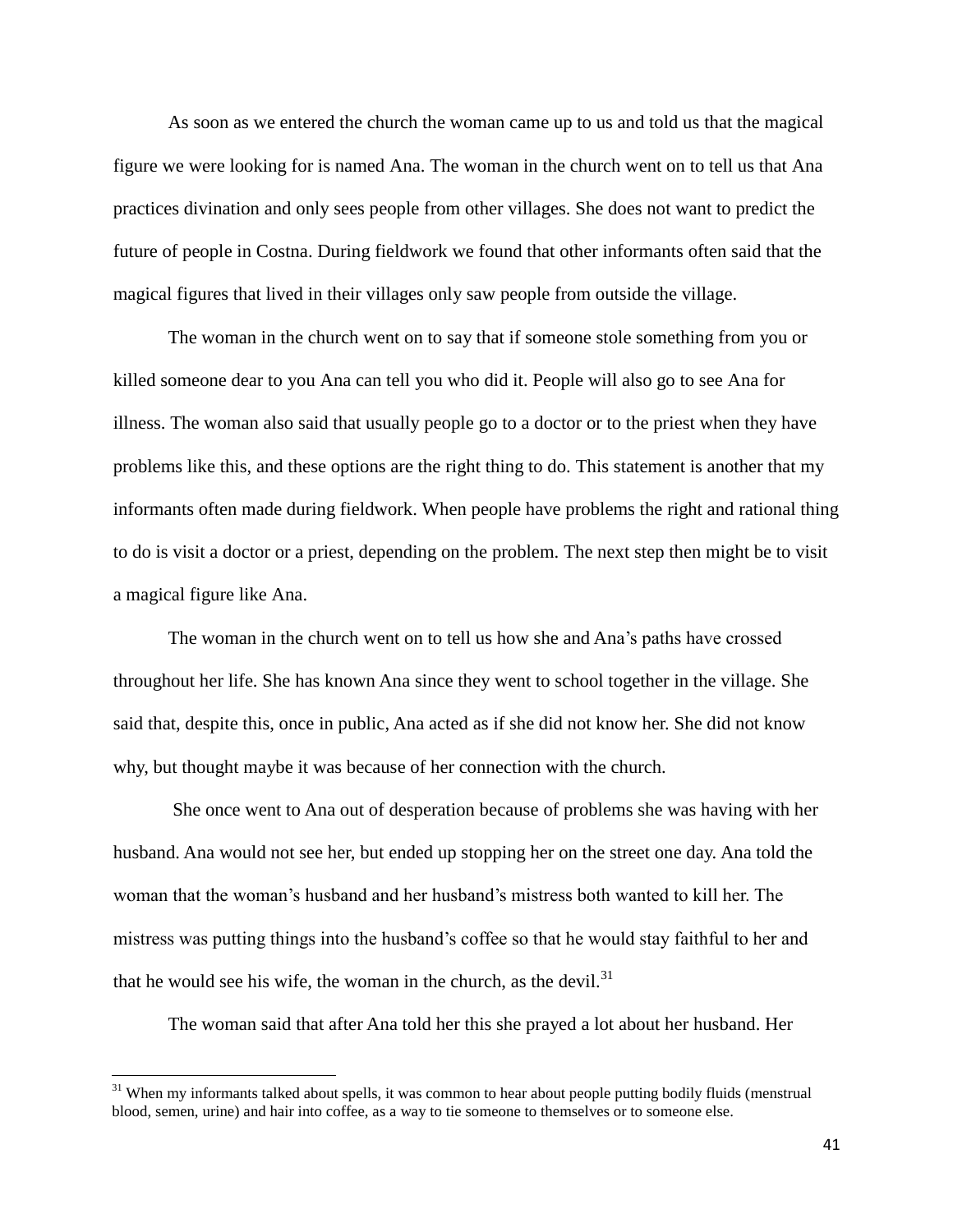husband subsequently developed liver problems and started fighting with his mistress and the woman ended up feeling bad for her husband. Now she does not even think about going to a magical figure because of her relationship with God.

I asked the woman if she thought Ana would help me with my research. She said that sometimes Ana will know beforehand when people are coming. When people arrive to see her she will already be standing at her gate. Ana will decide right there whether she will see you or not and she could tell you to go away.

I asked repeatedly where Ana lived and my informant said she refused to tell me where that was. She said too that Ana knew that we were having this conversation right now and that she was afraid that Ana would hate her. Tourists then came into the church and she had to tend to them. As we were leaving she told us that Ana lived on a hill.

The librarian and the woman and the church were reluctant, even frightened, when asked about Ana's home. The two women said virtually the same thing: She already knows you are here and that I am talking to you and I'd rather be careful about how much information I provide you with, as this might get me into trouble. Something about Ana caused both of these women to become afraid. Ashforth found the same thing, "If someone is a powerful witch around the community, the community knows it. They know that person, they know he's a witch and he's the one giving them troubles" (2000:129). This is true in Costna in that Ana came to mind for both of these women when the word "witch" was initially used and both of these women were reluctant to give information because they feared that Ana would cause them problems.

After leaving the woman in the church the only information I had about Ana was that she lived on a hill. I then decided to go into a small shop and ask a group of elderly men for directions to Ana's home. The men appeared nervous at first, but ended up telling me the exact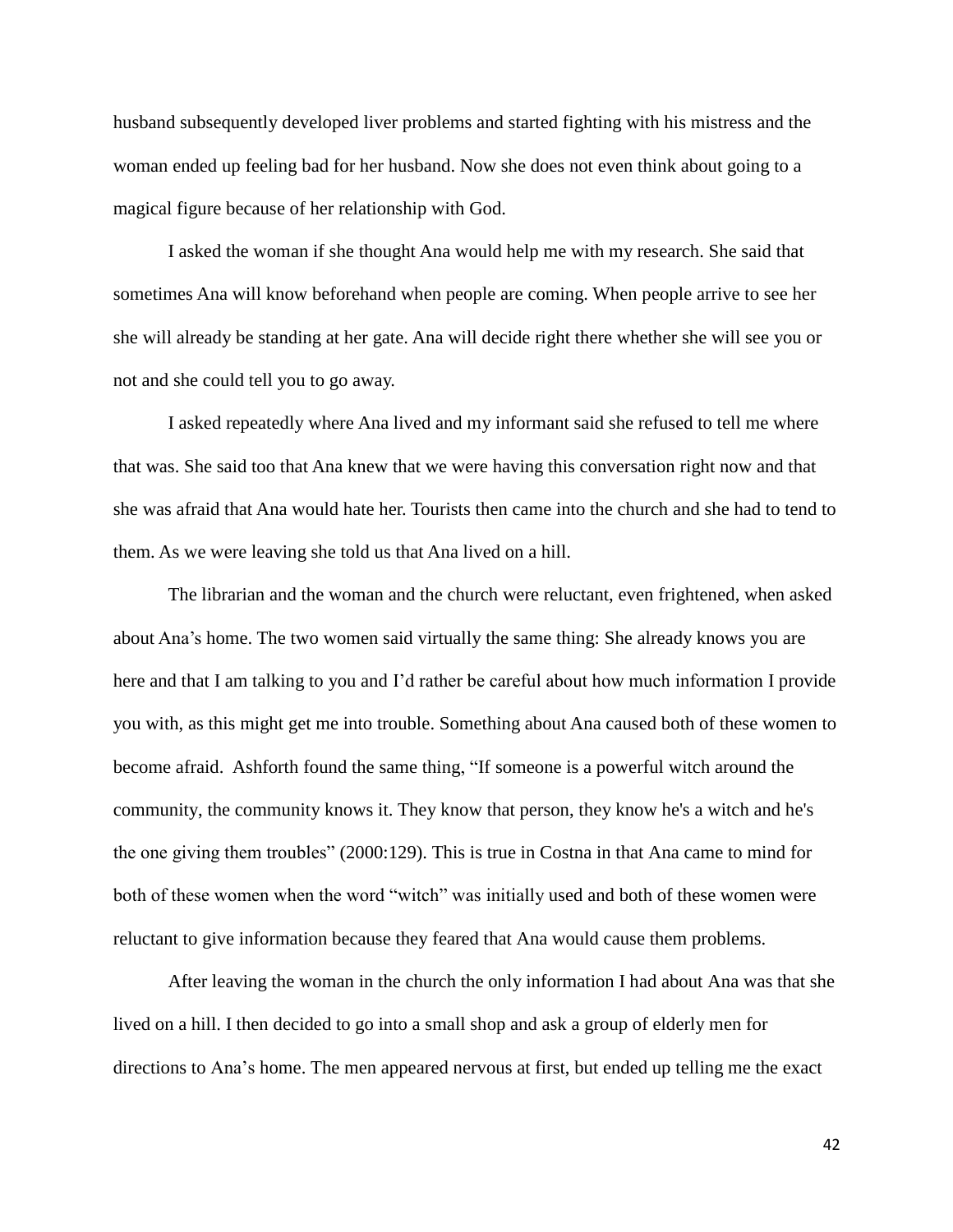location of her home. They warned me to not tell Ana that they gave me directions to her house. I asked them if they could tell me anything about Ana. They described Ana as "special". They said that she has a feeling whether she will see you or not. If you believe in what she does, she will see you. If you do not believe in what she does she will refuse you.

Alexandra and I made our way to Ana's home. When we were close to her home, I asked a few people standing on the street or in their yards where Ana lived. All of these people pointed directly at her home and almost started telling me directions before my translator had even got the question out. They did not display the same nervousness as the others in Costna. Still, this led me to think that there could be a lot of traffic coming through the village going to see Ana. The people closer to her home might be used to giving directions to Ana.

We then had to cross a foot bridge to walk up to Ana's house, which was on a hill going into the woods in the village Costna. There were other homes on this hill, as well. We walked up to Ana's home, led by a white dog. The dog appeared right after we crossed the bridge, we did not see him again, and then right before we got to the house the dog appeared again. After asking for more directions from a woman on the road we thought we knew which house to go to. The house we thought was hers was one of three big homes in a single complex. When we walked up to the house, almost simultaneously an older woman came out on her porch from the furthest home from us at the time She was dressed in a gray shirt, capris, and pink slip on sandals. She had no wrinkles, a kind face, and she carried herself well. She looked to be in her 60s. A man, possibly her son, looked out from the porch of the structure closest to us. I asked him where Ana lived. He said that Ana was in Bucharest and will not be back until Tuesday of next week.

As this conversation was taking place, the woman walked down to us and stood behind the gate. I still did not know if it was Ana. From behind the gate she started speaking to us in the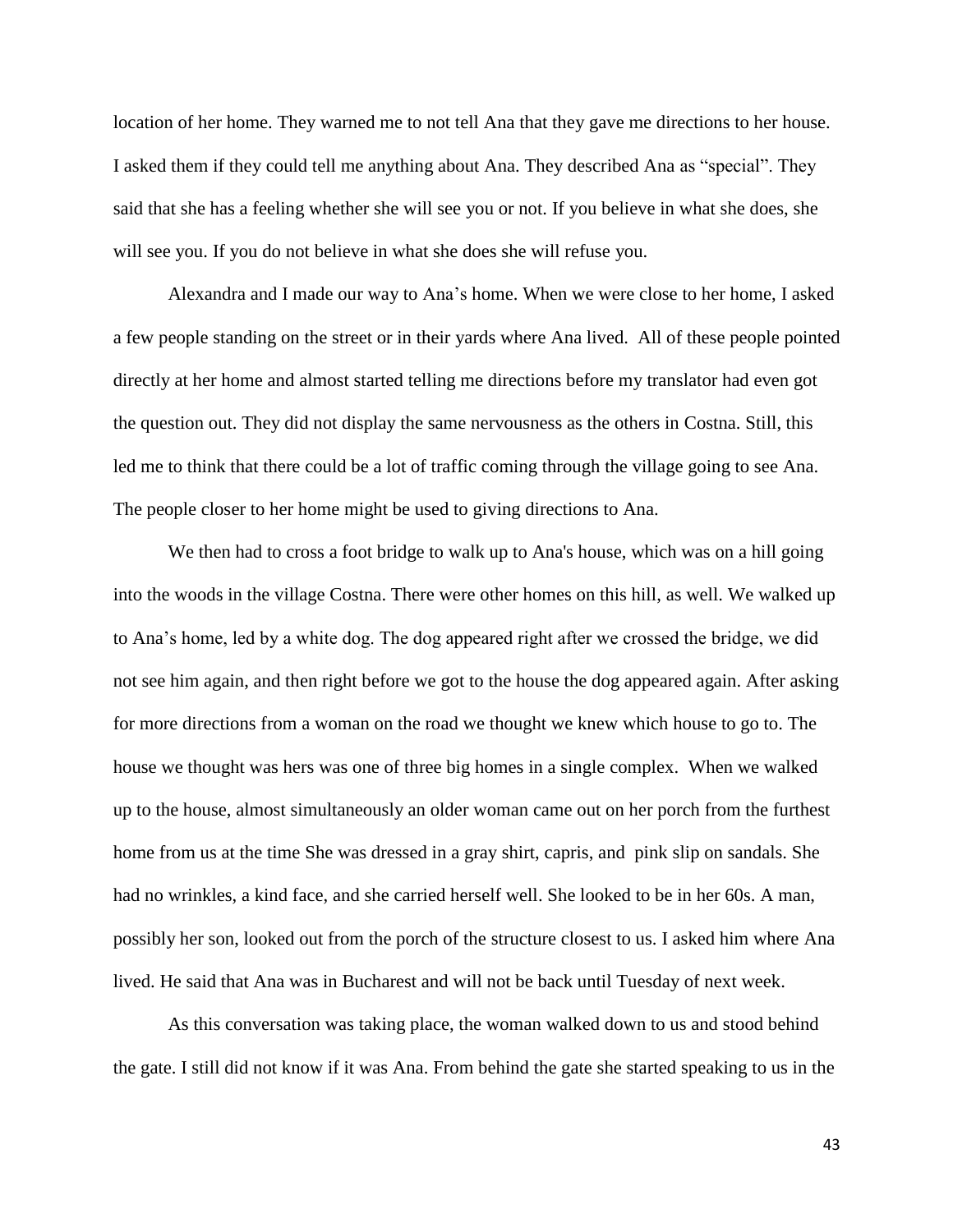third person. She asked us why we came. I said that a priest told us about her. She told me to tell the truth and I did I told her I was researching the witchcraft tax. Still talking to us in third person she said that Ana only practices divination. She is not a witch. If she were a witch, there would be cars surrounding her house. She said that she could not help me. In order to make the situation more comfortable, Alexandra told her that her grandmother had also been a magical figure. This is when the woman came out from the gate. She started smiling and at some point told us that she was Ana. Therefore Ana categorized herself strictly as someone who practices divination, based on what she said earlier when she was talking about herself in third person.

Ana said that her mother and her grandmother also practiced divination. The skill was passed down in the family. This meeting with Ana was not an interview per se. She led the conversation and I was unable to ask any questions. The final part of the conversation consisted of Ana telling Alexandra and me things about ourselves. First she talked about Alexandra, than me, then back to Alexandra, then me again. She knew I was American. She said I was ambitious and I will do great things. She said I was beautiful and intelligent. She said I was a strong, great woman. She told me I had surpassed all of the bad things that happened to me during my life. As far as advice she told me to be wary of a fat girl with big breasts. She also said to never take coffee from anyone. If I do, remember always to put water in it. The second time she started telling me things is after I shook her hand and told her thank you. She told me could see a man with brown hair in my eyes. She said I will have one girl and one boy. She told me I should grow my hair long and if I were to come back next year she would tell me "I told you so".

She told both Alexandra and me to always follow God's path. She said that when crossing oneself always make sure that you go down in a straight line and then make sure your arm is straight when we go over. She also said to never look back at the door of the church. That is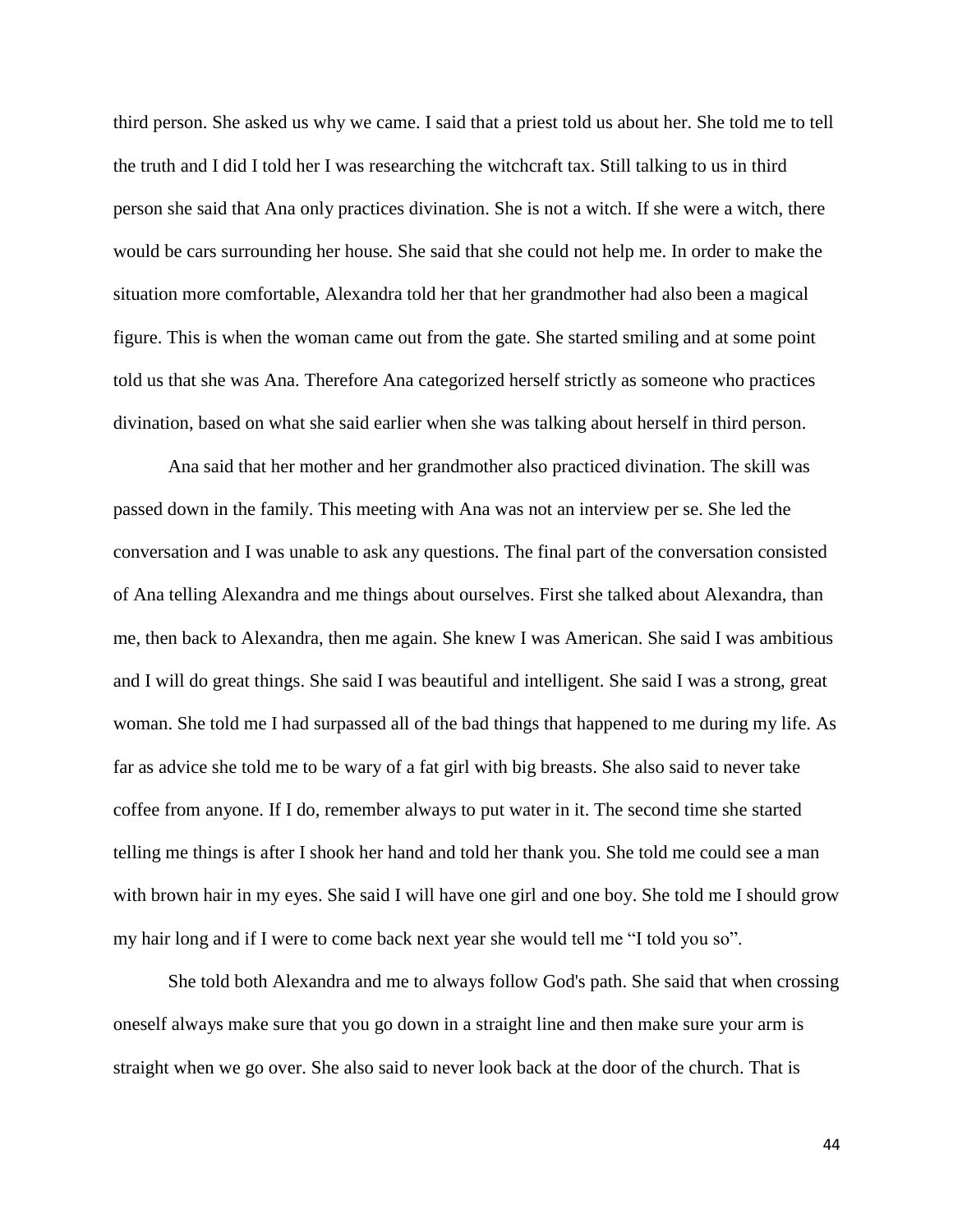where the devil is. She told us too that priests always ask for money. The only priest she trusts out of the five priests in the village is her own priest, Ion one of the two Orthodox Priests. On our way out, she told us God bless you and have a nice life. She also told us to go to the bridge and throw a silver coin in it backwards and make a wish. $32$ 

After meeting with Ana, I wanted to meet with people who knew Ana personally, people with whom she interacted in everyday life. I was able to interview her doctor, her priest Ion, and a local professor. These interviews shed some light on what these individuals thought about Ana, and about magic and witchcraft in Romania in general. These viewpoints ranged from extreme positivism to strong belief in magic and witchcraft. This chapter will discuss these viewpoints.

Ana's doctor was the first person I contacted in an effort to place Ana within the village context. I believed that as the only doctor in Costna, Ana might be one of his patients, or he might at least know about her. The doctor's views of witchcraft and magic would also be valuable to obtain because some times when people are sick, they will visit people like Ana, who are able to use their gifts to tell how a person got sick, if they will get better, or may even be able to cure them.

I told the doctor that we had heard there was a magical figure in the village named Ana

 $32$  In 2012, Alexandra Cotofana and I were able to visit again with Ana. When we arrived, Ana's son opened the gate for us and directed us up to her home. When we entered her home, she sat me down in a seat specifically for clients. Alexandra sat off to one side. Ana sat across from me and read my cards, which were a normal playing deck. Most of what she talked about was very general and included a discussion of marriage, success, relationships, occupation, and children. She also told me that I should go to church and see a priest to help me with my problems instead of going to see others like her. Ana mentioned God several times during this interview and told me to always follow God's path.

Ana went on to say that during the past year she traveled to Frankfurt for a conference on magic. She said that magical figures from all over the world, including three from Romania, attended this conference. She made a point to say that none of these magical figures were Roma. She said that all of the magical figures toasted, and if their glass broke, which hers did, it means that the person is a strong magical figure. She mentioned that it was difficult for her to attend this conference because she has heart problems. This is what her doctor said the previous summer.

Whenever we tried to ask Ana questions about her gift or about magic in general, she changed the subject to continue divining for me. Another woman we met in Costna, who practiced divination, said that because Ana is illiterate and uneducated, she might not have had the competence or language skills to answer our questions, which is why she refused to answer our questions and always led the conversation back to divination.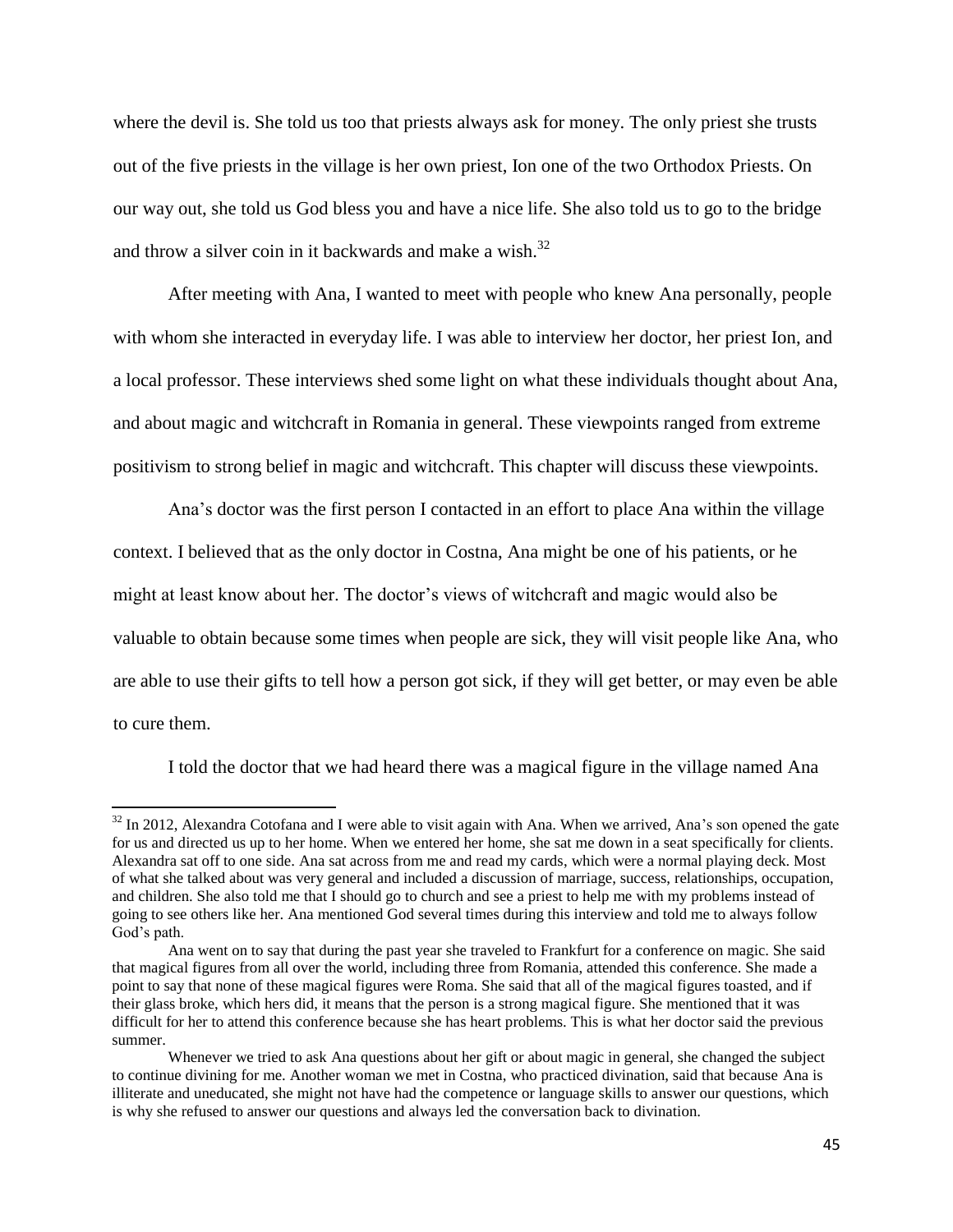and then asked if he knew about her and if he by chance had her as a patient. The doctor in Costna did in fact have Ana as a patient. He treats her for heart disease. He mentioned instantly that Ana is not exceptional in any way. He followed this by saying that he is not interested in her or what she does. He does not believe in such things.

The doctor went on to say that people do go to visit her to have her divine for them, even people from far away. They want to know about their love life and their family life. He mentioned that people will go to such persons when they are in difficult situations, because they are desperate for a solution. He said that oftentimes people without education will believe these types of things and can be more easily manipulated by people like Ana.

When further asked about Ana's life history he reported that during Communism she tended animals and that she has little education. Before the Revolution he had never known or heard anything about her gift of divination. After the Revolution and a trip she made to Bucharest, this changed. The doctor went on to say that witchcraft was more popular after the Revolution. I ended the discussion with a question about the witchcraft tax. The doctor said that the tax was not proposed to eliminate witchcraft, but to eliminate the wealth that persons like Ana can accumulate.

The doctor, who appeared to be in his sixties, had the most, positivist views of the individuals who discussed Ana with me. This could be attributed to the education he received in order to become a doctor. He also stressed the fact that Ana was not special in any way. He said that people who saw magical figures were easily manipulated. To manipulate someone is to influence someone in an unfair manner; therefore the doctor is denying any validity to Ana's gift.

The next interview that took place was with a local literature and language high school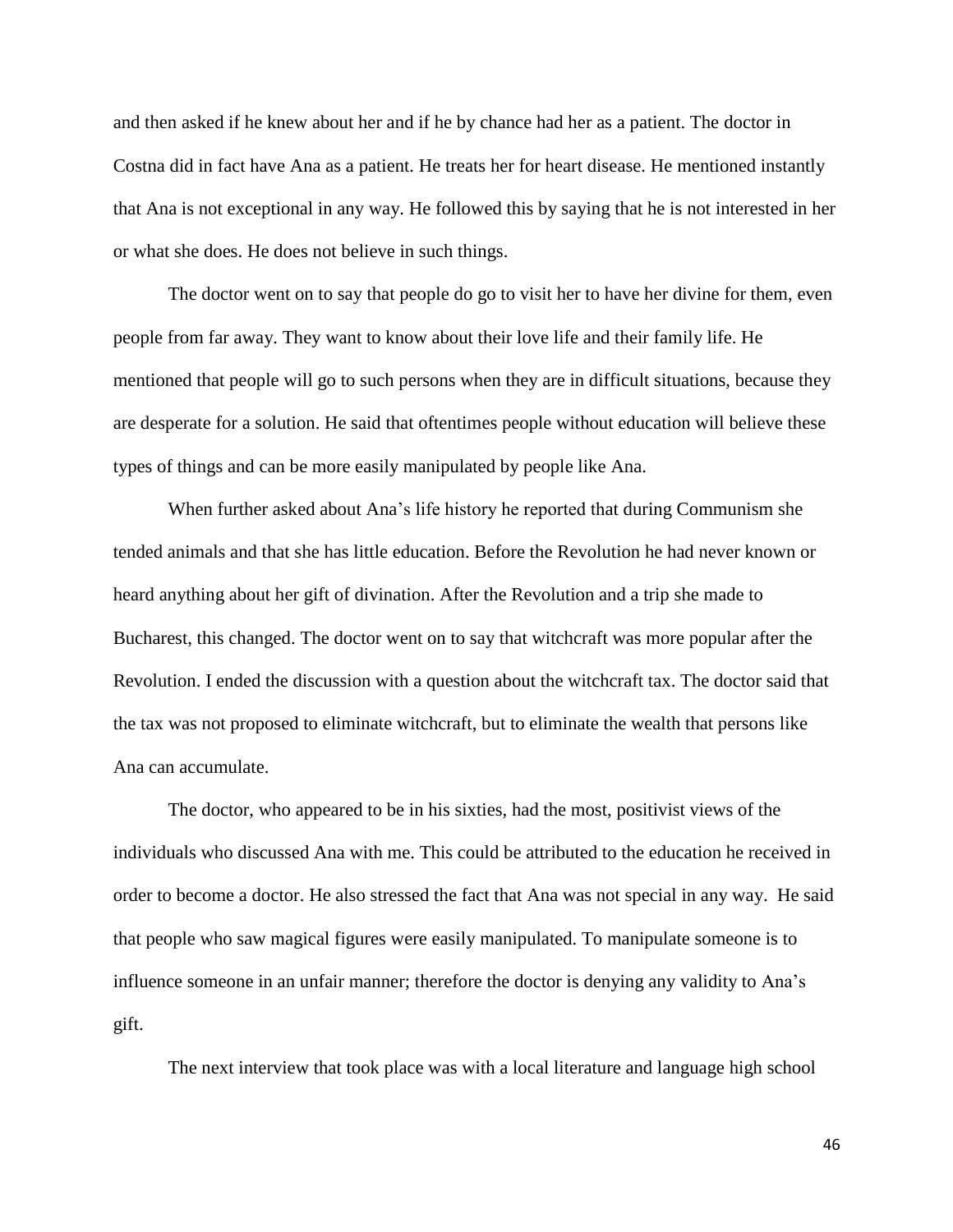teacher, who also has published on the folklore of the region of Bucovina (Dolinski and Dolinski  $2001$ ).<sup>33</sup> He had known Ana for years and remembered his children attending school at the same time her children were. He had his first encounter with Ana years ago when he was going through a lawsuit. When he had to go to court, Ana came up to him on the street and told him, "I know you are upset, but do not worry. Go to the trial and everything will turn out just fine". The teacher went on to say that everything had turned out fine just like Ana said.

I proceeded to ask him about magic and witchcraft in Costna, as well as in Bucovina. He told us that he has an interest in these topics and that he believes these topics are also connected to folklore. He thinks that only in Bucovina, Maramureş (a region to the west of Bucovina), and the Apuseni mountain range, are there magical beliefs that are pre-Christian and widely practiced and believed.

The teacher explained that there are more witches in these areas because they are rural, mountainous, and more isolated. He said that people in these areas do not have access to authoritative, written information so they look for information in less orthodox ways. He went on to say that this more traditional magic and witchcraft do not occur in Romania's cities. This could be due to the more personal relationships people have in rural areas. In "Anthropologist's Declining Productivity in the Sociology of Witchcraft" Marwick explains that in urban life witchcraft generalizations are not generated because "urban tensions are discharged by competition of a kind different from that found in rural areas where it is conditioned by necessity for competitors to continue living in close personal association" (1970:381).

As far as knowing specific magical figures, other than Ana, the teacher at one time had an old neighbor woman who could unbind curses. The woman has since died. There was also an old

<sup>&</sup>lt;sup>33</sup> The teacher was a colleague of Iulia Brânză, whose work on magic in Bucovina was referenced in the literature review of this thesis. Brânză went around to villages in Bucovina and asked questions similar to the questions that I asked during my fieldwork.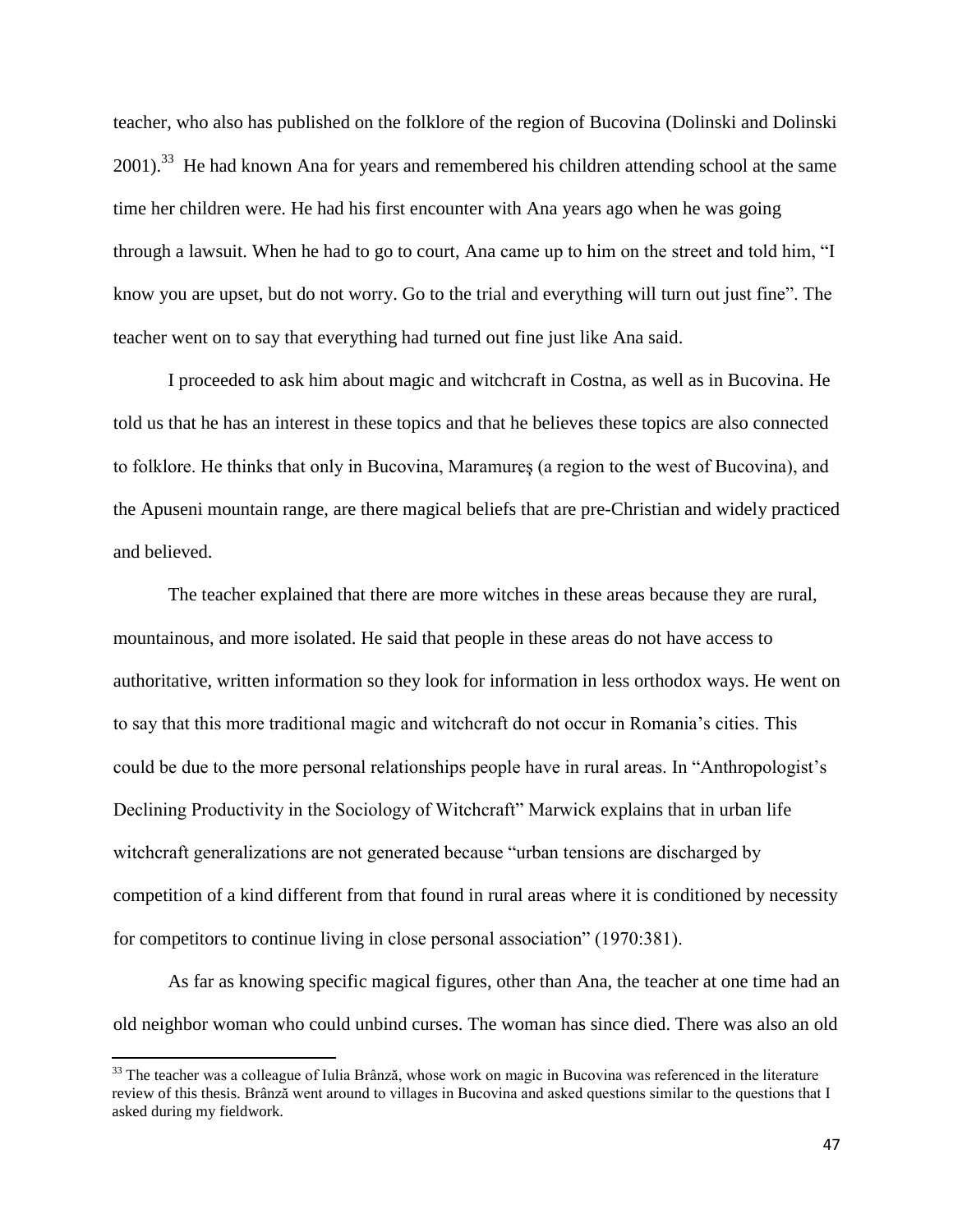male witch who lived nearby, but he has also died. The teacher said that this old witch would open the *Bible* to a random page and would then interpret the page for people who came to visit him. He also said that the old male witch looked physically crooked and that he could not speak normally.<sup>34</sup>

The teacher also told an anecdote that showed further that tended to believe in the irrational. He said that thirty-five to forty years ago in Russia there was a very big hospital where there was a nurse who was considered the greatest magical figure. Like Ana, this nurse practiced divination. A journalist was sent from higher ups in the Communist Party to interview her in order to discredit her and justify her being fired from the hospital. When the journalist went to speak with her he said hello to her, and instead of saying hello back, she said "Why aren't you wearing your glasses? You see worse with your left eye than with your right". In that moment the journalist forgot he was sent to discredit her and he ended up writing a positive article about her abilities.

At this point in the interview, I asked the teacher about the witchcraft tax that was proposed in Romania. He told me that this tax was not passed and that it mainly was concerned with witchcraft that the Roma practiced. I then asked what exactly Ana does that is different from what the Roma do. The teacher said that Maria does not work with objects, water, or animals. Maria only works with tarot cards and the *Bible*, things that typically do not go together in more rural, peasant magic.

The teacher explained that people with gifts like Ana, are born with them. People cannot just learn how to practice divination. However, he went on to say that Ana, and others with similar gifts, are often just very good lay psychologists. Sometimes they can guess what is happening in someone's life just by reading their face. This was the only part of the discussion

 $34$  This description of the old male witch sounds similar to the "witch priest" in Nea Bota.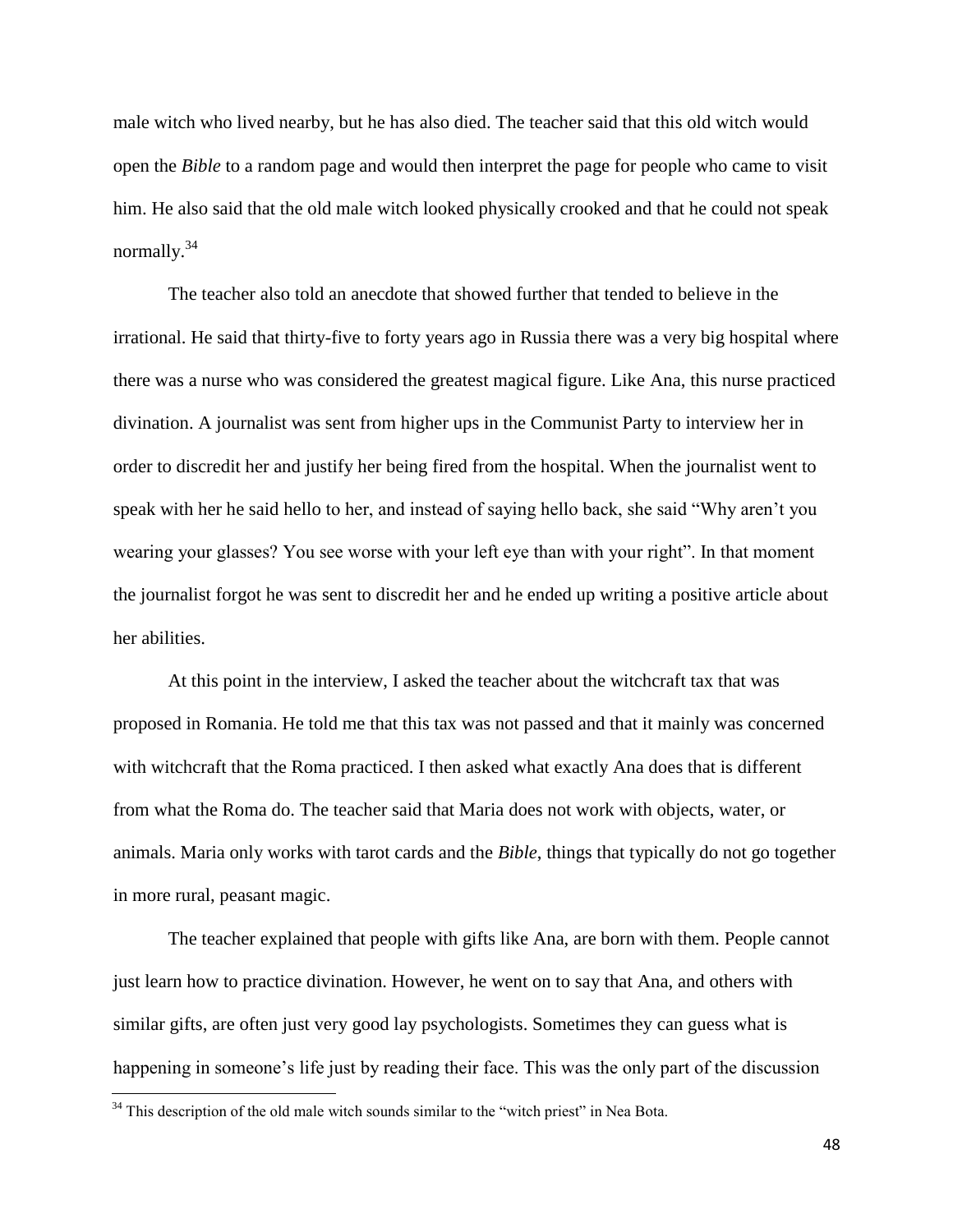where the teacher was ambivalent about his belief in magic and witchcraft.

I then told him that some of the people I encountered in Costna seemed to be genuinely frightened of Maria. The teacher said that people in Costna were frightened of Ana because they believe that she can do anything she wants with them through her powers. This made me think about my interview with the doctor. The doctor did not believe in Ana's abilities. I asked the teacher if someone had to believe in magic for magic to work. The teacher said that if someone goes to Ana and they do not believe in what she does, she will tell them that they do not believe and turn them away at her gate.

The teacher then confessed that he had been once persuaded his wife to go visit Ana. His wife is a biology teacher and her beliefs tend to be very scientific. When they got to Ana's gate, Ana said, "Why did you bring her? She does not believe." She then turned the teacher and his wife away. This is consistent with what the woman at the church and the men in the shop said. She will turn you away at the gate if she does not think you believe in what she does or that she can help you.

Based on what the teacher said, he was, it seems, a believer in this rural, more traditional, witchcraft and magic. The end of the interview further supported this. He says that there is a battle within himself, between what is the known, and the unknown. He says that he is sure that since the beginning of time there have been magical figures. Favret-Saada's *Deadly Words: Witchcraft in the Bocage*, found this same dichotomy. There is the "medieval attitude of peasants who wrongly attribute their misfortunes to witches, and the attitude of educated people who know how to handle causal relations correctly" (1980:5). This is not the case for the teacher though, who still has a belief in magic and witchcraft.

The last person I interviewed about Ana was Ion, Ana's Orthodox priest. Ana had told us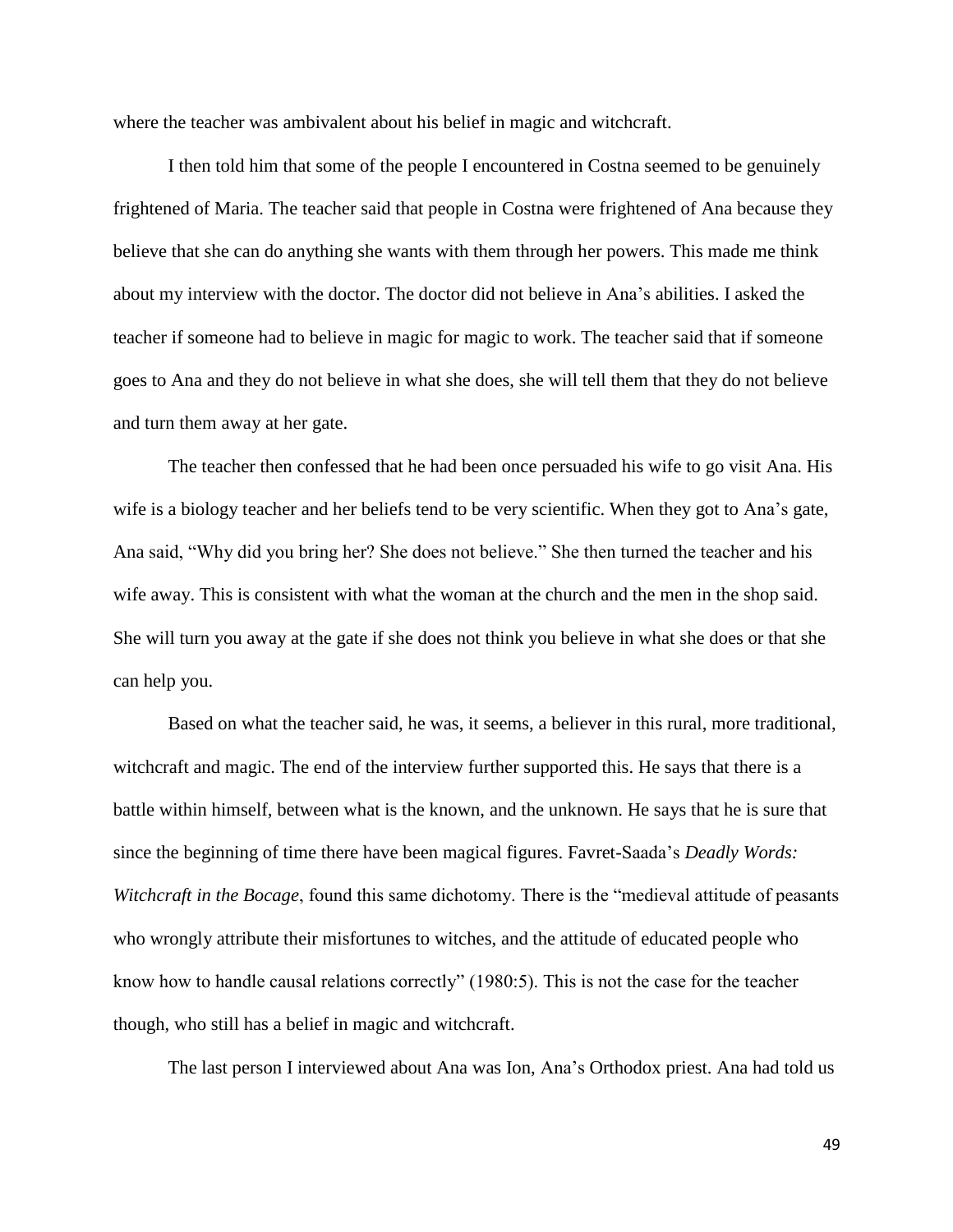that Father Ion was the only Orthodox priest, out of the five in Costna, whom she trusted. During fieldwork it had been said many times that witchcraft and magic is looked down upon by the Church, so it was interesting to get Ion's perspective of Ana. The discussion began by explaining to Father Ion that after hearing about Ana from other priests in Bucovina, I went to meet her. I told him that Ana said that he was the only priest that she trusted in Costna.

Father Ion confirmed that Ana attends his Church just like any other faithful member of his Church and said that their relationship is typical of a relationship between priest and parishioner. Ana helps out around the church, especially with financial matters. Besides practicing divination, Ana also advises the people who visit her to attend church.

According to Father Ion, Ana is illiterate. Like the doctor, Father Ion said that her education is minimal. He also said her faith was simple. When she was young she tended to the animals in Costna and she was very poor. She left for Bucharest after the Revolution for unknown reasons. When she returned to Costna, she had the gift of divination. Ion seems to think that Ana was taught how to practice divination in Bucharest. When I met Ana however, she told me that divination was a skill passed down through the women in her family.

Ana's priest goes on to say that he would not call Ana a witch, but there is something special about Ana. He considers her to be on the margins of what is normal. He puts her under the category of clairvoyant, or someone who practices divination. He believes part of people's attraction to Ana is that she is very charismatic. Favret-Saada found similar things and says, "priests often give it (the power of magical figures) the dignity of charisma" (1980:46). Father Ion goes on to liken her charisma to the same charisma that politicians have. She also has a strong ability to focus. He notices this ability to focus even when she comes to church and prays.

I mentioned to Father Ion that I had come across people in the village who appeared to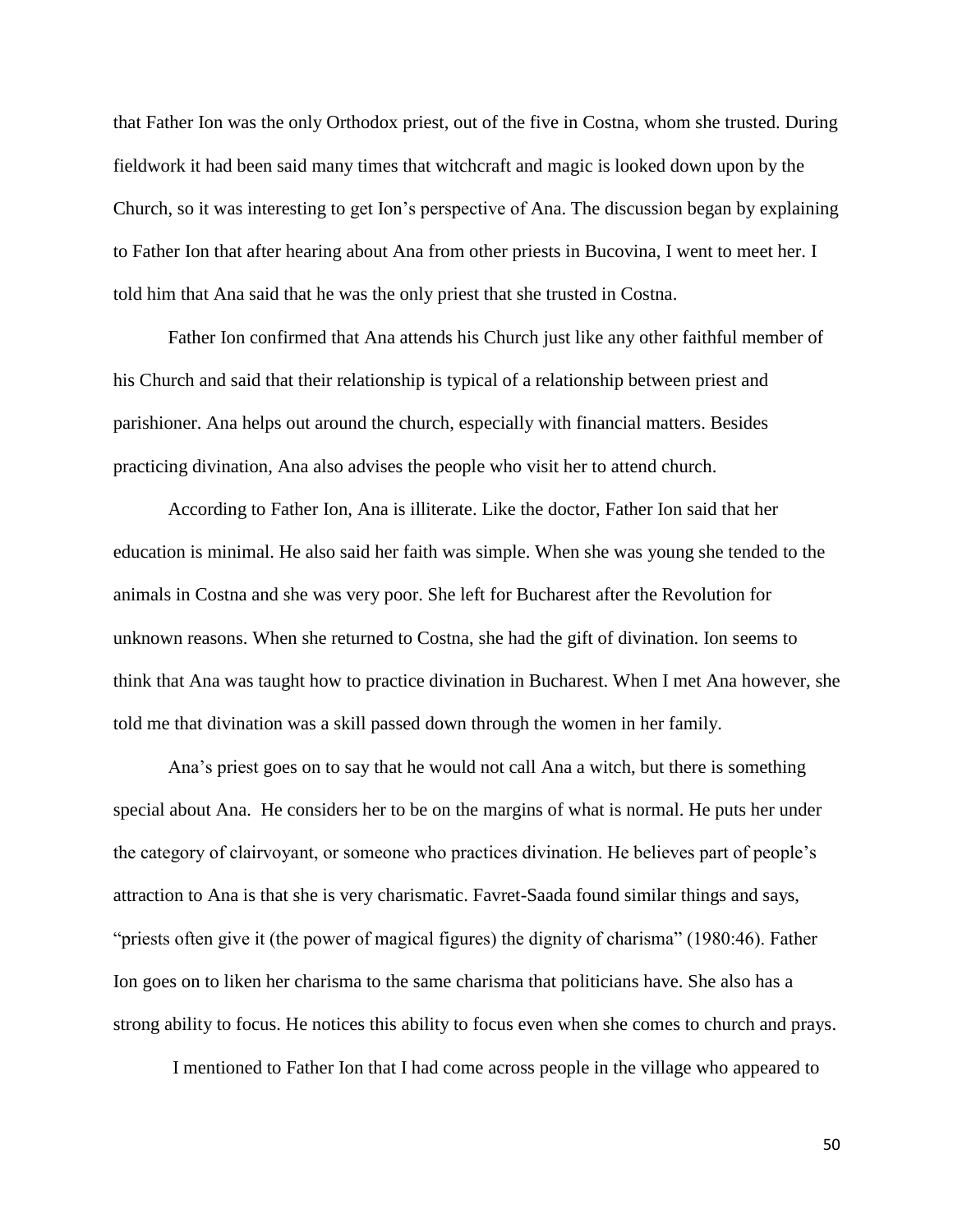be genuinely frightened of Ana. Not surprised, he said that they are afraid of her because they consider her to be a witch, and they are worried about what she might do to them. Some people in the village suspect that she takes the milk from the cows, so that they cannot produce milk anymore.

He said that when one has a role like Ana's it is important for people to be afraid of you. He said that apparently she is stronger than all the other magical figures in the area. The others fade away, but she remains a constant feature of the community. Father Ion believes that in traditional village life people like Ana have a clear purpose. People are looking for information, and look to people like Ana to provide it.

Father Ion feels that if Ana learned how to read she would drift away from the things that she does. He says that she is not into black magic, but he is trying to guard her by keeping her on a straight line so that she does not fall into larger sins. He says that someday God might show himself to Ana and she will stop practicing divination, but then says the opposite, that God might even be working through Ana in some way.

At this point in the interview Romania's proposed witchcraft tax was brought up, which lead Father Ion to relate his views and ideas about witchcraft and magic in general. Ion believes that Romania should not institute such a tax. During Communism witchcraft was outlawed in Romania. After the Revolution in 1989, Father Ion said that today magical figures are more open about what they do. They are able to advertise, for example.

He goes on to say that this type of witchcraft is not as huge a phenomenon in Romania as it is in the United States or the United Kingdom. He attributes this to the new-age wave of people going back to forms of paganism.<sup>35</sup> He attributes some of the magical practices in

 $35$  T.M. Luhrmann's article, "The Magic of Secrecy" (1989) provides a good discussion of some of these New-Age Pagan groups that Father Ion refers to.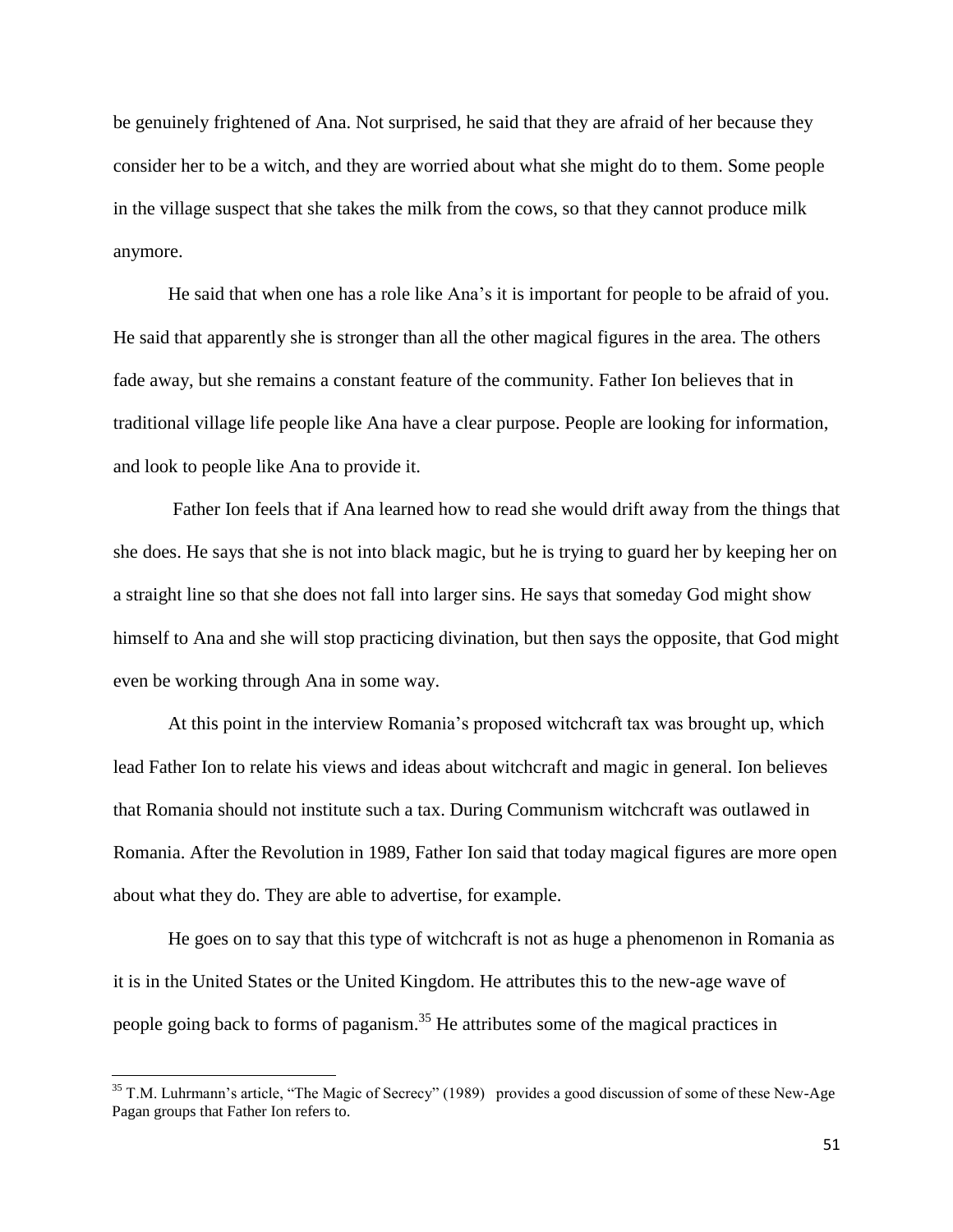Romania as being influenced by this Western "contamination" of paganism. Father Ion believes that what Ana does is a form of paganism and that it is no different than a person reading their horoscope.

Father Ion reminded me that in Romania there does exist a more traditional type of magic than Ana's and that magical figures have always existed in the world in one way or another. He says that in the Orthodox Faith these people are just seen as gifted people. There have never been witch hunters, per se, in Orthodox culture. Orthodox people never linked these figures to witchcraft. Father Ion considers the Orthodox Faith to be unlike other religious groups, Roman Catholics and Protestants in particular, which he considers to be more rational and less willing to tolerate magic of any form.

Earlier Father Ion mentioned that Ana does not practice black magic. I now wanted to know what Father Ion considers black magic to be. He said that black magic occurs when the devil is summoned or when one is trying to harm someone else directly. But how does one draw the line? If someone asks for a million dollars, they might be taken from someone else, or if a woman wants a man to love her, she might be taking that person from someone else. Is this not potentially the work of the Devil?

Father Ion goes on to say that he considers all magic to be bad because when one is practicing so called white magic, black spirits may be using you unconsciously. He does not think Ana is practicing black magic or white magic. Ana herself does not consider what she does is magic. He says that Ana rather believes that she has a gift from God.

The priest says that although people in Costna fear Ana, she does not threaten anybody or have bad intentions like some other magical figures may have. In fact Ana really believes that she is a good Christian and does Christian things. She helps people with the gift that has been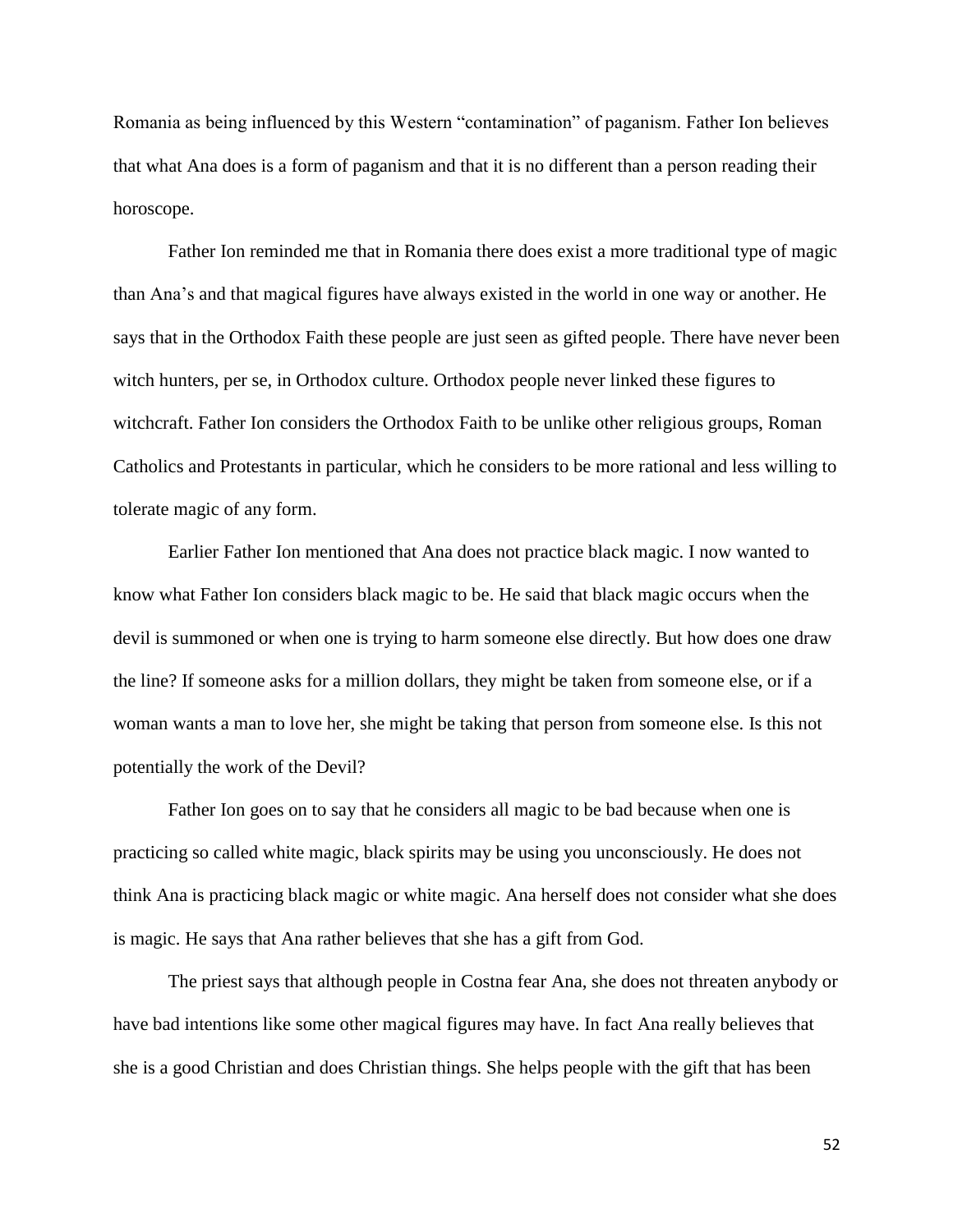given to her, and in return she receives another gift, money.<sup>36</sup>

Father Ion went on to say that he knows of people who attend his church who have been to visit Ana or others similar to Ana. Father Ion, like many of my informants during this fieldwork, explained that people will go back and forth between a magical figure and their priest in order to get their problems solved. People will usually go to the magical figure out of sheer desperation. It is common that people first visit the magical figure, and then if the results are unsatisfactory, they go to the church, and first ask the priest for forgiveness for visiting the magical figure and second ask the priest to help them with their problem.

Iulia Branza also discusses this matter. In "*Credinţe şi Practici Magice in Bucovina* (III)" (2010) she says that the psychology of the Romanian people is that they do not believe in spells until they desperately need something. People will faithfully seek the help both of a priest and a witch. They will visit the priest and the church during the day, for all to see and will visit the witch secretly (Branza 2010).

Father Ion explained that in the Orthodox Faith visiting a magical figure is a sin. Orthodoxy says you should not look for miracles, just see and believe. He makes a clear distinction between the road that an Orthodox Christian needs to follow in contrast to the road of a person of a Protestant faith. Protestantism says one should look for the meaning, whereas Orthodoxy promises God will show himself to one. This is why he as a priest is against magic

<sup>&</sup>lt;sup>36</sup> During summer of 2012, Alexandra Cotofana and I also met a magical figure who went to see Ana for help. This was Manuela, the magical figure discussed in the previous chapter, who felt evil in others and helped with exorcisms. She described a very strong witch in Costna. I believe that this "very strong witch" is in fact Ana, based on the description that Manuela gave of the witches' home and the many dogs and cats being in her yard. In Romania, animals are not often kept as pets and it can be seen as a bad omen when someone has many pets.

Manuela said that at one point she was pregnant while she and her husband were working in Serbia. Her husband's visa expired and he was sent to jail. She decided to visit Ana about this problem. Manuela told us that Ana knew the whole truth about this problem without her telling her anything. During the visit Ana told Manuela, "You know what I am doing. You just came to try me".

Manuela went on to say that Ana practices divination, as well as binds and unbinds. She also said that she used seashells while practicing divination. She also believes that she works with the devil and demons. She said that after she visited with Ana she went to church to cleanse herself. She has had since had nightmares about her visit with Ana.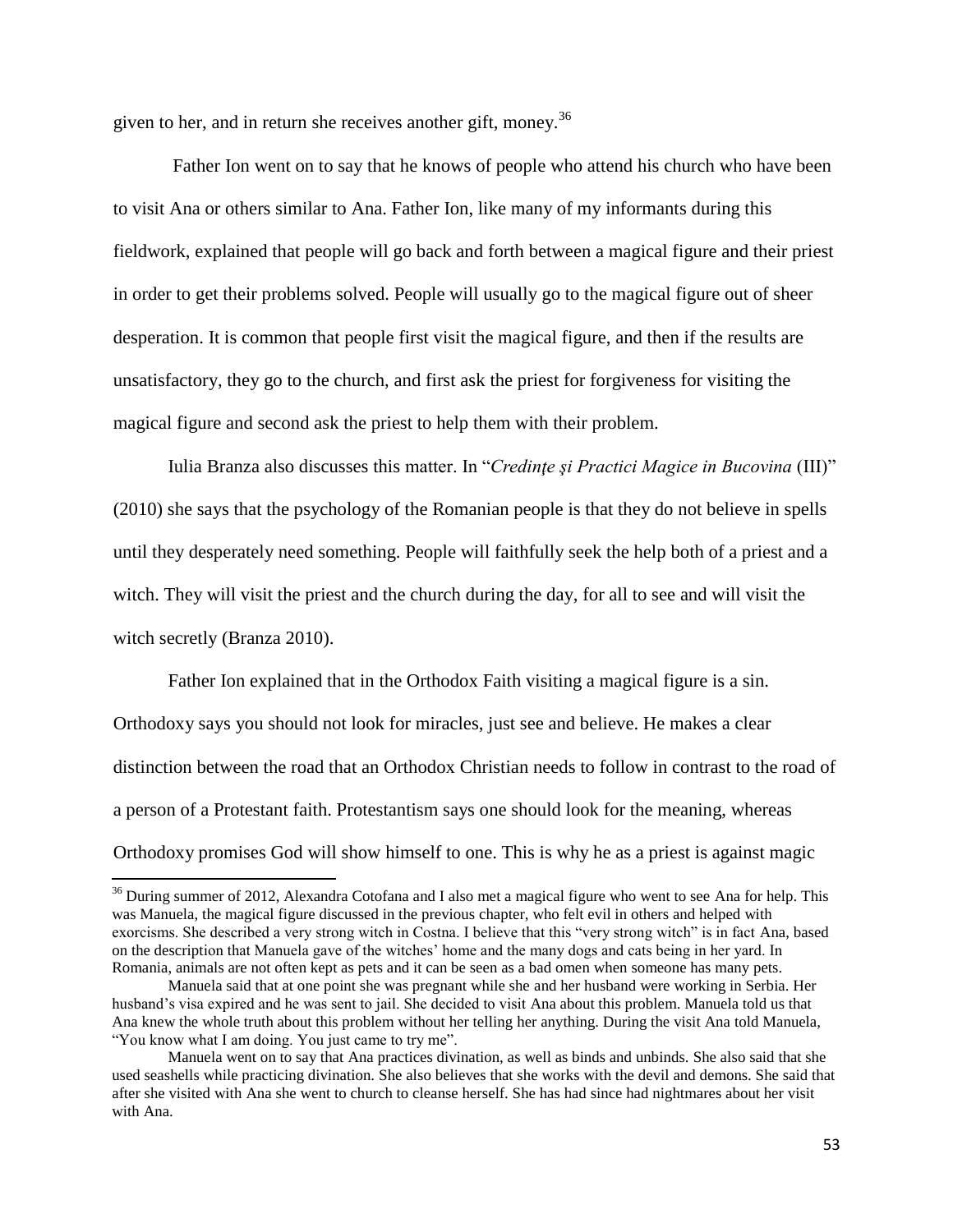and witchcraft. People should not look for miracles. They are sent by God when the time is right. An Orthodox Christian is expected to wait patiently for miracles to happen.

The final question asked was about the "witch priests" mentioned in the preceding chapter of this thesis. Father Ion said that this is a rare occurrence, but there are some priests who just open the Holy Book and interpret the things that they read. This is where they drift away towards magic. He says that it is not Christian to do this. This is often a way of making money. Priests who are serious about their position will not do this. The priests that "open the book" say that because they are priests, God allows them to open the book to whichever page makes sense. They believe that this is a medium in which God talks to them. Father Ion was not certain whether this was the case or not.

On the scale of belief, from rational to traditional, Father Ion's beliefs were more on the traditional side. Ion believes that the Orthodox religion is more traditional, and Protestantism and Roman Catholicism more rational and this could have something to do with his beliefs. Although he does not consider what Ana does to be magic, he does believe in magic and is against it.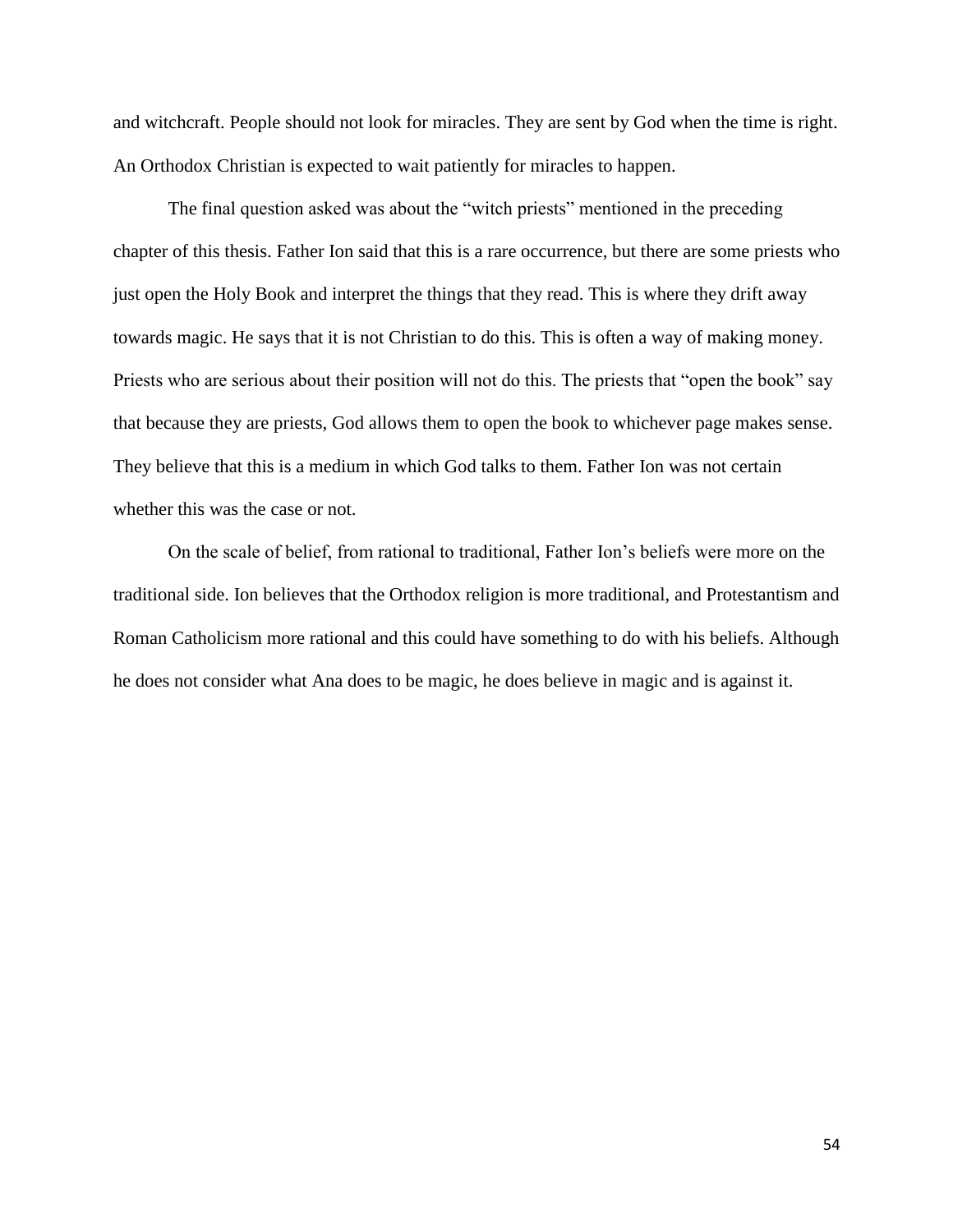#### **Chapter 4: Final Thoughts and Conclusions**

While I was doing fieldwork in Romania, I spoke to many people about witchcraft and magic. These people shared their feelings and opinions on witchcraft and magic with me. Some of the people I interviewed did not believe in magic at all, or consider themselves to think so rationally that they discounted magic. Others clearly believed in both magic and traditional beliefs. Some held both rational and traditional views even though these beliefs were often in constant competition with each other. Reviewing a number of ideas like this allowed me to place each person's beliefs on a Western scale of something like rationality.

During fieldwork I was also able to interview numerous magical figures. For example, throughout my fieldwork in Costna, as I interviewed different people a number of them mentioned local magical figure Ana. They often talked to me about Ana and her gift, as well as telling me personal stories about how Ana had impacted their lives. When I would ask about magical figures in different villages, I found that almost each village had its own magical figure, or there was a magical figure in a village nearby. Indeed, some people were able to refer us to magical figures that lived thirty or more miles away from them. This does not seem like a long distance, but in an area where people still travel by horse and cart, it says a lot about the power of word of mouth. Individuals were also open and sometimes quite willing to discuss their knowledge and opinions of witchcraft and magic.

One of the central tenets in anthropology of magic is that people are very hesitant about discussing magical figures and the practice of magic. Max Marwick for example suggests that sometimes anthropologists rely too heavily on abstract statements about magic and witchcraft and too little on summaries on specific instances (1970:383). This was not the case in Costna and elsewhere in Bucovina. Individuals not only openly discussed their beliefs in magic and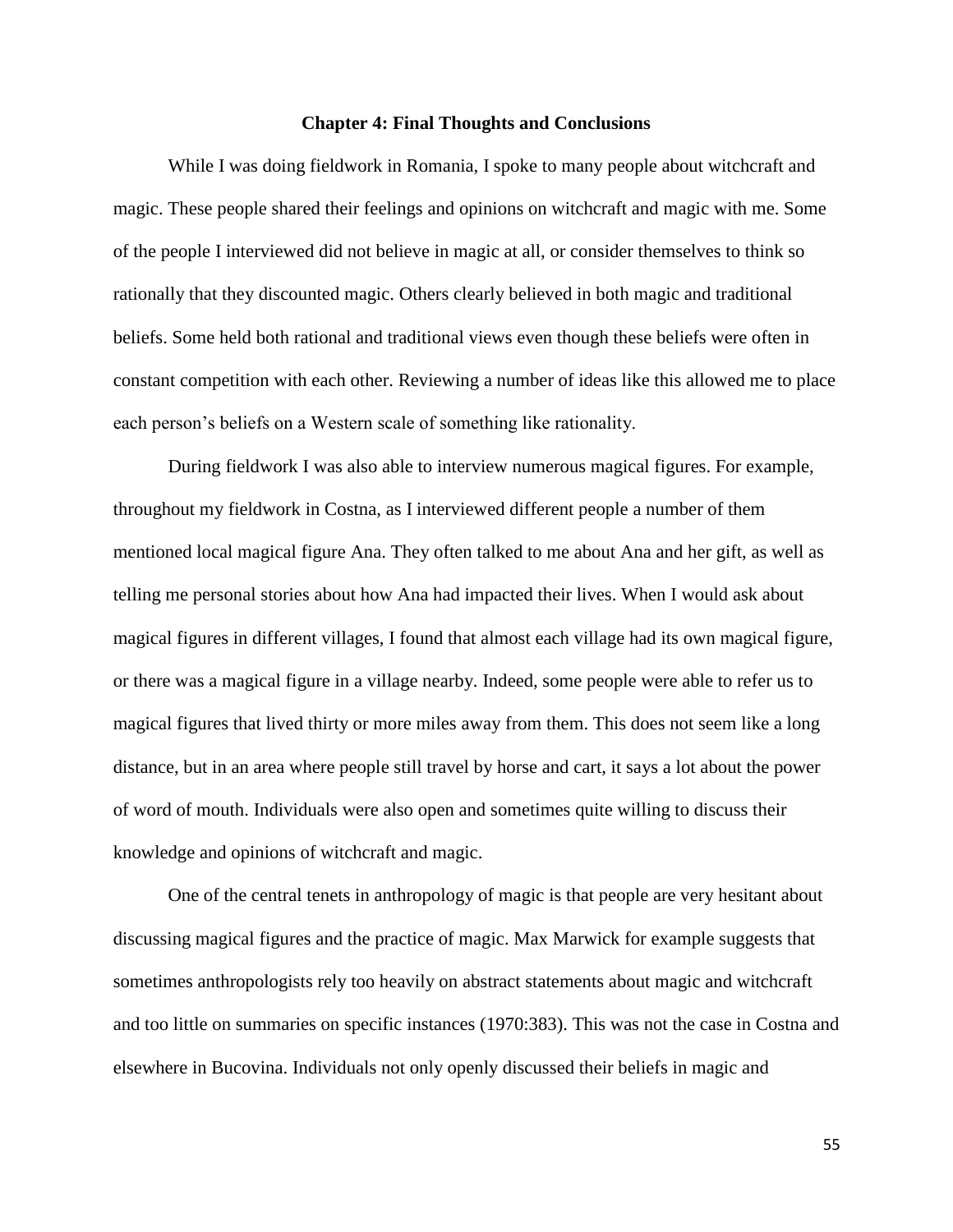witchcraft, but I was also able to get specific directions to magical figures and actual cases of the practice of witchcraft. Individuals also discussed specific witchcraft accusations.

In the literature on anthropology, the point is often made that witchcraft and magic are often topics that people are not willing to talk about. Often it can take long periods of time to gain the trust necessary for people to discuss magical figures, let alone be willing to identify magical figures themselves. In rural Romania this was not the case. When I asked about magical figures in various Romanian villages, I received referrals and almost every referral checked out. The magical figures that I interviewed were also open to discuss the gifts that they had and how they would help people in their communities and elsewhere. The practice of magic and witchcraft takes place quite openly in Bucovina. Why here in Bucovina are magical figures so prevalent and why are people so willing to talk openly about these beliefs and traditions related to them?

Magical figures, such as Ana, have clear connections to the community, community members and in Ana's case, also the Church. The nature of these connections helps determine what views individuals have of Ana. The librarian, the woman at the church, Ana's doctor, the local teacher/ethnographer, and Ana's priest all had different views of Ana and her magic. Some showed more belief in magic than others, and one, the doctor, showed no belief at all. Why these different viewpoints? In the introduction of Evans-Pritchard's *Witchcraft, Oracles and Magic Among the Azande*, he mentions how sex, kinship, class, and distance can affect the frequency and direction of witchcraft allegations (1963). These social factors help determine how people view magic and witchcraft. I would also include here factors such as occupation, education, proximity to the magical figure, and previous interactions with the magical figure.

When it comes to belief in magic there is often putative correlation between education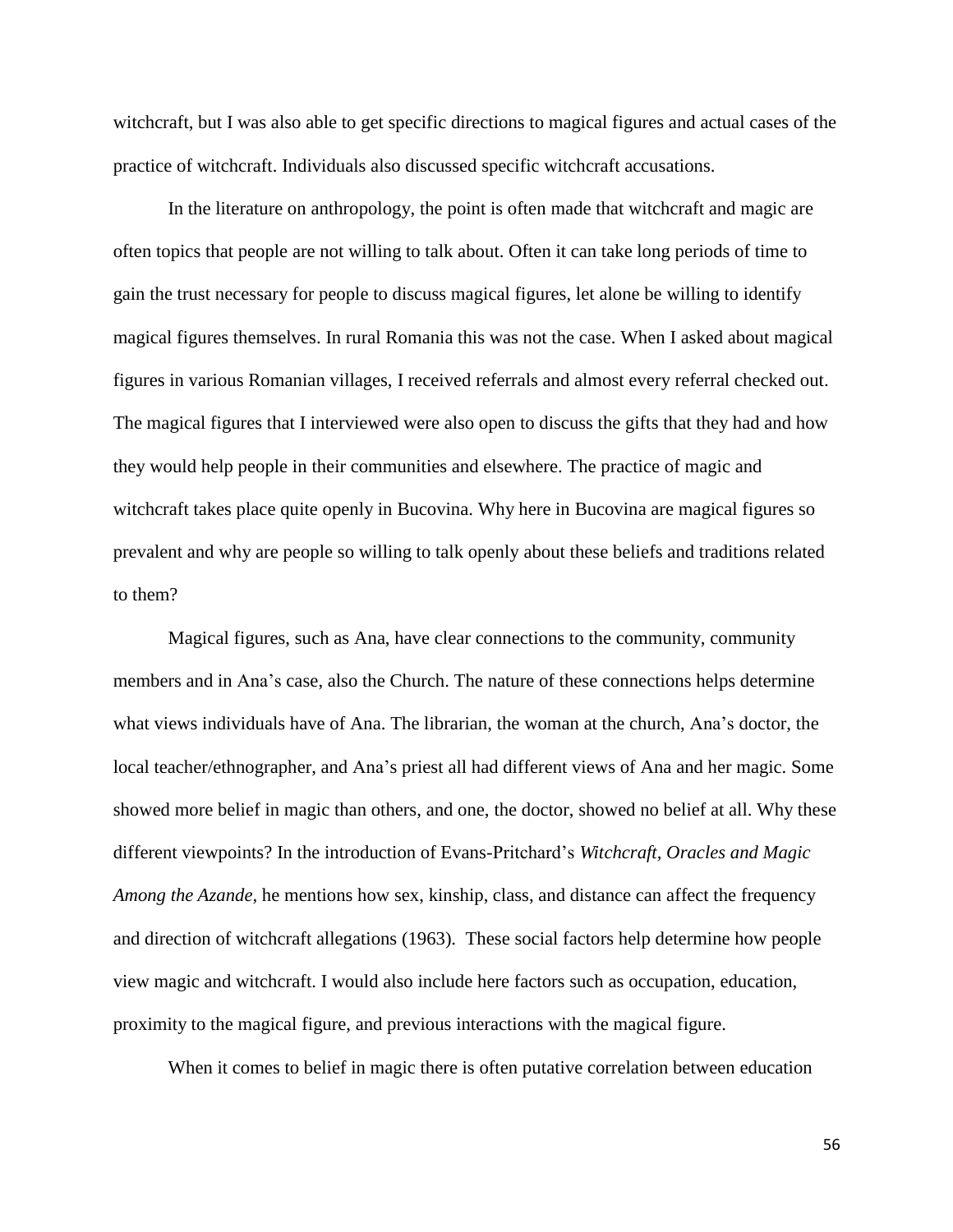and more rational views. For example, as far as witch beliefs go in Africa, some believe that witch beliefs will disappear "because of the impact of Western ideas and social forms, and that education of a Western type is the most important factor in the ultimate destruction in these beliefs" (Middleton and Winter 1963:19). In *Anthropology and the Study of English Witchcraft*, Keith Thomas says that having beliefs in witchcraft "depend in part upon the education and the intellectual equipment of the individual concerned" (1970:57). However, in Bucovina often people with a "Western" education still believe in magic and witchcraft. One example would be the professor who was interviewed. He had received a university education, but still believed in magic. Many of the priests that were interviewed during fieldwork had also received higher education; yet witches and magic exist for them as well.

Another trend that Romania does not follow is that witchcraft and magic are said to diminish when technology and other elements of modernity are introduced to the area. During this research I was often in rural areas, but these villages were modernizing. They had television, Internet, automobiles, all markers of modernity. Further, the people in these villages often travel to nearby cities or to Bucharest, the capitol.

Ana, the magical figure discussed in the last chapter, made the comment that if she were a real witch, her home would be surrounded by automobiles. This idea that automobiles, which are still a sign of affluence, prestige, and Westerness in Romania, would surround a "real" witches house contradicts the assumption prevalent in the literature that as modernization and the secular increase, belief in witchcraft will diminish. To become modern and be interested in modernity does not necessarily mean that there will also be any disengagement from traditional belief in magic and witchcraft. This may seem contradictory to those of us in the West, but one has to keep in mind that Romanian Orthodox faith provides a different ideological scaffold from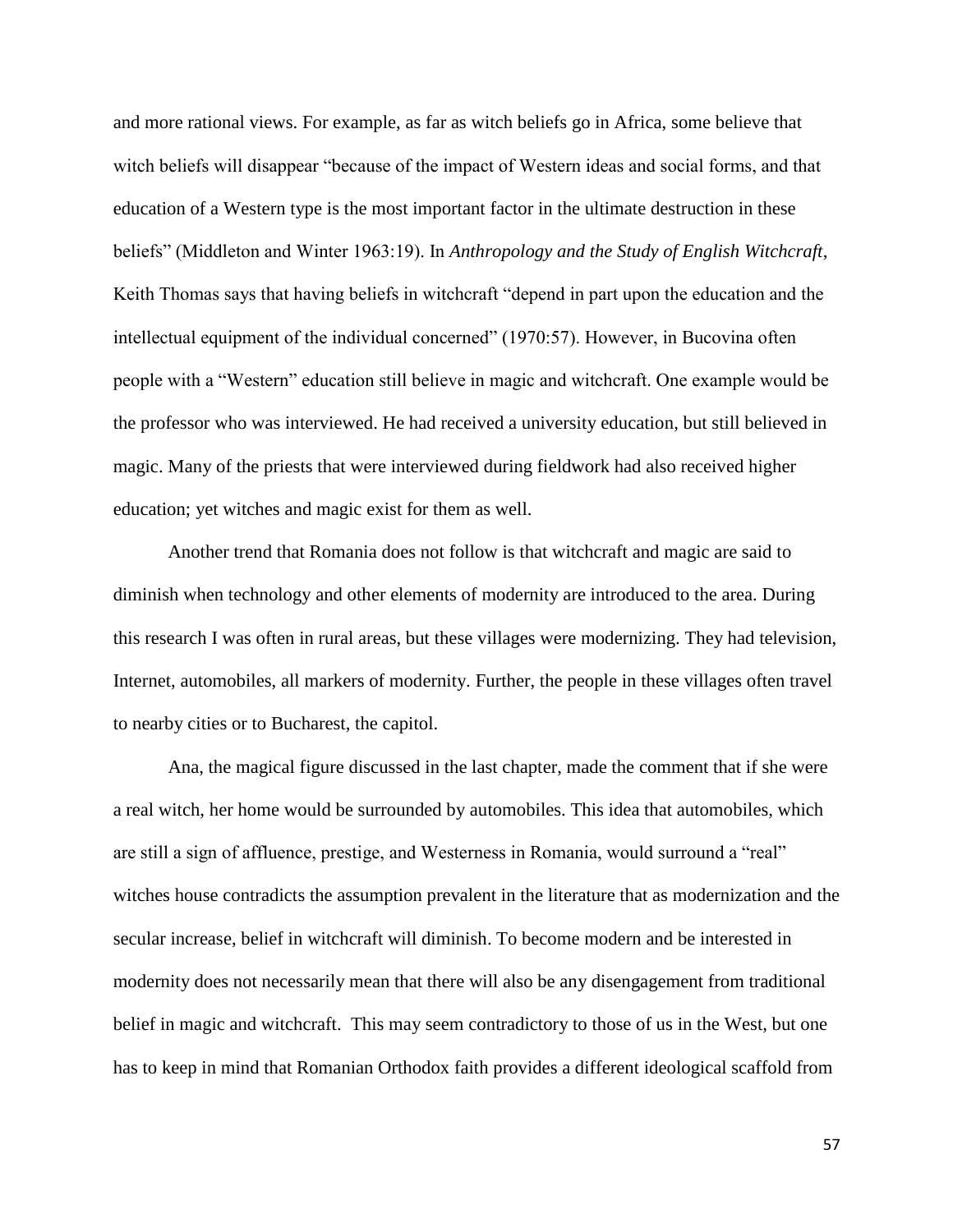which modernization and secularization proceeds. The idea that the "more" someone is a witch will increase not only one's trade but the socio-economic status of one's clients (Ana's reference to car's and being a "real" witch) also casts doubt on any common sense equation with modernity with disbelief in tradition. In fact, there is much literature from outside Europe that suggests the same thing. It is time to bring these insights home and apply them to those who live nearer, and have more similar beliefs, to us.

In Bucovina, despite modernization, magic and witchcraft do not seem to have disappeared or to be replaced with more so called "rational" beliefs. Not only have these beliefs not disappeared, but rather they may be used more and in fact play an important part, somewhat paradoxically, in how Romania has modernized. In effect, Romanians have used magic and witchcraft with remarkable success to make sense out of and to "operate in" the modern world.

As previously mentioned there are many questions about magic and witchcraft in Bucovina, and Romania as a whole, which need to be further researched. My future goals are to conduct similar research in other areas of Romania to see how they compare to Bucovina. An extended stay in one community would also be beneficial, in order to gain more first-hand accounts of how the magical figure has affected the lives and views of rationality of community members and "rationality" and modernization of the community. As Romania continues to modernize, it will also be interesting to see if magical figures, and the belief in magical figures changes at micro and macro levels.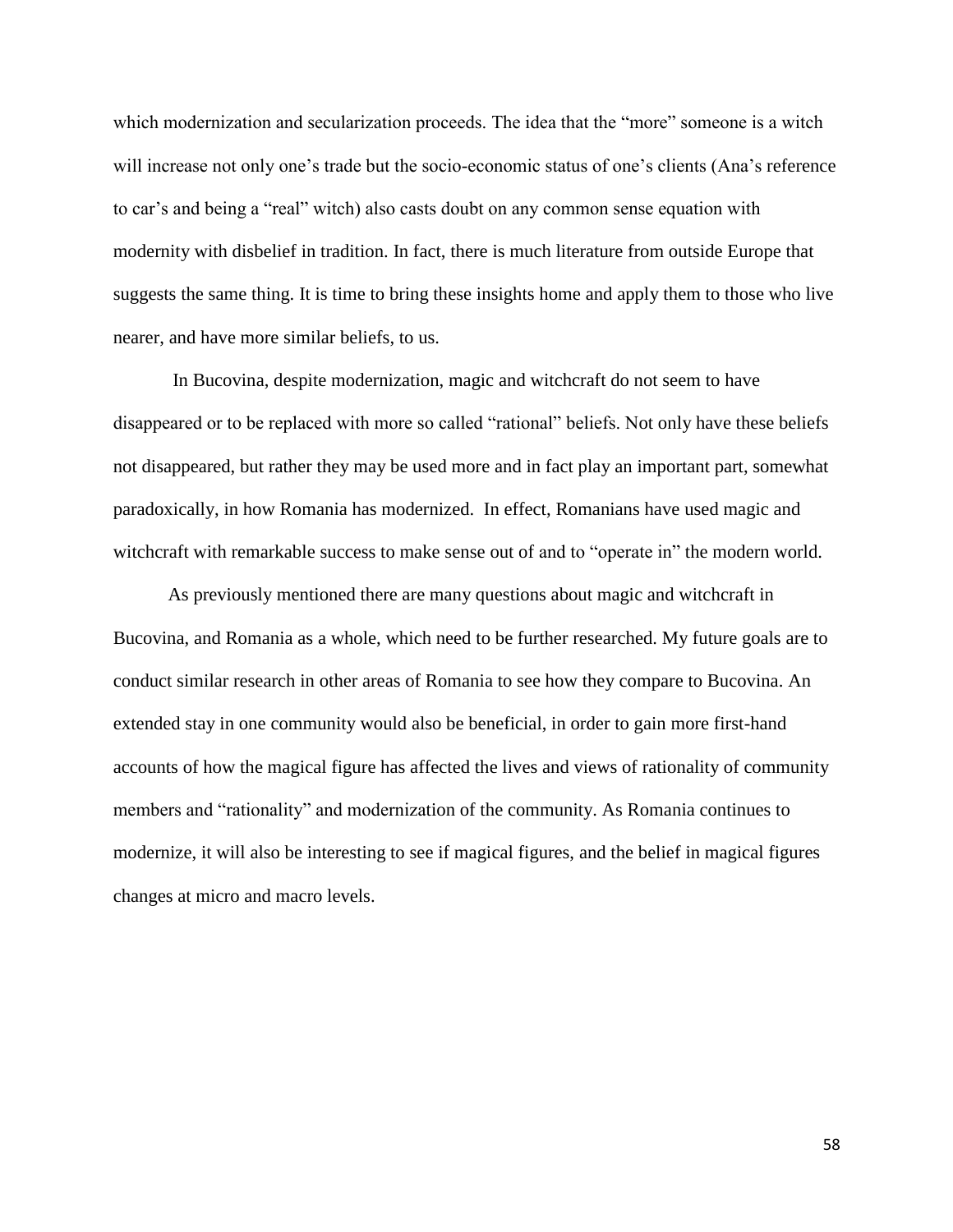## **References**

Andreesco-Miereanu, Ionna

 2005 Magic in Eastern Europe. *In* Encyclopedia of Religion. Lindsay Jones, ed. Pp. 5580-5583. Detroit Macmillan.

Ankarloo, Bengt, and Stuart Clark, eds.

 1999 Witchcraft and Magic in Europe: The Eighteenth and Nineteenth Centuries. University of Pennsylvania Press: Philadelphia.

Ashforth, Adam

2000 Madumo: A Man Bewitched. University of Chicago Press.

## Associated Press

 2010 Romanian Witch Tax no "Brewing" with Lawmakers There. Electronic Document, Http://www.csmonitor.com/From-the-news-wires/2010/0910/ Romanian-witch-tax-not-brewing-with-lawmakers-there. Accessed January, 25 2011.

## Badone, Ellen

 2008 Illness, Biomedicine and Alternative Healing in Brittany, France. Medical Anthropology: Cross-Cultural Studies in Health and Illness. 27(2): 190-218.

## Barfield, Thomas

1997 The Dictionary of Anthropology. Blackwell Publishing: UK

## Berger, Peter L.

 1967 The Sacred Canopy: Elements of a Sociological Theory of Religion. Anchor Books: New York

## Brânză, Iulia

- 2009a Credinţe şi Practici Magice in Bucovina. Alexandra Cotofana trans. Analele Bucovina: 16(1).
- 2009b Credinţe şi Practici Magice in Bucovina. Alexandra Cotofana trans. Analele Bucovina: 16(2).
- 2010 Credinţe şi Practici Magice in Bucovina. Alexandra Cotofana trans. Analele Bucovina: 17(1).

#### Conger

 2011 Romanian Witch Tax Introduced: The Church of England Newspaper. Http://geo conger.wordpress.com/2011/01/18/Romanian-witch-tax-introduced-the-church-of england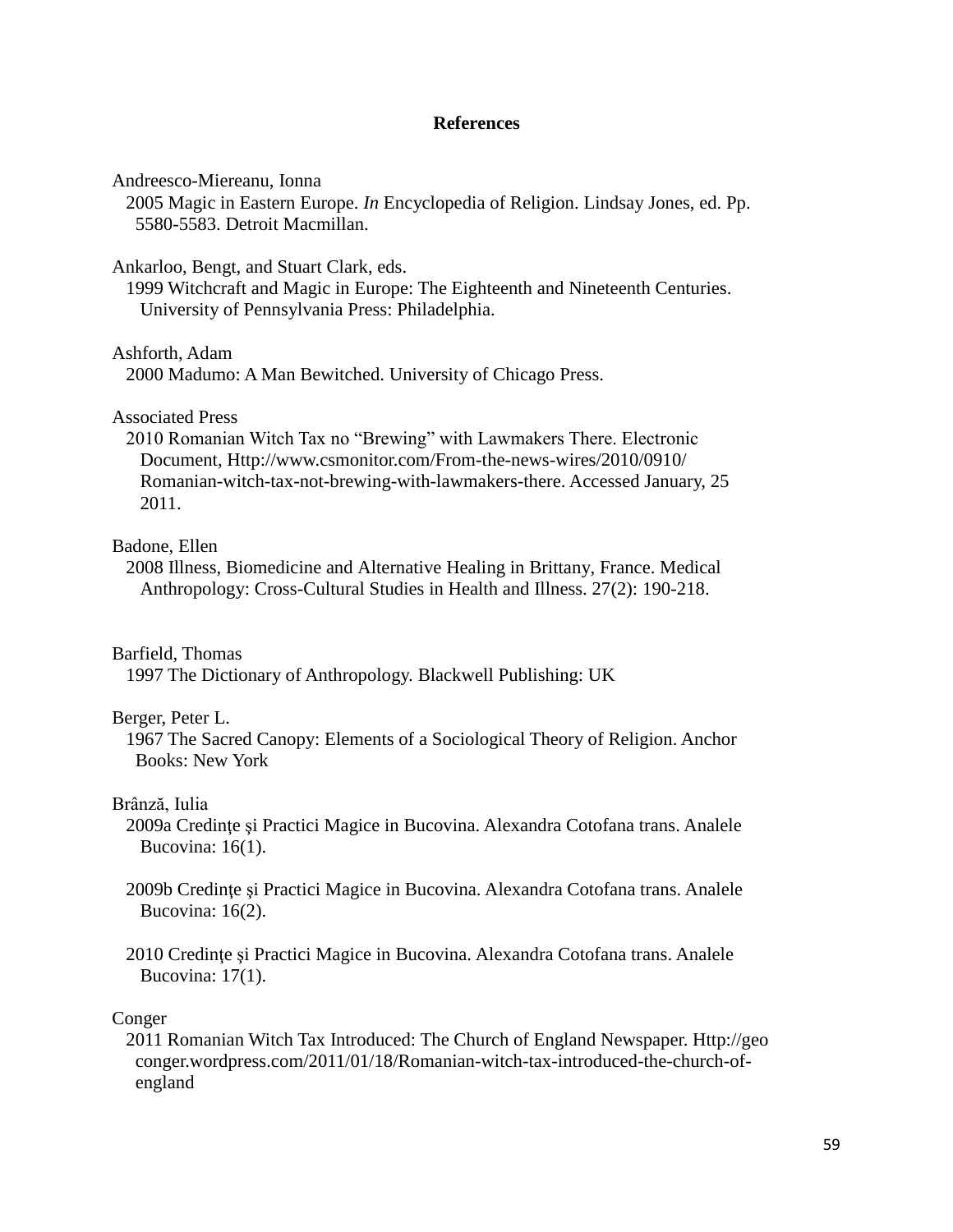Crais, Clifton

 2002 The Politics of Evil: Magic, State Power and the Political Imagination in South Africa. Cambridge University Press.

Dolinski, Avramia, and Gheorghe Dolinski

2001 Arbore: Străveche Vatră de Etnografie şi Folclor. Bucharest: Eficient.

Douglas, Mary, ed.

1970 Witchcraft Confessions and Accusations. London: Tavistock Publications.

Evans-Pritchard, E.E.

1963 Witchcraft, Oracles and Magic Among the Azande. Clarendon Press: Oxford.

Favret-Saada, Jeanne

 1980 Deadly Words: Witchcraft in the Bocage. Cambridge University Press: Cambridge.

1989 Unbewitching as Therapy. American Ethnologist 16(1): 40-56.

## Hesz, Agnes

 2007 The Making of a Bewitchment Narrative. Electronic Journal of Folklore 37:19- 34).

Luhrmann, T.M.

 1989 Persuasions of the Witch's Craft: Ritual Magic in Contemporary England. Cambridge: Harvard University Press

1989 The Magic of Secrecy. Ethos 17(2): 131-165.

## Marwick, M.G

1964 Witchcraft as a Social Strain-Gauge. Australian Journal of Science 26: 263-268.

 1972 Anthropologists' Declining Productivity in the Sociology of Witchcraft. American Anthropologist 74(3): 378-385.

 1973 How Real is the Charmed Circle in African and Western Throught? Africa: Journal of the International African Institute 43(1): 59-71.

## Middleton, John and E.H. Winter, eds.

 1963 Witchcraft and Sorcery in East Africa. New York: Frederick A. Praeger, Publisher.

## Middleton, John

 1972 *Review of* Witchcraft Confessions and Accusations. *In* American Anthropologist 74: 914-917.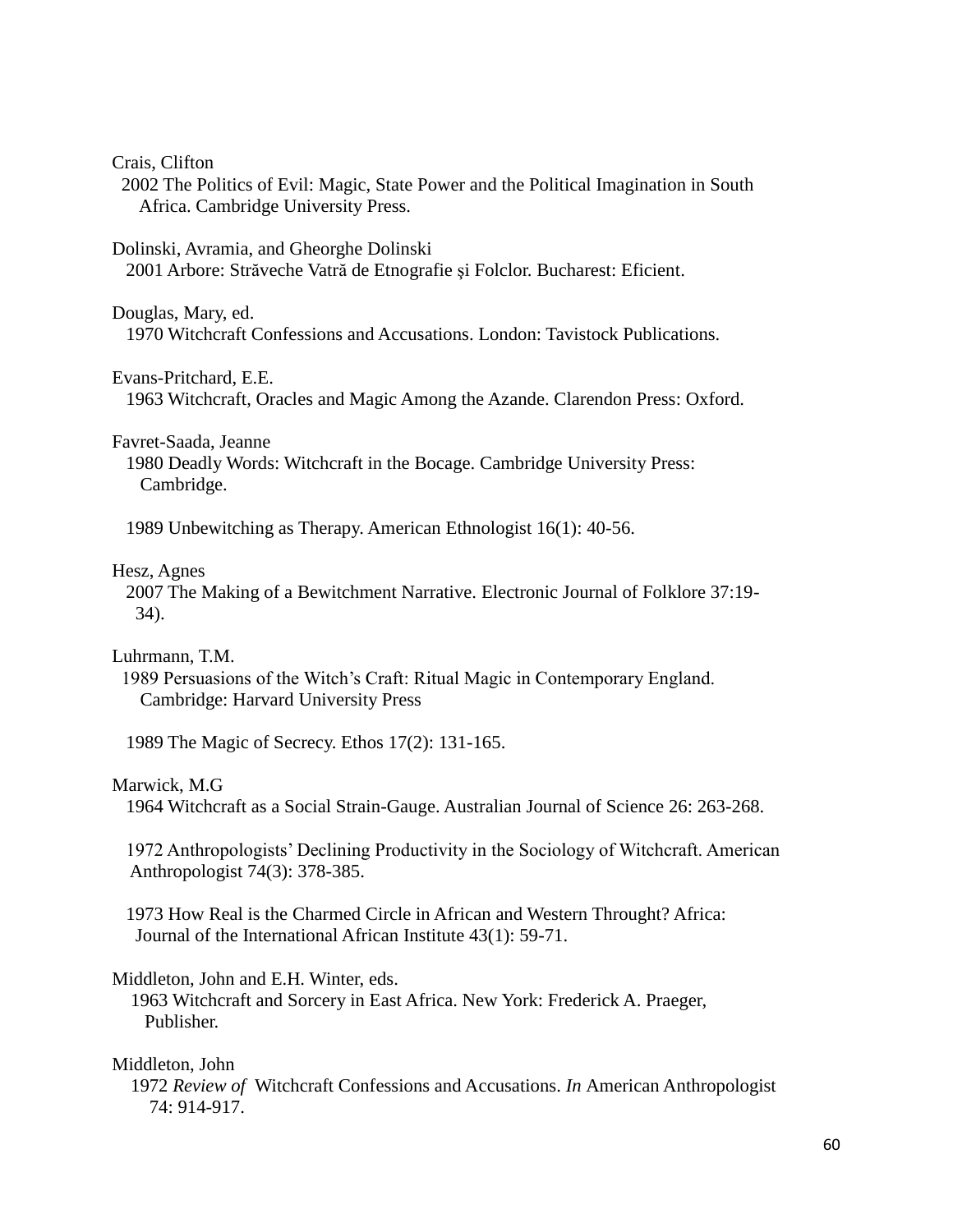## Murgoci, Agnes

1926 The Vampire in Roumania. Folklore 37(4): 320-349.

## Mutler Alison

 2011 Witch Tax Hits Romanian Witches and Fortune Tellers. Electronic Document, Http://www.csimonitor/World/Latest-News-Wires/2011/0107/Witch-tax-hits- Romanian-witches-and-fortune-tellers. Accessed January 24, 2011.

## Popovic, Alexandre

 2004 Magic Among the Balkan Populations: Convergences and Divergences. Balkanologie 4(2): 137-143.

## Reid, Robert and Leif Pettersen

2007 Romania and Moldova. Lonely Planet.

#### Sanders, Todd

 2003 Reconsidering Witchcraft: Postcolonial Africa and Analytic (Un)Certainties. American Anthropologist 105(2): 338-352.

## Stanglin, David

 2011 Romanian Witches Could Face Jail if Predictions Don't Come True. Http:// content.usatoday.com/communities/ohdeadline/post/2011/02/Romanian-witches-may face-jail-if-predictions-don't-come-true/1. Accessed February 22, 2011.

## The Telegraph

 2011 Romanian MP's Vote Against Witchcraft Bill. Http://www.telegraph.co.uk/news/ Europe/Romania/8355804/Romanian-MPs-vote-against-witchcraft-bill. Accessed April 25, 2011.

## Thomas, Keith

 1970 Anthropology and the Study of English Witchcraft. *In* Witchcraft Confessions and Accusations. Mary Douglas, ed. Pp. 47-79. London: Tavistock Publications Limited.

## Weber, Max, with Peter R. Baehr and Gordon C. Wells

 2002 The Protestant Ethic and the "Spirit" of Capitalism and Other Writings. Penguin Classics: New York City.

## Wilson, Godfrey, and Monica Wilson

1945 The Analysis of Social Change. Cambridge University Press: Cambridge.

#### Wilson, Monica

 1951 Witch Beliefs and Social Structure. American Journal of Sociology 56(4): 307-313.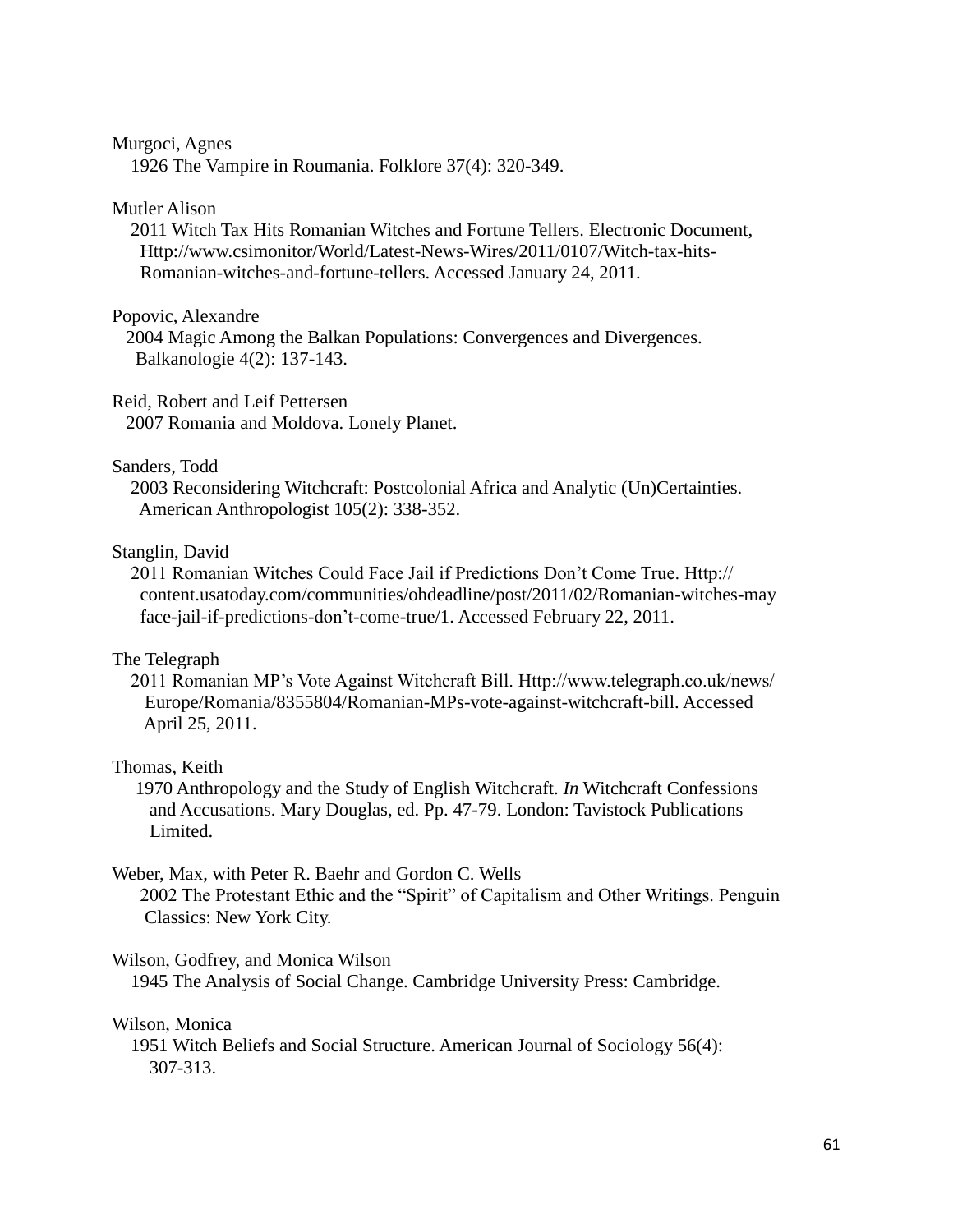

## **Appendix A: Map of Eastern Europe**

Image Courtesy of Google Images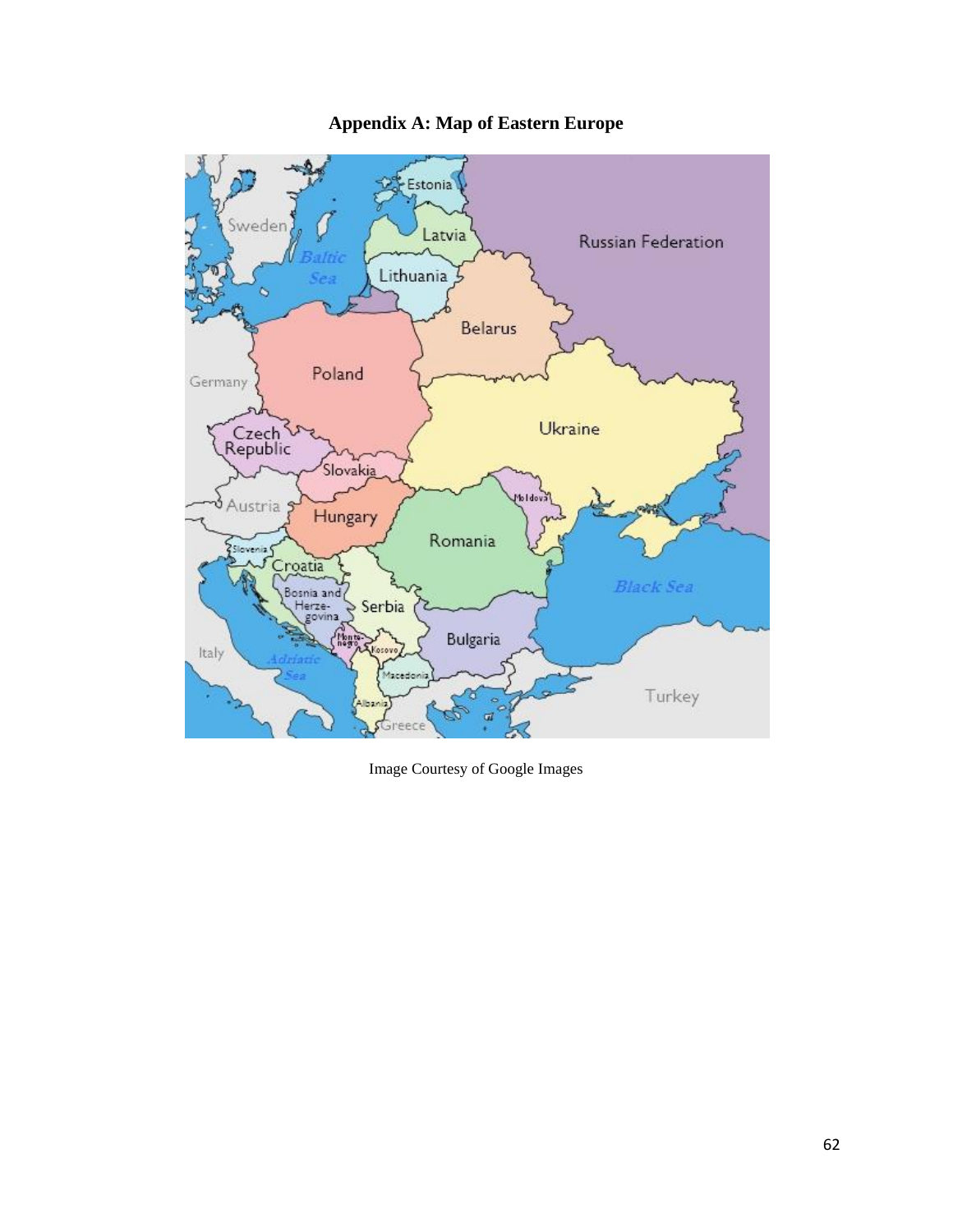

## **Appendix B: Map of Romania**

Image Courtesy of Google Images